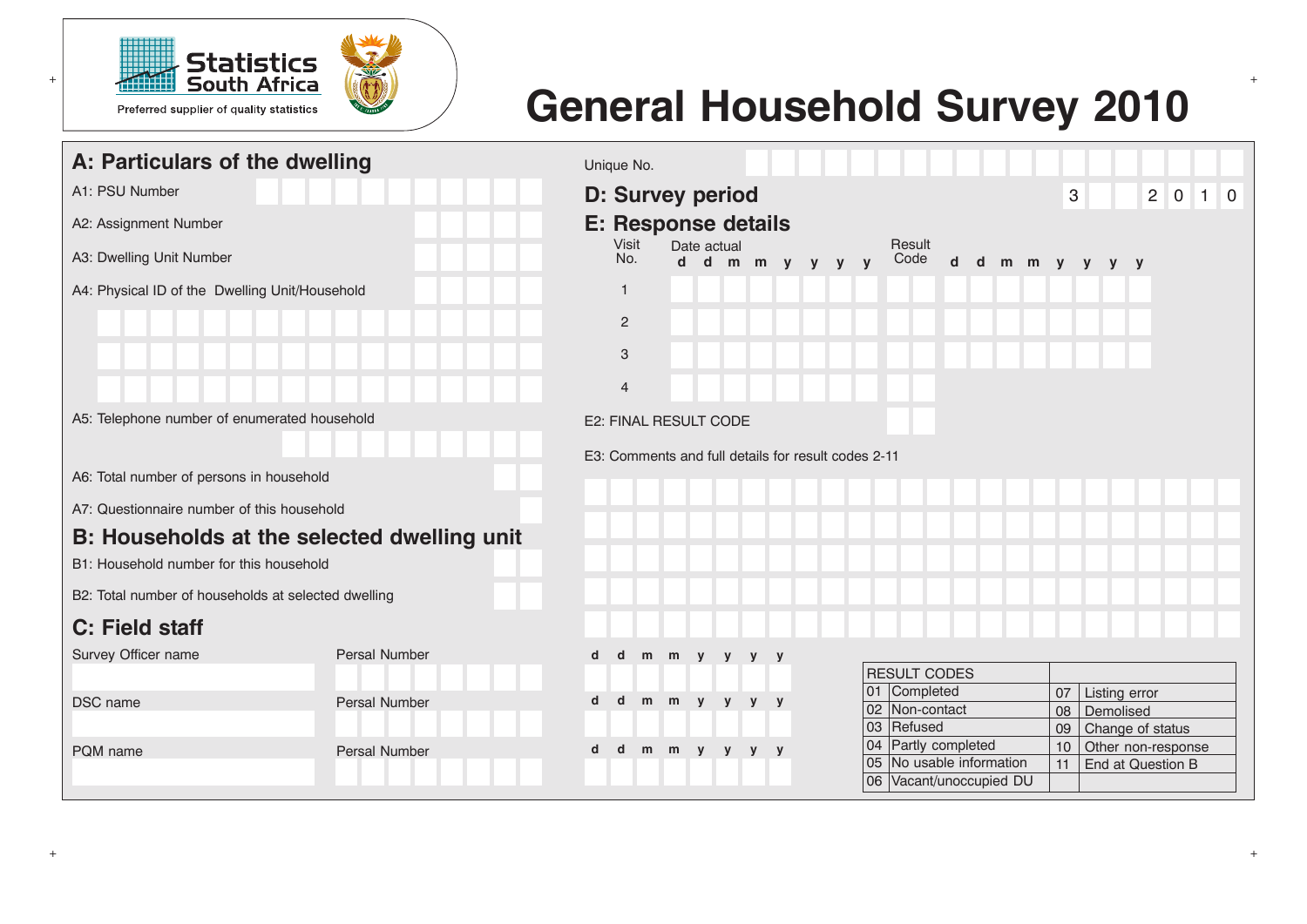# **Aim and use of the survey**

The aim of the General Household Survey (GHS) is to measure the level of development and performance of various government programmes and projects.

It is essential for any country to measure the characteristics of its population and monitor changes in those characteristics over time. Various Government Departments are stakeholders in the GHS and the information collected is provided to them for further analysis. The GHS's results will help in the compilation of indicators of living standards and service delivery such as average household size, literacy, patterns of home ownership, access to water and sanitation facilities, access to social welfare services, use and access to transport as well as access and service delivery related to healthcare facilities and education institutions.

# **The survey design**

A representative national sample of 30 800 Dwelling Units (DUs) has been drawn from the 3 080 Primary Sampling Units (PSUs) that form the current master sample. The master sample is based on the 2001 Population Census Enumeration Areas (EAs). Between 1 and 30 dwelling units have been randomly sampled from each PSU and all the households residing within these sampled dwelling units will be enumerated.

# **Write figures very carefully**

Close the zeros (0) so that they will not be mistaken for the sixes (6).

When there is more than one zero (0), as for instance in the value 1 000, do not connect the zeros on top, which is very common. Don't write the figures sideways or diagonally. Never use decimal points (or decimal commas).

|                |    | Your figures should be made like this: | Your crosses should not touch the sides: |
|----------------|----|----------------------------------------|------------------------------------------|
|                |    | $1 \ 2 \ 3 \ 4 \ 5$                    |                                          |
| 6 <sup>1</sup> | 89 |                                        |                                          |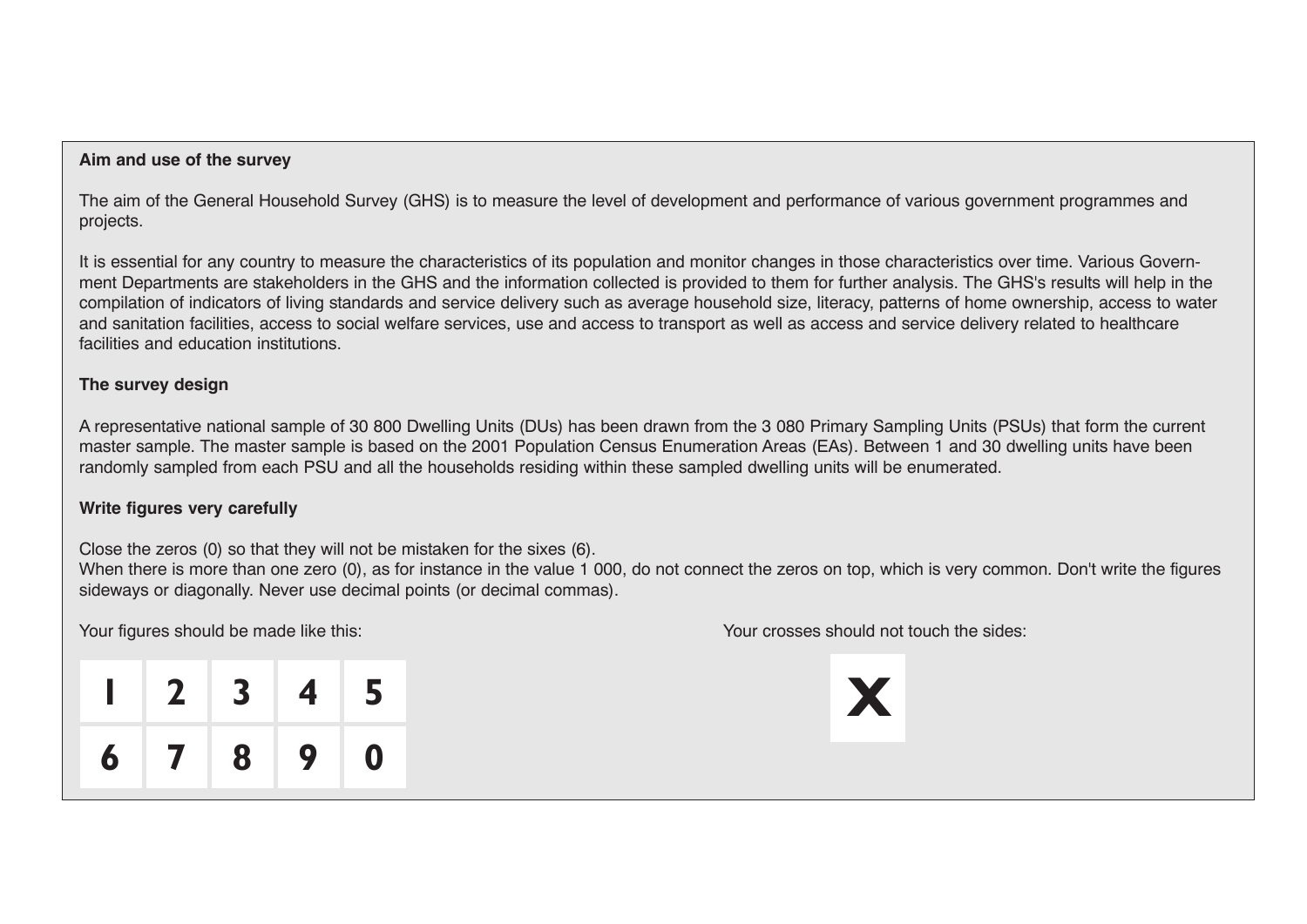|   | $\frac{1}{2}$<br>The following information must be obtained for every person who is considered to be a member fo the household.<br>Only add persons who had stayed here for at least four nights on average per week for at least four weeks. Do not forget babies.<br>If there are more than 10 persons in the household, use a second questionnaire. |                                  |                                  |                                |                                |                                  |         |                                  |                                  | <b>INTERVIEW START TIME</b> |                                  |                                  | h<br>h |                      | m m |
|---|--------------------------------------------------------------------------------------------------------------------------------------------------------------------------------------------------------------------------------------------------------------------------------------------------------------------------------------------------------|----------------------------------|----------------------------------|--------------------------------|--------------------------------|----------------------------------|---------|----------------------------------|----------------------------------|-----------------------------|----------------------------------|----------------------------------|--------|----------------------|-----|
|   |                                                                                                                                                                                                                                                                                                                                                        | 01                               | 02                               | 03                             | 04                             | 05                               | 06      |                                  | 07                               |                             | 08                               | 09                               |        | 10                   |     |
| A | First name:<br>First name and surname<br>Write down first name and surname of each<br>member of the household, starting with the head<br>or acting head. If more than one head or acting<br>head take the oldest.                                                                                                                                      |                                  |                                  |                                |                                |                                  |         |                                  |                                  |                             |                                  |                                  |        |                      |     |
|   | Surname:                                                                                                                                                                                                                                                                                                                                               |                                  |                                  |                                |                                |                                  |         |                                  |                                  |                             |                                  |                                  |        |                      |     |
| В | Has  stayed here (in this household) for<br>at least four nights on average per week during<br>the last four weeks?<br>$1 = Yes$<br>$2 = No$<br>→ If "No", End of interview                                                                                                                                                                            | $\overline{1}$<br>$\overline{c}$ | $\overline{1}$<br>$\overline{2}$ | $\mathbf{1}$<br>$\overline{2}$ | $\mathbf{1}$<br>$\overline{2}$ | $\overline{1}$<br>$\overline{2}$ |         | $\overline{1}$<br>$\overline{2}$ | $\overline{1}$<br>$\overline{2}$ |                             | $\overline{1}$<br>$\overline{2}$ | $\overline{1}$<br>$\overline{2}$ |        | -1<br>$\overline{2}$ |     |
| C | Is  a male or a female?<br>$1 = Male$<br>$2 =$ Female                                                                                                                                                                                                                                                                                                  | $\overline{1}$<br>$\overline{2}$ | $\overline{1}$<br>$\overline{2}$ | $\mathbf{1}$<br>$\overline{2}$ | $\mathbf{1}$<br>$\overline{2}$ | $\overline{1}$<br>$\overline{2}$ |         | $\overline{1}$<br>2              | $\overline{1}$<br>$\overline{2}$ |                             | $\overline{1}$<br>$\overline{2}$ | $\overline{1}$<br>$\overline{2}$ |        | -1                   | 2   |
| D | What is 's date of birth and age in<br>completed years?<br>Day of Birth:<br>Example of day<br>05                                                                                                                                                                                                                                                       | $\mathsf{d}$<br>d                | d d                              | d d                            | d d                            | d d                              | d d     |                                  | d d                              |                             | d d                              | d d                              |        | d<br>∣ d             |     |
|   | Month of birth:<br>Example of month<br>11                                                                                                                                                                                                                                                                                                              | $m$ $m$                          | $m$ $m$                          | $m$ $m$                        | $m$ $m$                        | $m$ $m$                          | $m$ $m$ |                                  | $m$ $m$                          |                             | $m$ $m$                          | $m$ $m$                          |        | $m$ $m$              |     |
|   | Year of birth:<br>Example of year<br>2007                                                                                                                                                                                                                                                                                                              | yyyy                             |                                  |                                |                                |                                  |         |                                  |                                  |                             |                                  |                                  |        |                      | V V |
|   | Age in years<br>Less than one year = $0$                                                                                                                                                                                                                                                                                                               |                                  |                                  |                                |                                |                                  |         |                                  |                                  |                             |                                  |                                  |        |                      |     |

#### **FLAP This section covers particulars of each person in the household**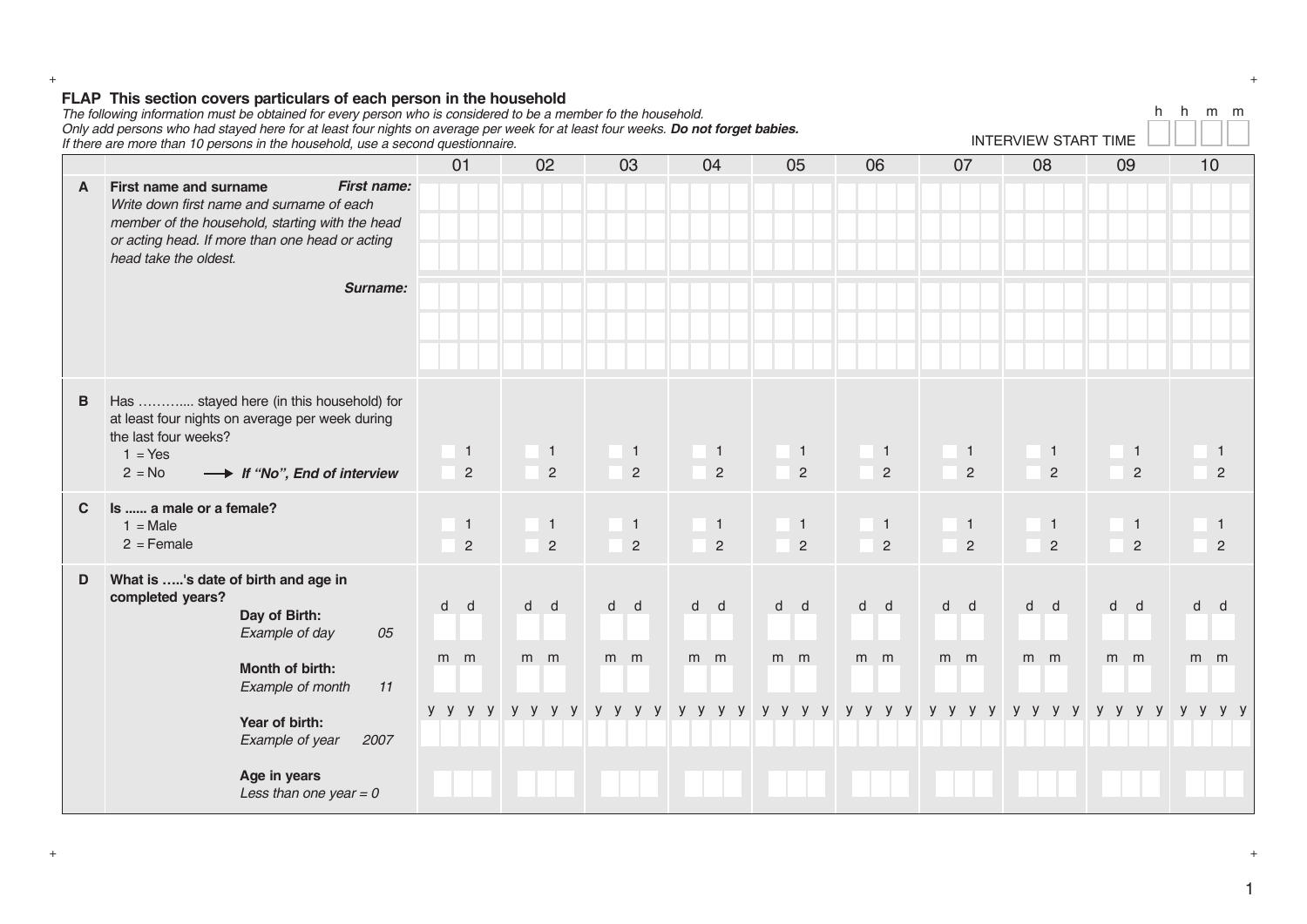|    |                                                                                                                            | 01             | 02             | 03                     | 04             | 05             | 06             | 07             | 08             | 09             | 10             |
|----|----------------------------------------------------------------------------------------------------------------------------|----------------|----------------|------------------------|----------------|----------------|----------------|----------------|----------------|----------------|----------------|
| Е. | What population group does  belong to?                                                                                     |                |                |                        |                |                |                |                |                |                |                |
|    | = Black African                                                                                                            |                | $\mathbf{1}$   | $\overline{1}$         | $\overline{1}$ |                | $\overline{1}$ | $\overline{1}$ | $\overline{1}$ |                |                |
|    | $2 =$ Coloured                                                                                                             | 2              | $\overline{2}$ | $\overline{2}$         | $\overline{2}$ | $\overline{2}$ | $\overline{2}$ | $\overline{2}$ | $\overline{2}$ | $\overline{2}$ | 2              |
|    | $3 = Indian/Asian$                                                                                                         | 3              | 3              | $\mathbf{3}$           | 3              | 3              | 3              | 3              | 3              | 3              | 3              |
|    | $4 = White$                                                                                                                | $\overline{4}$ | $\overline{4}$ | $\overline{4}$         | $\overline{4}$ | 4              | $\overline{4}$ | $\overline{4}$ | $\overline{4}$ | $\overline{4}$ | $\overline{4}$ |
|    | $5 =$ Other (specify in box below)                                                                                         | 5              | 5              | 5                      | 5              | 5              | 5              | 5              | 5              | 5              | 5              |
|    |                                                                                                                            |                |                |                        |                |                |                |                |                |                |                |
|    |                                                                                                                            |                |                |                        |                |                |                |                |                |                |                |
| F. | Is there any other person residing in this<br>household, other than those already<br>mentioned, who is not presently here? | Yes<br>No      | $\rightarrow$  | If "Yes", Go back to A |                |                |                |                |                |                |                |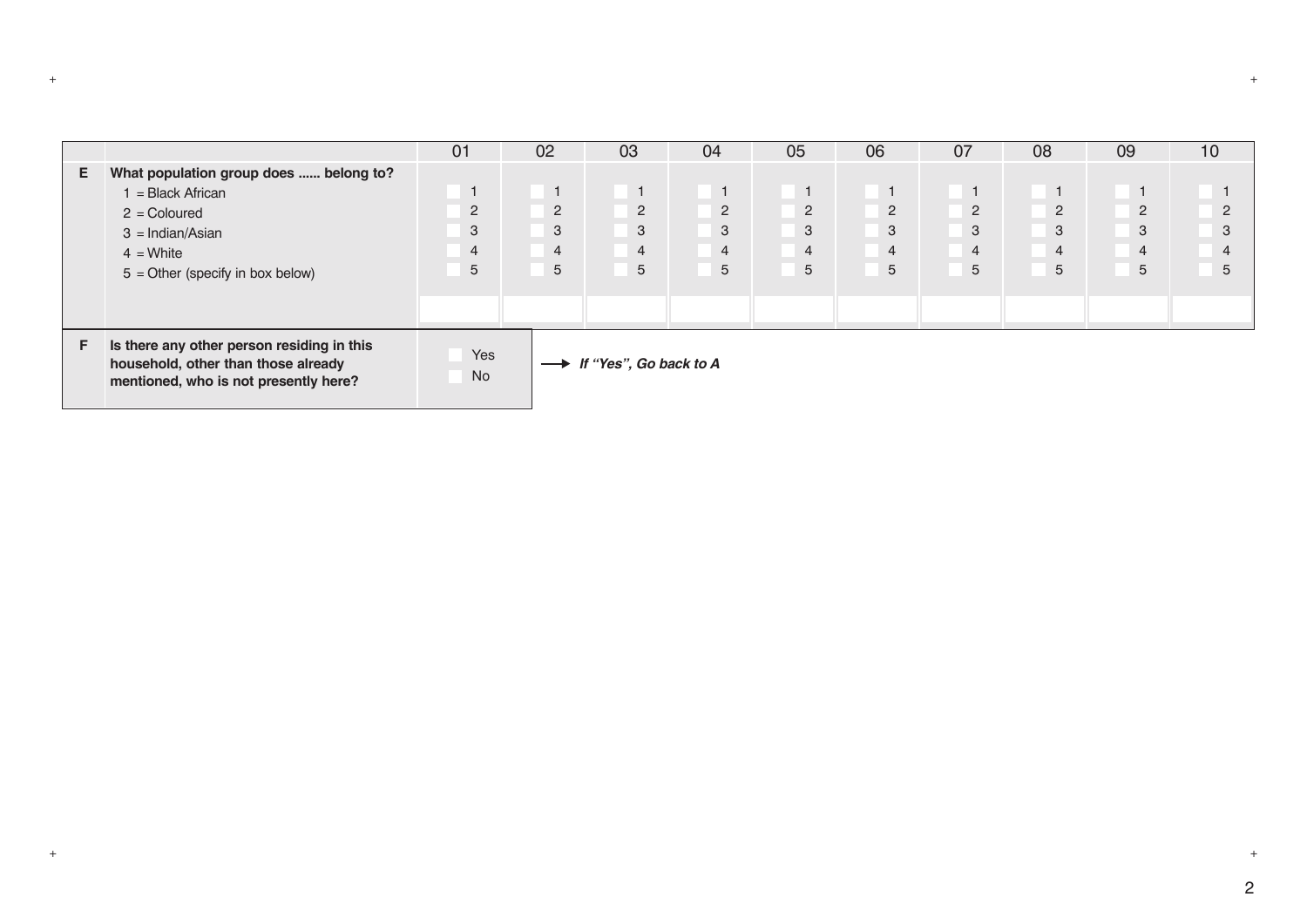#### **SECTION 1 : HOUSEHOLD SPECIFIC CHARACTERISTICS**

*This section covers particulars of each person in the household*

|      |                                                                                                                                                                                                                                                                                                                                                                                                                                                                                                                                                                          | 01                             | 02                               | 03                             | 04                             | 05                             | 06             | 07                | 08                | 09                             | 10 |
|------|--------------------------------------------------------------------------------------------------------------------------------------------------------------------------------------------------------------------------------------------------------------------------------------------------------------------------------------------------------------------------------------------------------------------------------------------------------------------------------------------------------------------------------------------------------------------------|--------------------------------|----------------------------------|--------------------------------|--------------------------------|--------------------------------|----------------|-------------------|-------------------|--------------------------------|----|
| 1.1  | What is 's relationship to the head of the<br>household? (i.e. to the person in column 1)<br>$1 = \text{Head}/\text{acting head}$<br>$2 =$ Husband/wife/partner of person 01<br>3 = Son/daughter/stepchild/adopted child of<br>person 01<br>4 = Brother/sister/stepbrother/stepsister of<br>person 01<br>5 = Father/mother/stepfather/stepmother of<br>person 01<br>$6 =$ Grandparent/great grandparent of person 01<br>$7 =$ Grandchild/great grandchild of person 01<br>$8 =$ Other relative (e.g. in-laws or aunt/uncle)<br>of person 01<br>$9 = Non-related persons$ |                                |                                  |                                |                                |                                |                |                   |                   |                                |    |
| 1.2a | What is 's present marital status?<br>$1 =$ Legally married<br>$2$ = Living together like husband and wife<br>$3 = Divorced$<br>4 = Separated, but still legally married<br>Go to $Q$ 1.3a<br>$5 =$ Widowed<br>$6 =$ Single, but have been living together with<br>someone as husband/wife before<br>$7 =$ Single and have never been married/never<br>lived together as husband/wife before                                                                                                                                                                             |                                |                                  |                                |                                |                                |                |                   |                   |                                |    |
|      | 1.2b Does 's spouse/partner live in this<br>household?<br>$1 = Yes$<br>$2 = No$<br>$\rightarrow$ Go to Q1.3a                                                                                                                                                                                                                                                                                                                                                                                                                                                             | $\mathbf{1}$<br>$\overline{c}$ | $\overline{1}$<br>$\overline{2}$ | $\mathbf{1}$<br>$\overline{2}$ | $\mathbf{1}$<br>$\overline{2}$ | $\mathbf{1}$<br>$\overline{2}$ | $\overline{2}$ | $\mathbf{1}$<br>2 | $\mathbf{1}$<br>2 | $\mathbf{1}$<br>$\overline{2}$ | 2  |
|      | 1.2c Ask if yes in Q1.2b<br>Which person is the spouse/partner of ?<br>Give person number<br>$\rightarrow$ Go to Q1.3a                                                                                                                                                                                                                                                                                                                                                                                                                                                   |                                |                                  |                                |                                |                                |                |                   |                   |                                |    |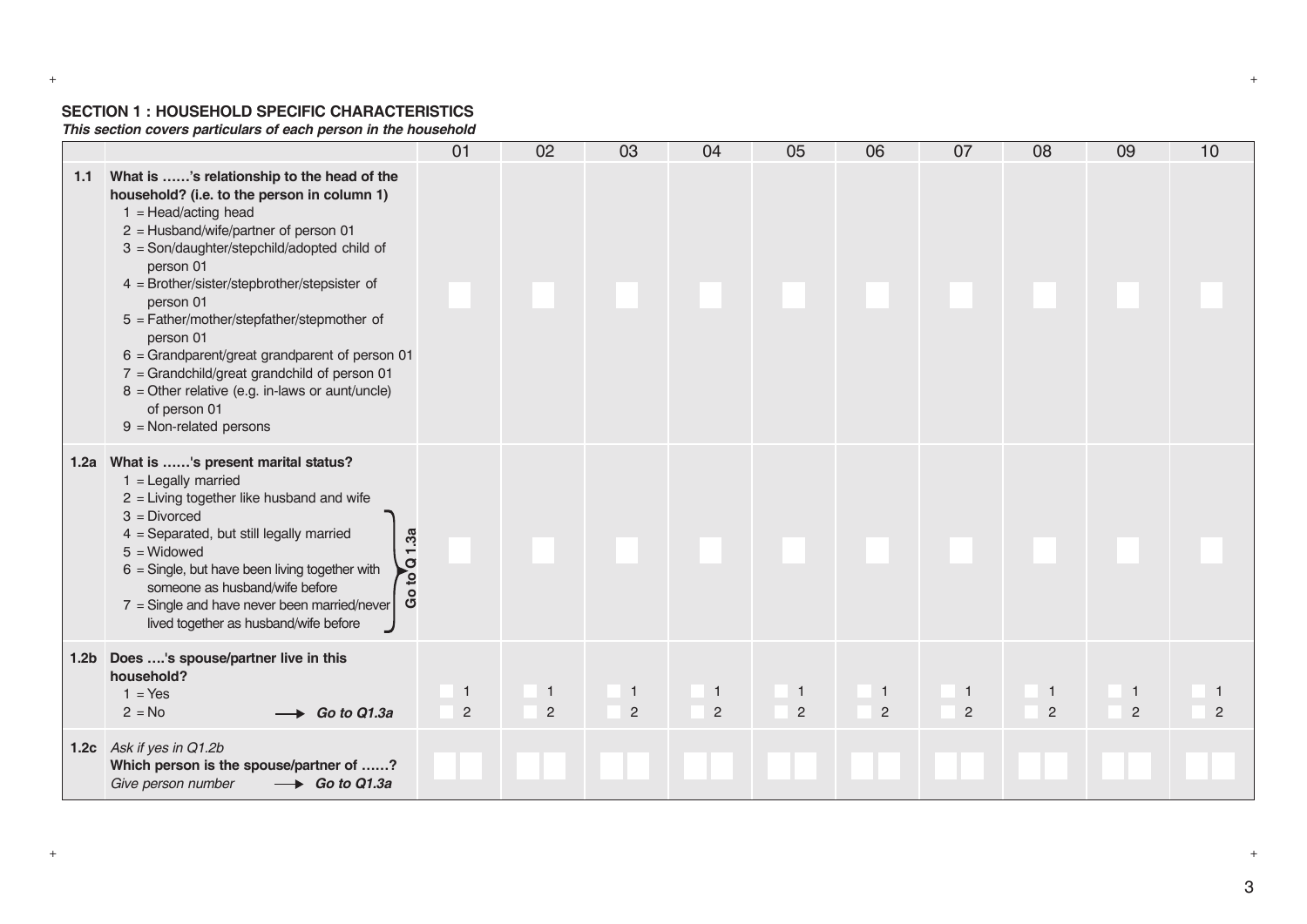|                  |                                                                                                                                                                                                                                                                                                                                                          | 01                                               | 02                                    | 03                                    | 04                                  | 05                                             | 06                                  | 07                                  | 08                                           | 09                                  | 10                                    |
|------------------|----------------------------------------------------------------------------------------------------------------------------------------------------------------------------------------------------------------------------------------------------------------------------------------------------------------------------------------------------------|--------------------------------------------------|---------------------------------------|---------------------------------------|-------------------------------------|------------------------------------------------|-------------------------------------|-------------------------------------|----------------------------------------------|-------------------------------------|---------------------------------------|
|                  | 1.3a Is 's biological father still alive?<br>$1 = Yes$<br>$2 = No$<br>$\rightarrow$ Go to Q1.4a<br>$3 = Do$ not know<br>$\rightarrow$ Go to Q1.4a                                                                                                                                                                                                        | $\overline{1}$<br>$\overline{2}$<br>$\mathbf{3}$ | $\overline{1}$<br>$\sqrt{2}$<br>3     | $\overline{1}$<br>$\sqrt{2}$<br>3     | $\mathbf{1}$<br>$\overline{c}$<br>3 | $\mathbf{1}$<br>$\overline{c}$<br>$\mathbf{3}$ | $\overline{1}$<br>$\sqrt{2}$<br>3   | $\mathbf{1}$<br>$\sqrt{2}$<br>3     | $\mathbf{1}$<br>$\overline{2}$<br>$\sqrt{3}$ | $\mathbf{1}$<br>$\mathbf{2}$<br>3   | $\overline{1}$<br>$\overline{c}$<br>3 |
|                  | 1.3b Is 's biological father part of this household?<br>$1 = Yes$<br>$2 = No$<br>$\rightarrow$ Go to Q1.4a                                                                                                                                                                                                                                               | $\mathbf{1}$<br>$\overline{2}$                   | $\overline{1}$<br>$\overline{2}$      | $\mathbf{1}$<br>$\overline{2}$        | $\mathbf{1}$<br>$\overline{c}$      | $\mathbf{1}$<br>$\overline{2}$                 | $\overline{1}$<br>$\overline{c}$    | $\mathbf{1}$<br>$\overline{2}$      | $\mathbf{1}$<br>$\overline{2}$               | $\mathbf{1}$<br>$\overline{2}$      | $\mathbf{1}$<br>$\overline{2}$        |
| 1.3 <sub>c</sub> | Which person is 's biological father?<br>Give person number                                                                                                                                                                                                                                                                                              |                                                  |                                       |                                       |                                     |                                                |                                     |                                     |                                              |                                     |                                       |
| 1.4a             | Is 's biological mother still alive?<br>$1 = Yes$<br>$2 = No$<br><b>Go to Q1.5</b><br>$3 = Do$ not know<br>Go to Q1.5                                                                                                                                                                                                                                    | $\overline{1}$<br>$\overline{2}$<br>$\mathbf{3}$ | $\overline{1}$<br>$\overline{c}$<br>3 | $\overline{1}$<br>$\overline{2}$<br>3 | $\mathbf{1}$<br>$\overline{c}$<br>3 | $\mathbf{1}$<br>$\overline{2}$<br>$\mathbf{3}$ | $\mathbf{1}$<br>$\overline{c}$<br>3 | $\mathbf{1}$<br>$\overline{c}$<br>3 | $\mathbf{1}$<br>$\sqrt{2}$<br>$\sqrt{3}$     | $\mathbf{1}$<br>$\overline{2}$<br>3 | $\mathbf{1}$<br>$\overline{2}$<br>3   |
|                  | 1.4b Is 's biological mother part of this<br>household?<br>$1 = Yes$<br>$2 = No$<br><b>Go to Q1.5</b>                                                                                                                                                                                                                                                    | $\mathbf{1}$<br>$\overline{2}$                   | $\overline{1}$<br>$\overline{2}$      | $\overline{1}$<br>$\overline{2}$      | $\mathbf{1}$<br>$\overline{2}$      | $\mathbf{1}$<br>$\overline{2}$                 | $\overline{1}$<br>$\overline{2}$    | $\mathbf{1}$<br>$\overline{2}$      | $\mathbf{1}$<br>$\overline{2}$               | $\overline{1}$<br>$\overline{2}$    | $\overline{1}$<br>$\overline{2}$      |
| 1.4 <sub>c</sub> | Which person is 's biological mother?<br>Give person number                                                                                                                                                                                                                                                                                              |                                                  |                                       |                                       |                                     |                                                |                                     |                                     |                                              |                                     |                                       |
| 1.5              | Only ask for people younger than 22 years that are<br>not living with one or more of his/her biological<br>parents; otherwise go to 1.6<br>Has  been placed by the court (in terms of<br>the children's act of 2005) in the care of an<br>individual in this household for the purposes<br>of foster care?<br>$1 = Yes$<br>$2 = No$<br>$3 = Do$ not know | $\mathbf{1}$<br>$\overline{c}$<br>3              | $\overline{1}$<br>$\sqrt{2}$<br>3     | $\overline{1}$<br>$\sqrt{2}$<br>3     | $\mathbf{1}$<br>$\sqrt{2}$<br>3     | $\mathbf{1}$<br>$\sqrt{2}$<br>$\sqrt{3}$       | $\overline{1}$<br>$\sqrt{2}$<br>3   | $\mathbf{1}$<br>$\overline{c}$<br>3 | $\mathbf{1}$<br>$\overline{c}$<br>3          | $\mathbf{1}$<br>$\sqrt{2}$<br>3     | $\overline{1}$<br>$\overline{c}$<br>3 |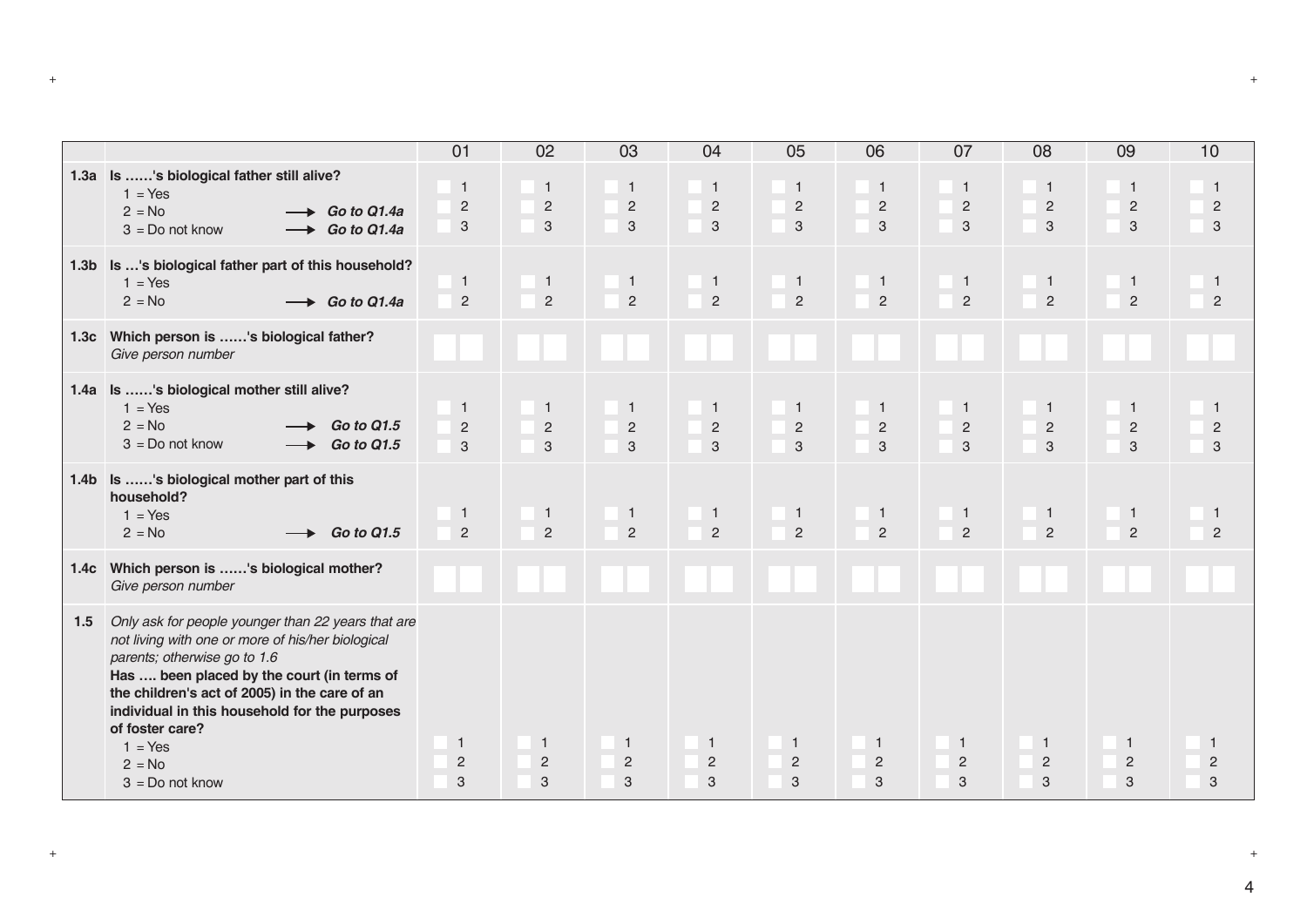# **EDUCATION**

*Ask for all household members. Read out: Now I am going to ask you questions related to education for each member of the household*

|     |                                                                                                                                                                                                                                                                                                                                                                                                                                                                                                                                                                                                                                                                                                                                                                                                                                                                                                                                                                                                                                                                                                                                                                                                                                                                                                 | 01 | 02 | 03 | 04 | 05 | 06 | 07 | 08 | 09 | 10 |
|-----|-------------------------------------------------------------------------------------------------------------------------------------------------------------------------------------------------------------------------------------------------------------------------------------------------------------------------------------------------------------------------------------------------------------------------------------------------------------------------------------------------------------------------------------------------------------------------------------------------------------------------------------------------------------------------------------------------------------------------------------------------------------------------------------------------------------------------------------------------------------------------------------------------------------------------------------------------------------------------------------------------------------------------------------------------------------------------------------------------------------------------------------------------------------------------------------------------------------------------------------------------------------------------------------------------|----|----|----|----|----|----|----|----|----|----|
| 1.6 | What is the highest level of education that<br>has successfully completed?<br>Diplomas or certificates must be of six months plus<br>study duration full-time (or equivalent) to be<br>included<br>$98 = No$ schooling<br>$00 =$ Grade R/0<br>$01 =$ Grade $1/$ Sub A/Class 1<br>$02 =$ Grade 2 / Sub B/Class 2<br>03 = Grade 3/Standard 1/ ABET 1 (Kha Ri Gude, Sanli)<br>$04 =$ Grade 4/ Standard 2<br>$05 =$ Grade 5/ Standard 3/ ABET 2<br>$06 =$ Grade 6/Standard 4<br>07 = Grade 7/Standard 5/ABET 3<br>08 = Grade 8/Standard 6/Form 1<br>09 = Grade 9/Standard 7/Form 2/ ABET 4<br>$10 =$ Grade 10/ Standard 8/ Form 3<br>11 = Grade 11/ Standard $9/$ Form 4<br>12 = Grade 12/Standard 10/Form 5/Matric<br>(No Exemption)<br>13 = Grade 12/Standard 10/Form 5/Matric (Exemption *)<br>$14 = NTC$ 1/ N1/NC (V) Level 2<br>15 = NTC 2/ N2/ NC (V) Level 3<br>16 = NTC 3/ N3/NC (V)/Level 4<br>$17 = N4/NTC$ 4<br>$18 =$ N5/NTC 5 19 = N6/NTC 6<br>$20$ = Certificate with less than Grade 12/Std 10<br>$21$ = Diploma with less than Grade 12/Std 10<br>$22$ = Certificate with Grade 12/Std 10<br>23 = Diploma with Grade 12/Std 10<br>24 = Higher Diploma (Technikon/University of<br>Technology)<br>25 = Post Higher Diploma (Technikon/University of<br>Technology Masters, Doctoral) |    |    |    |    |    |    |    |    |    |    |
|     | $26 =$ Bachelors Degree<br>27 = Bachelors Degree and post-graduate diploma<br>28 = Honours Degree<br>29 = Higher degree (Masters, Doctorate)<br>$30 =$ Other (specify in the box below)<br>$31 = Do$ not know                                                                                                                                                                                                                                                                                                                                                                                                                                                                                                                                                                                                                                                                                                                                                                                                                                                                                                                                                                                                                                                                                   |    |    |    |    |    |    |    |    |    |    |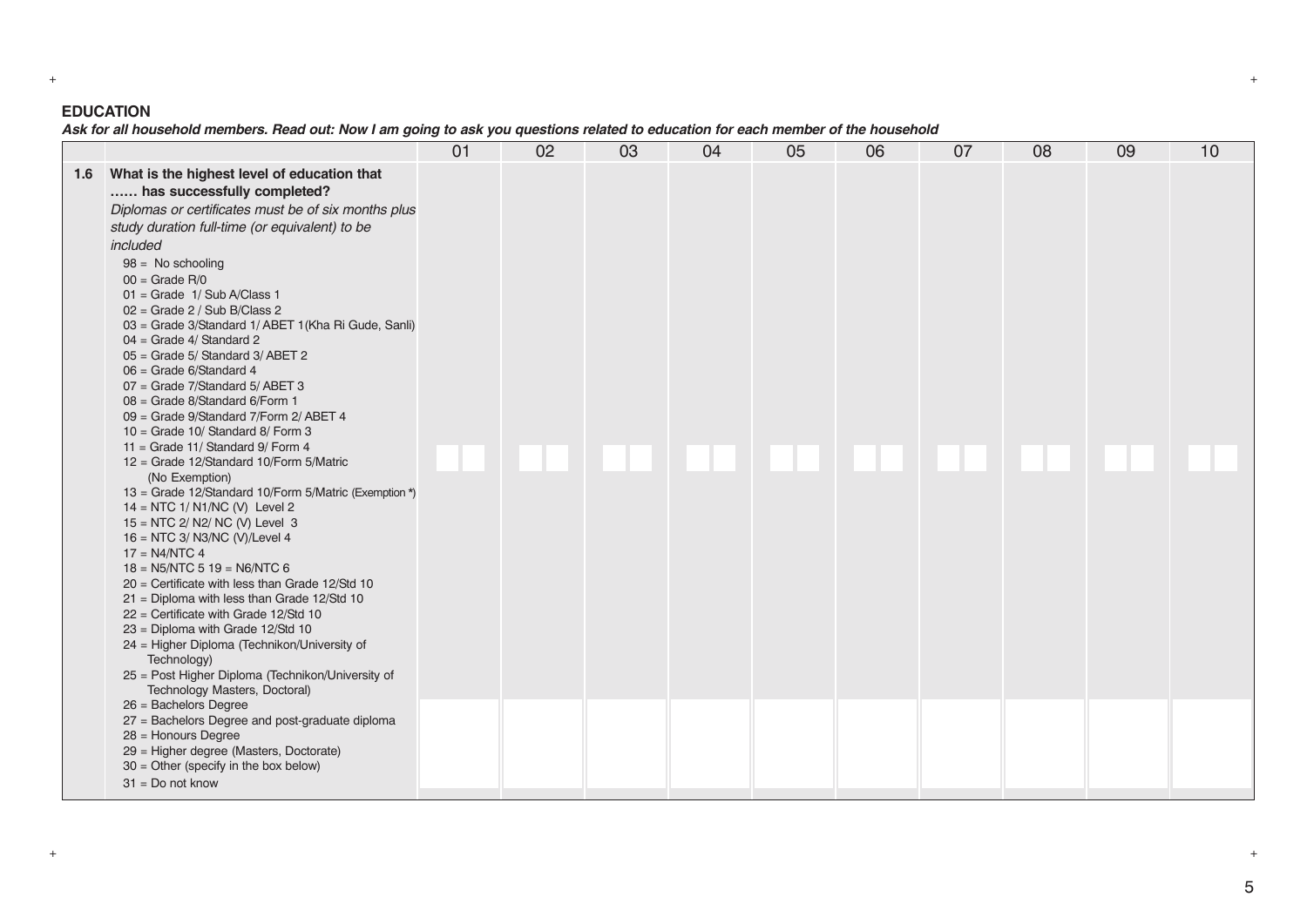# *Ask for all household members aged 0-4 years. Otherwise go to Q1.12*

|     |                                                                                                                                                                                                                                                                                                                                            | 01                                                                               | 02                                                                                                | 03                                                                                 | 04                                                                                 | 05                                                                                                | 06                                                                                   | 07                                                         | 08                                                         | 09                                                         | 10                                                                               |
|-----|--------------------------------------------------------------------------------------------------------------------------------------------------------------------------------------------------------------------------------------------------------------------------------------------------------------------------------------------|----------------------------------------------------------------------------------|---------------------------------------------------------------------------------------------------|------------------------------------------------------------------------------------|------------------------------------------------------------------------------------|---------------------------------------------------------------------------------------------------|--------------------------------------------------------------------------------------|------------------------------------------------------------|------------------------------------------------------------|------------------------------------------------------------|----------------------------------------------------------------------------------|
| 1.7 | Does  attend a day care centre, crèche,<br>Early Childhood Development Centre (ECD),<br>play group, nursery school or pre-primary<br>school?<br>$1 = Yes$<br><b>Go to Q1.9</b><br>$2 = No$<br>$3 = Do$ not know                                                                                                                            | $\mathbf{1}$<br>$\overline{c}$<br>$\mathbf{3}$                                   | $\blacksquare$<br>$\overline{2}$<br>$\mathbf{3}$                                                  | $\blacksquare$<br>$\overline{2}$<br>$\mathbf{3}$                                   | $\overline{1}$<br>$\overline{2}$<br>$\overline{3}$                                 | $\overline{1}$<br>$\sqrt{2}$<br>$\mathbf{3}$                                                      | $\blacksquare$<br>$\overline{2}$<br>$\mathbf{3}$                                     | $\overline{1}$<br>$\overline{2}$<br>3                      | $\mathbf{1}$<br>$\overline{2}$<br>$\mathbf{3}$             | $\overline{1}$<br>$\overline{2}$<br>3                      | $\overline{1}$<br>$\overline{c}$<br>$\mathbf{3}$                                 |
|     | 1.8 Ask if "No" or "Do not know" in Q1.7<br>Where is he/she during the day for most of<br>the time?<br>$1 = At$ home with parent, foster parent or<br>guardian<br>$\rightarrow$ Go to Q1.10a<br>$2 = At$ home with another adult<br>$3 = At$ home with someone younger than 18<br>years<br>$4 = At$ someone else's dwelling<br>$5 = Other$ | $\mathbf{1}$<br>$\overline{2}$<br>$\sqrt{3}$<br>$\overline{4}$<br>$\overline{5}$ | $\overline{1}$<br>$\overline{c}$<br>$\ensuremath{\mathsf{3}}$<br>$\overline{4}$<br>$\overline{5}$ | $\mathbf{1}$<br>$\overline{2}$<br>$\ensuremath{\mathsf{3}}$<br>$\overline{4}$<br>5 | $\mathbf{1}$<br>$\overline{2}$<br>$\ensuremath{\mathsf{3}}$<br>$\overline{4}$<br>5 | $\mathbf{1}$<br>$\overline{2}$<br>$\sqrt{3}$<br>$\overline{4}$<br>5                               | $\overline{1}$<br>$\overline{2}$<br>$\ensuremath{\mathsf{3}}$<br>$\overline{4}$<br>5 | $\mathbf{1}$<br>$\overline{2}$<br>3<br>$\overline{4}$<br>5 | $\mathbf{1}$<br>$\overline{c}$<br>3<br>$\overline{4}$<br>5 | $\mathbf{1}$<br>$\overline{c}$<br>3<br>$\overline{4}$<br>5 | $\overline{1}$<br>$\overline{2}$<br>3<br>$\overline{4}$<br>5                     |
| 1.9 | Ask if "Yes" in Q1.7 or Option 2, 3 or 4 in Q1.8<br>How often does a representative of the<br>household speak or communicate with the<br>caregiver about the child's progress and<br>well-being?<br>$1 = Daily$<br>$2 = \text{Weekly}$<br>$3 =$ Monthly<br>$4 =$ Seldom<br>$5 =$ Never                                                     | $\overline{1}$<br>2<br>3<br>$\overline{4}$<br>5                                  | $\mathbf{1}$<br>$\overline{c}$<br>3<br>$\overline{4}$<br>5                                        | $\overline{1}$<br>$\overline{2}$<br>3<br>$\overline{4}$<br>5                       | $\mathbf{1}$<br>$\overline{c}$<br>3<br>$\overline{4}$<br>5                         | $\overline{1}$<br>$\overline{2}$<br>$\ensuremath{\mathsf{3}}$<br>$\overline{4}$<br>$\overline{5}$ | $\overline{1}$<br>$\overline{2}$<br>3<br>$\overline{4}$<br>5                         | $\mathbf{1}$<br>$\overline{2}$<br>3<br>$\overline{4}$<br>5 | $\mathbf{1}$<br>$\overline{2}$<br>3<br>$\overline{4}$<br>5 | $\mathbf{1}$<br>2<br>3<br>$\overline{4}$<br>5              | $\overline{1}$<br>$\sqrt{2}$<br>$\ensuremath{\mathsf{3}}$<br>$\overline{4}$<br>5 |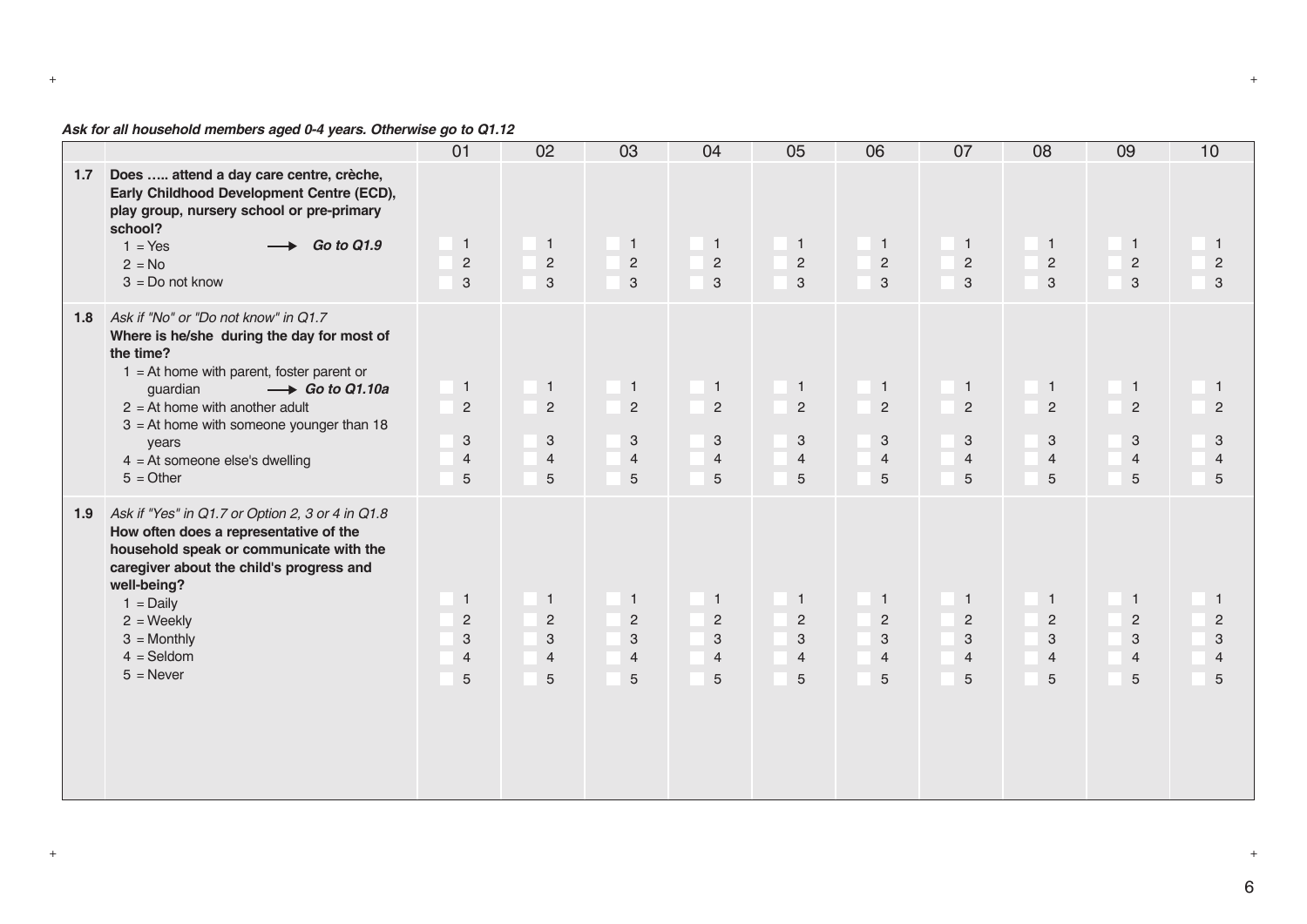|                                                                                                                                                                                                                                                                                                                                | 01    |                                       |                | 02                                             |       | 03                                                          |        | 04                                  |        | 05                                               |       | 06                                    |                | 07                                           |                | 08                                         |        | 09                                         | 10             |                            |
|--------------------------------------------------------------------------------------------------------------------------------------------------------------------------------------------------------------------------------------------------------------------------------------------------------------------------------|-------|---------------------------------------|----------------|------------------------------------------------|-------|-------------------------------------------------------------|--------|-------------------------------------|--------|--------------------------------------------------|-------|---------------------------------------|----------------|----------------------------------------------|----------------|--------------------------------------------|--------|--------------------------------------------|----------------|----------------------------|
| 1.10a Is  exposed to an early childhood<br>development programme in any way? ECD<br>refers to the emotional, cognitive, sensory,<br>spiritual, moral, physical, social and<br>communication development of a child<br>$1 = Yes$<br>$2 = No$<br>$\longrightarrow$ Go to Q1.28<br>$3 = Do$ not know<br>$\rightarrow$ Go to Q1.28 |       | $\overline{1}$<br>$\overline{2}$<br>3 |                | $\mathbf{1}$<br>$\overline{2}$<br>$\mathbf{3}$ |       | $\mathbf{1}$<br>$\overline{c}$<br>$\ensuremath{\mathsf{3}}$ |        | $\mathbf{1}$<br>$\overline{2}$<br>3 |        | $\overline{1}$<br>$\overline{c}$<br>$\mathbf{3}$ |       | $\overline{1}$<br>$\overline{2}$<br>3 |                | $\mathbf{1}$<br>$\overline{2}$<br>$\sqrt{3}$ |                | $\overline{1}$<br>$\sqrt{2}$<br>$\sqrt{3}$ |        | $\overline{1}$<br>$\sqrt{2}$<br>$\sqrt{3}$ |                | 2<br>3                     |
| 1.10b Ask if "Yes" in Q1.10a<br>Where does the early childhood development                                                                                                                                                                                                                                                     |       |                                       |                |                                                |       |                                                             |        |                                     |        |                                                  |       |                                       |                |                                              |                |                                            |        |                                            |                |                            |
| programme take place?<br>Read all the options                                                                                                                                                                                                                                                                                  | Yes   | No                                    | Yes No         |                                                |       | Yes No                                                      | Yes No |                                     | Yes No |                                                  |       | Yes No                                | Yes No         |                                              | Yes No         |                                            | Yes No |                                            | Yes            | No                         |
| $1 = At home$                                                                                                                                                                                                                                                                                                                  | $1 -$ | $\overline{2}$                        | $\vert$ 1      | $\overline{2}$                                 |       | $\overline{2}$<br>1                                         |        | $1 \quad 2$                         | $1 -$  | $\overline{2}$                                   |       | $1 \quad 2$                           | $\overline{1}$ | $\overline{2}$                               | $\overline{1}$ | $\overline{\phantom{0}}$ 2                 |        | $1 \quad 2$                                | $\overline{1}$ | $\overline{2}$             |
| 2 = At ECD centre e.g. day care, crèche,<br>pre-primary school, play group                                                                                                                                                                                                                                                     | $1 -$ | $\overline{2}$                        | $1 -$          | $\overline{2}$                                 | $1 -$ | $\overline{2}$                                              |        | $1 \quad 2$                         |        | $1 \t2$                                          | $1 -$ | $\vert$ 2                             | $1 -$          | $\overline{2}$                               |                | $1 \quad 2$                                |        | $1 \quad 2$                                | $\overline{1}$ | $\overline{\phantom{0}}$ 2 |
| $3 =$ Other (specify in the block)                                                                                                                                                                                                                                                                                             | $1 -$ | $\overline{2}$                        | $\overline{1}$ | $\overline{c}$                                 | $1 -$ | $\overline{2}$                                              | $1 -$  | $\overline{2}$                      | $1 -$  | $\overline{2}$                                   | $1 -$ | $\overline{2}$                        | $\overline{1}$ | $\overline{2}$                               | $1 -$          | $\overline{2}$                             | $1 -$  | $\overline{2}$                             | $\overline{1}$ | $\overline{\phantom{0}}$ 2 |
|                                                                                                                                                                                                                                                                                                                                |       |                                       |                |                                                |       |                                                             |        |                                     |        |                                                  |       |                                       |                |                                              |                |                                            |        |                                            |                |                            |
|                                                                                                                                                                                                                                                                                                                                |       |                                       |                |                                                |       |                                                             |        |                                     |        |                                                  |       |                                       |                |                                              |                |                                            |        |                                            |                |                            |
|                                                                                                                                                                                                                                                                                                                                |       |                                       |                |                                                |       |                                                             |        |                                     |        |                                                  |       |                                       |                |                                              |                |                                            |        |                                            |                |                            |
|                                                                                                                                                                                                                                                                                                                                |       |                                       |                |                                                |       |                                                             |        |                                     |        |                                                  |       |                                       |                |                                              |                |                                            |        |                                            |                |                            |
|                                                                                                                                                                                                                                                                                                                                |       |                                       |                |                                                |       |                                                             |        |                                     |        |                                                  |       |                                       |                |                                              |                |                                            |        |                                            |                |                            |
|                                                                                                                                                                                                                                                                                                                                |       |                                       |                |                                                |       |                                                             |        |                                     |        |                                                  |       |                                       |                |                                              |                |                                            |        |                                            |                |                            |
|                                                                                                                                                                                                                                                                                                                                |       |                                       |                |                                                |       |                                                             |        |                                     |        |                                                  |       |                                       |                |                                              |                |                                            |        |                                            |                |                            |

*Go to Q1.28*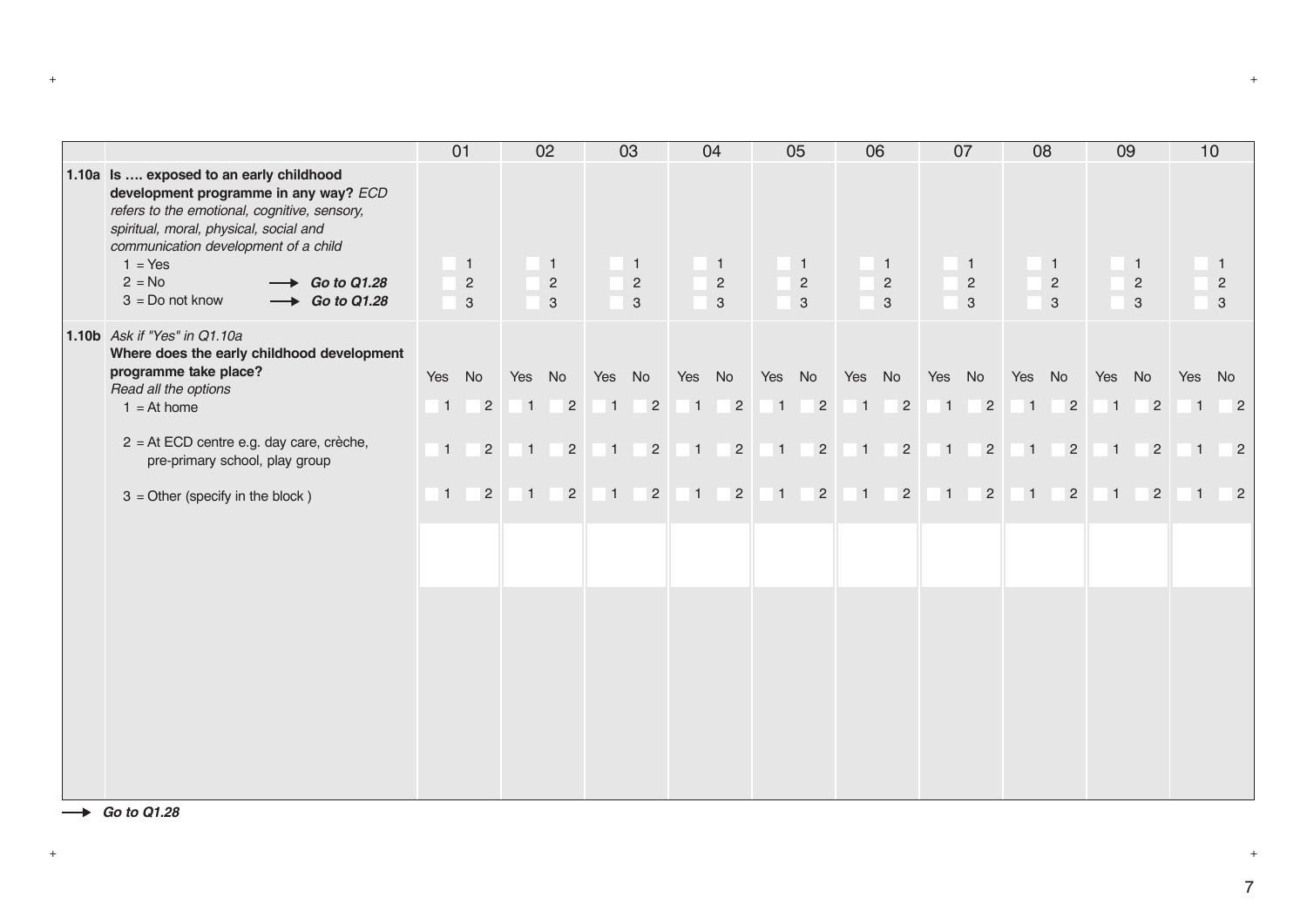|                                                                                                                                                                                                                                              | 01                                         | 02                                         | 03                                         | 04                                         | 05                                         | 06                                             | 07                                         | 08                                         | 09                                         | 10                                         |
|----------------------------------------------------------------------------------------------------------------------------------------------------------------------------------------------------------------------------------------------|--------------------------------------------|--------------------------------------------|--------------------------------------------|--------------------------------------------|--------------------------------------------|------------------------------------------------|--------------------------------------------|--------------------------------------------|--------------------------------------------|--------------------------------------------|
| 1.11 / am now going to ask questions about various<br>skills related to reading and writing<br>Does have difficulty in doing any of the<br>following<br>Read all the options.<br>Use the Codes below to indicate the degree of<br>difficulty |                                            |                                            |                                            |                                            |                                            |                                                |                                            |                                            |                                            |                                            |
| $a = Writing his/her name$                                                                                                                                                                                                                   | $\mathbf a$                                | $\mathsf a$                                | $\mathsf a$                                | $\mathsf a$                                | $\mathsf a$                                | a                                              | $\mathsf a$                                | a                                          | $\mathbf{a}$                               | $\mathbf a$                                |
| $b =$ Reading (e.g. newspapers, magazines,<br>religious books) at least one language                                                                                                                                                         | $\mathsf b$                                | $\mathsf b$                                | $\sf b$                                    | $\sf b$                                    | $\sf b$                                    | $\sf b$                                        | $\mathsf b$                                | $\sf b$                                    | $\sf b$                                    | $\mathsf b$                                |
| $c =$ Filling in a form (e.g. social grant forms) at<br>least one language                                                                                                                                                                   | $\mathbf{C}$                               | $\mathtt{C}$                               | ${\bf c}$                                  | ${\bf c}$                                  | $\mathtt{C}$                               | $\mathbf{C}$                                   | $\mathtt{C}$                               | $\mathbf{C}$                               | $\mathtt{C}$                               | ${\bf c}$                                  |
| d = Writing a letter in at least one language                                                                                                                                                                                                | $\mathsf{d}$                               | ${\sf d}$                                  | $\sf d$                                    | $\sf d$                                    | ${\sf d}$                                  | ${\sf d}$                                      | ${\sf d}$                                  | ${\sf d}$                                  | ${\sf d}$                                  | ${\sf d}$                                  |
| $e =$ Calculating/working out how much change<br>he/she should receive when buying<br>something in at least one language                                                                                                                     | $\mathsf{e}% _{0}\left( \mathsf{e}\right)$ | $\mathsf{e}% _{0}\left( \mathsf{e}\right)$ | $\mathsf{e}% _{0}\left( \mathsf{e}\right)$ | $\mathsf{e}% _{0}\left( \mathsf{e}\right)$ | $\mathsf{e}% _{0}\left( \mathsf{e}\right)$ | $\mathbf{e}% _{t}\left( \mathbf{1}_{t}\right)$ | $\mathsf{e}% _{0}\left( \mathsf{e}\right)$ | $\mathsf{e}% _{0}\left( \mathsf{e}\right)$ | $\mathsf{e}% _{t}\left( \mathsf{e}\right)$ | $\mathsf{e}% _{t}\left( \mathsf{e}\right)$ |
| $f =$ Reading road signs                                                                                                                                                                                                                     | $^\mathrm{f}$                              | $\mathsf{f}$                               | f                                          | $\mathsf f$                                | $\mathsf f$                                | f                                              | $^\mathrm{f}$                              | $^\mathsf{f}$                              | $\mathsf f$                                | f                                          |
| <b>CODES</b><br>$1 = No$ difficulty<br>$2 =$ Some difficulty<br>$3 = A$ lot of difficulty<br>$4 =$ Unable to do<br>$5 = Do$ not know                                                                                                         |                                            |                                            |                                            |                                            |                                            |                                                |                                            |                                            |                                            |                                            |

# *Ask for all household members who are 5 years and older and whose level of education is lower than Grade 7; otherwise go to Q1.12*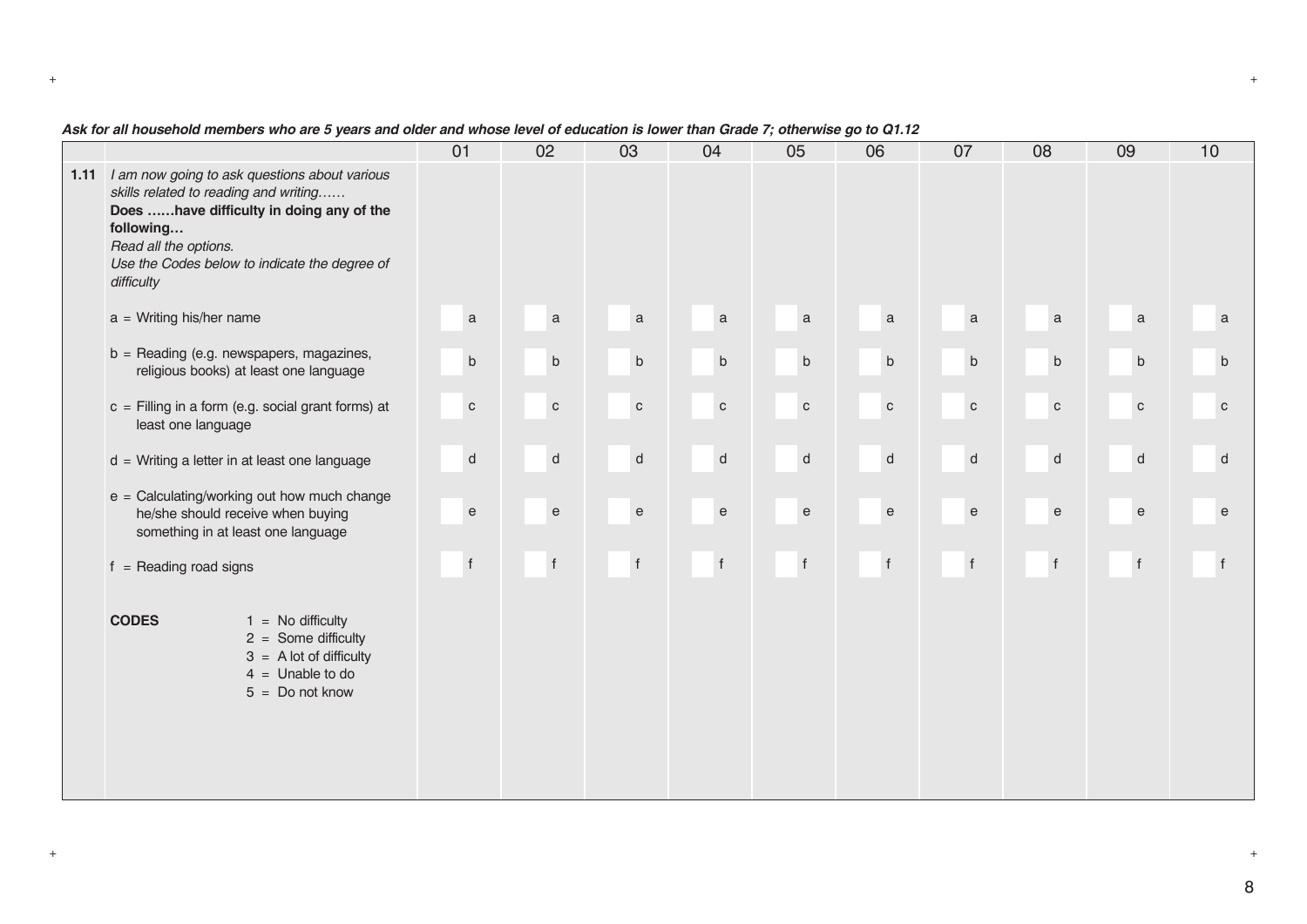# *Ask for all household members who are 5 years and older*

|                                                                                                                                                                                                                                                                                                                                                                                                                                                                                                                                                                                                                                                                                                                                                                                                              | 01                                  | 02                                  | 03                                  | 04                                    | 05                                    | 06                                  | 07                                           | 08                                    | 09                                  | 10                        |
|--------------------------------------------------------------------------------------------------------------------------------------------------------------------------------------------------------------------------------------------------------------------------------------------------------------------------------------------------------------------------------------------------------------------------------------------------------------------------------------------------------------------------------------------------------------------------------------------------------------------------------------------------------------------------------------------------------------------------------------------------------------------------------------------------------------|-------------------------------------|-------------------------------------|-------------------------------------|---------------------------------------|---------------------------------------|-------------------------------------|----------------------------------------------|---------------------------------------|-------------------------------------|---------------------------|
| 1.12 Is  currently attending any educational<br>institution?<br>e.g. school, technical university, university, home<br>school, pre-school, crèche, day care, distance/<br>correspondence education.<br>Only include courses of six months and longer.<br>$1 = Yes$<br>$\rightarrow$ Go to Q1.14<br>$2 = No$<br>$3 = Do$ not know<br>$\rightarrow$ Go to Q1.28                                                                                                                                                                                                                                                                                                                                                                                                                                                | $\mathbf{1}$<br>$\overline{2}$<br>3 | $\mathbf{1}$<br>$\overline{2}$<br>3 | $\mathbf{1}$<br>$\overline{c}$<br>3 | $\overline{1}$<br>$\overline{2}$<br>3 | $\overline{1}$<br>$\overline{c}$<br>3 | $\mathbf{1}$<br>$\overline{c}$<br>3 | $\mathbf{1}$<br>$\overline{c}$<br>$\sqrt{3}$ | $\overline{1}$<br>$\overline{2}$<br>3 | $\mathbf{1}$<br>$\overline{c}$<br>3 | -1<br>$\overline{2}$<br>3 |
| 1.13 Ask if "No" in Q1.12<br>What is the main reason why  is currently<br>not attending any educational institution?<br>$01 =$ Too old/young<br>$02 =$ Has completed education/satisfied with<br>my level of education/do not want to<br>study<br>03 = School/education institution is too far<br>$04 =$ Difficulties to get to school (transport)<br>$05 =$ No money for fees<br>$06 =$ He or she is working at home or<br>business/job<br>$07 = Do$ not have time/too busy<br>08 = Family commitment (e.g.child minding)<br>$09 =$ Education is useless or not interesting<br>$10 =$ Unable to perform at school<br>$11 =$ Illness<br>$12 =$ Pregnancy<br>$13 =$ Failed exams<br>$14 =$ Got married<br>$15 =$ Disability<br>$16 =$ Violence in school<br>$17 =$ Not accepted for enrolment<br>$18 =$ Other |                                     |                                     |                                     |                                       |                                       |                                     |                                              |                                       |                                     |                           |

+ +

 $\rightarrow$  *Go to Q1.28*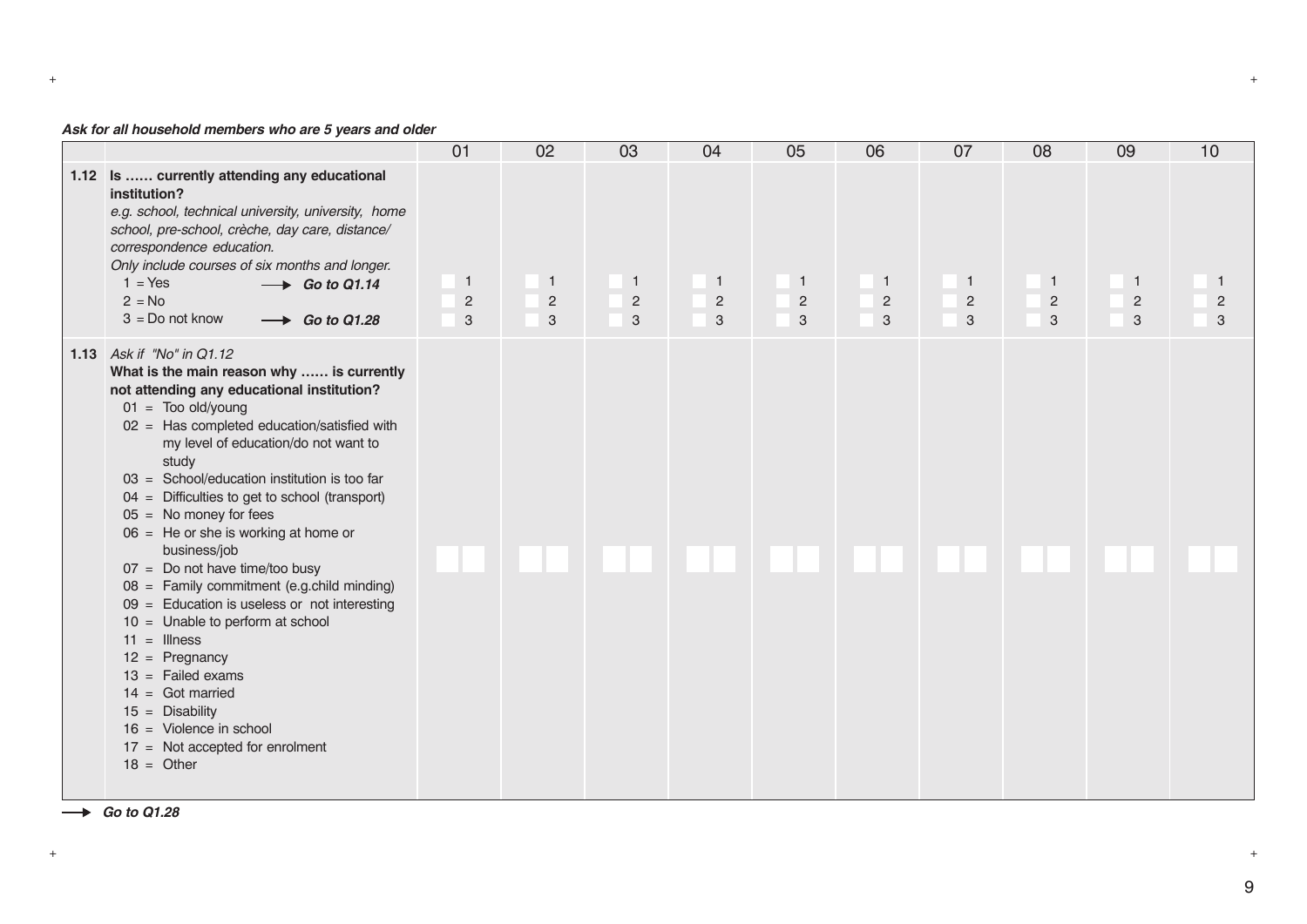| Ask if someone is currently attending an educational institution: those who answered "Yes" in Q1.12 |  |
|-----------------------------------------------------------------------------------------------------|--|
|-----------------------------------------------------------------------------------------------------|--|

|      |                                                                                                                                                                                                                                                                                                                                                                                                                                                                                                                                                                                                                                               | 01                                    | 02                                    | 03                                  | 04                                             | 05                                    | 06                                    | 07                                  | 08                                         | 09                                  | 10 |
|------|-----------------------------------------------------------------------------------------------------------------------------------------------------------------------------------------------------------------------------------------------------------------------------------------------------------------------------------------------------------------------------------------------------------------------------------------------------------------------------------------------------------------------------------------------------------------------------------------------------------------------------------------------|---------------------------------------|---------------------------------------|-------------------------------------|------------------------------------------------|---------------------------------------|---------------------------------------|-------------------------------------|--------------------------------------------|-------------------------------------|----|
|      | 1.14 Which of the following educational institutions<br>does  attend?<br>Read all the options<br>1 = Pre-school (including day care, crèche,<br>pre-primary, ECD centre, nursery school)<br>2 = School (including Grade R/Grade 0 learners<br>who attend a formal school)<br>3 = Adult Basic Education and Training Learning<br>Centre (ABET Centre)<br>4 = Literacy classes (e.g. Kha Ri Gude)<br>5 = Higher Educational Institution (University/<br>University of Technology)<br>6 = Further Education and Training College<br>(FET)<br>$7 = Other College$<br>8 = Home based education/home schooling<br>$9 =$ Other than any of the above |                                       |                                       |                                     |                                                |                                       |                                       |                                     |                                            |                                     |    |
|      | 1.15 Is the institution that  is attending public or<br>private?<br>$1 =$ Public (Government)<br>$2$ = Private (Independent)<br>$3 = Do$ not know                                                                                                                                                                                                                                                                                                                                                                                                                                                                                             | $\overline{1}$<br>$\overline{2}$<br>3 | $\overline{1}$<br>$\sqrt{2}$<br>3     | $\mathbf{1}$<br>$\overline{2}$<br>3 | $\mathbf{1}$<br>$\sqrt{2}$<br>3                | $\overline{1}$<br>$\overline{c}$<br>3 | $\overline{1}$<br>$\overline{c}$<br>3 | $\mathbf{1}$<br>$\overline{c}$<br>3 | $\mathbf{1}$<br>$\sqrt{2}$<br>$\mathbf{3}$ | $\overline{1}$<br>$\sqrt{2}$<br>3   | 3  |
| 1.16 | Is it a correspondence/distance educational<br>institution?<br>The student studies by post/via the internet (e.g.<br>UNISA) in a correspondence/distance institution.<br>$1 = Yes$<br>$\rightarrow$ Go to Q1.19<br>$2 = No$<br>$3 = Do$ not know                                                                                                                                                                                                                                                                                                                                                                                              | $\overline{1}$<br>$\overline{2}$<br>3 | $\overline{1}$<br>$\overline{2}$<br>3 | $\mathbf{1}$<br>$\overline{2}$<br>3 | $\mathbf{1}$<br>$\overline{c}$<br>$\mathbf{3}$ | $\overline{1}$<br>$\overline{2}$<br>3 | $\overline{1}$<br>$\sqrt{2}$<br>3     | $\mathbf{1}$<br>$\overline{2}$<br>3 | $\mathbf{1}$<br>$\overline{2}$<br>3        | $\mathbf{1}$<br>$\overline{2}$<br>3 | 3  |

10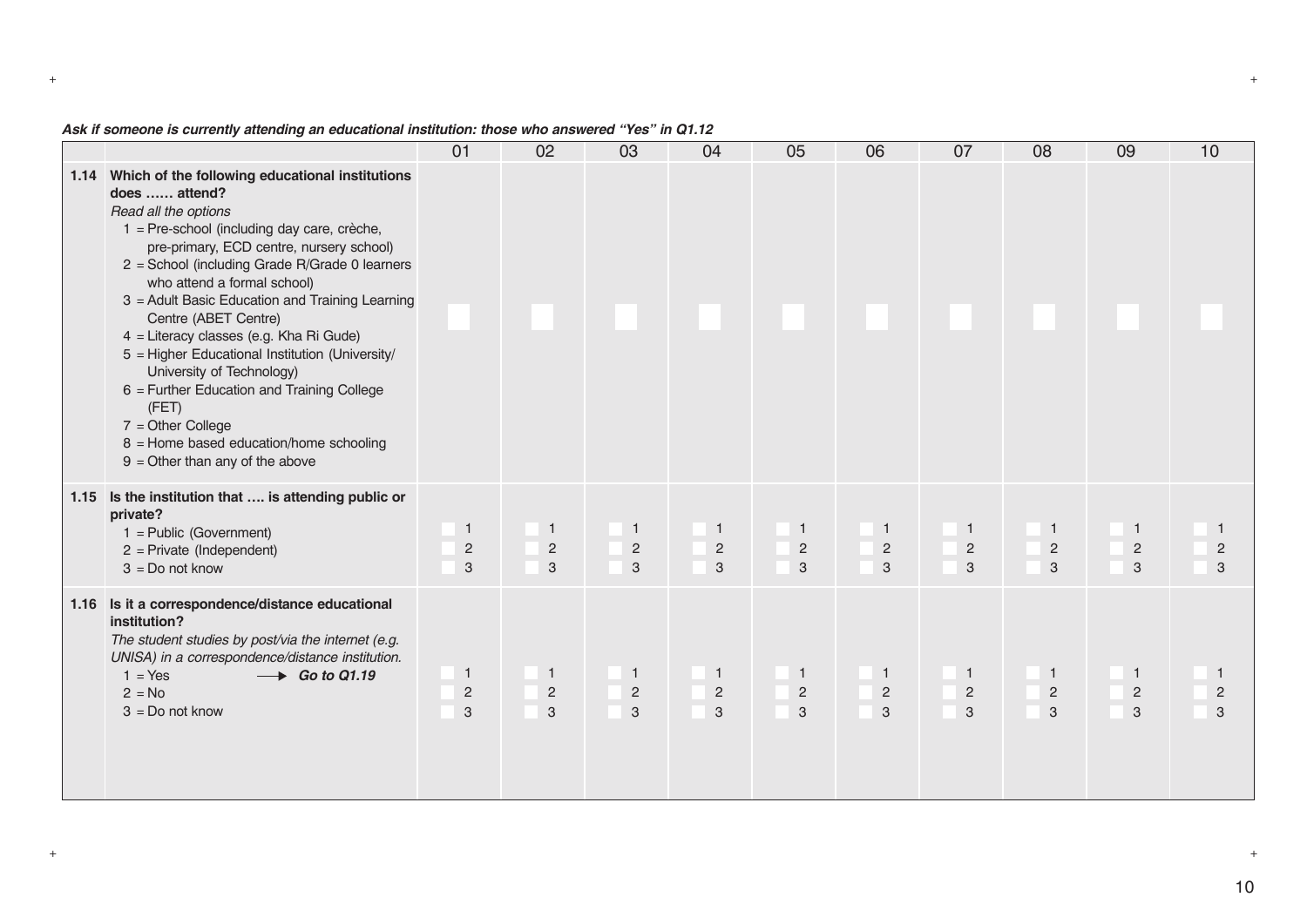|                                                                                                                                                                                                                                                                                                                                                                                                                                                                                                                       | 01                                    | 02                                    | 03                                  | 04                                    | 05                                    | 06                                  | 07                                  | 08                                  | 09                                    | 10                  |
|-----------------------------------------------------------------------------------------------------------------------------------------------------------------------------------------------------------------------------------------------------------------------------------------------------------------------------------------------------------------------------------------------------------------------------------------------------------------------------------------------------------------------|---------------------------------------|---------------------------------------|-------------------------------------|---------------------------------------|---------------------------------------|-------------------------------------|-------------------------------------|-------------------------------------|---------------------------------------|---------------------|
| 1.17a What means of transport is usually used by<br>to get to the educational institution<br>he/she attends? If more than one mode is used,<br>indicate the one that covers the longest distance.<br>$01 =$ Walking<br>02 = Bicycle/motorcycle<br>03 = Minibus taxi/ sedan taxi/bakkie taxi<br>$04 = Bus$<br>$05 =$ Train<br>06 = Minibus/bus provided by institution/<br>government and not paid for<br>$07 =$ Minibus/bus provided and paid for by the<br>institution<br>$08 =$ Vehicle hired by a group of parents |                                       |                                       |                                     |                                       |                                       |                                     |                                     |                                     |                                       |                     |
| $09 =$ Own car or other private vehicle<br>$10 =$ None, studies at/from home<br>$11 =$ Other                                                                                                                                                                                                                                                                                                                                                                                                                          |                                       |                                       |                                     |                                       |                                       |                                     |                                     |                                     |                                       |                     |
| 1.17b How long does it take  to get to the<br>educational institution he/she attends? Specify<br>for one direction only, using the usual means of<br>transport<br>$1 =$ Less than 15 minutes<br>$2 = 15 - 30$ minutes<br>$3 = 31 - 60$ minutes<br>$4 = 61 - 90$ minutes<br>$5 =$ More than 90 minutes<br>$6 = Do$ not know                                                                                                                                                                                            |                                       |                                       |                                     |                                       |                                       |                                     |                                     |                                     |                                       |                     |
| 1.18a Is this educational institution the nearest of its<br>kind (e.g. pre-school, primary, University) to<br>your dwelling?<br>$\rightarrow$ Go to Q1.19<br>$1 = Yes$<br>$2 = No$<br>$3 = Do$ not know<br>$\rightarrow$ Go to Q1.19                                                                                                                                                                                                                                                                                  | $\overline{1}$<br>$\overline{2}$<br>3 | $\overline{1}$<br>$\overline{c}$<br>3 | $\mathbf{1}$<br>$\overline{c}$<br>3 | $\overline{1}$<br>$\overline{2}$<br>3 | $\overline{1}$<br>$\overline{2}$<br>3 | $\mathbf{1}$<br>$\overline{c}$<br>3 | $\mathbf{1}$<br>$\overline{2}$<br>3 | $\mathbf{1}$<br>$\overline{2}$<br>3 | $\overline{1}$<br>$\overline{2}$<br>3 | $\overline{c}$<br>3 |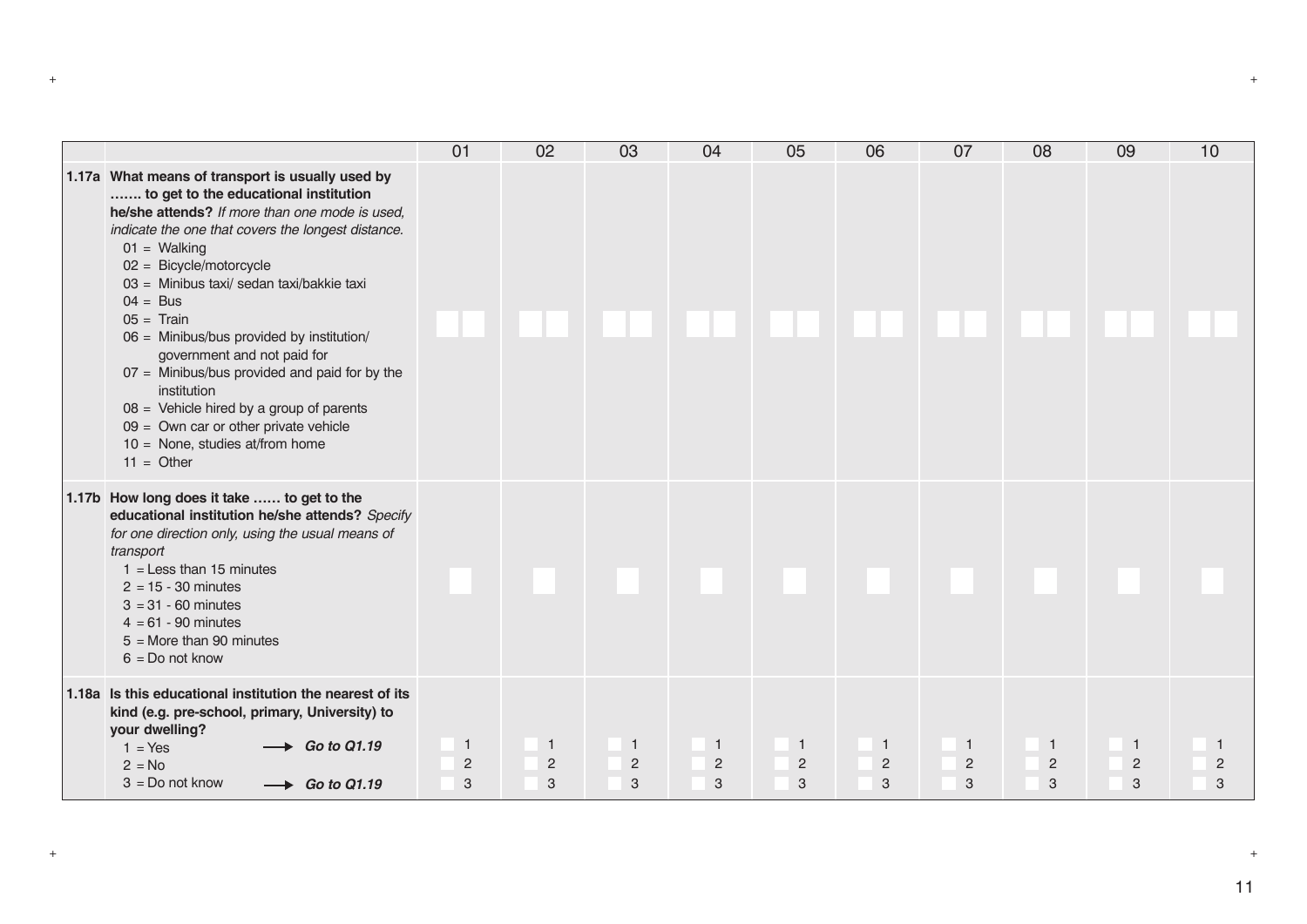|                                                                                                                                                                                                                                                                                                                                                                                                                                                                                                                                                                                                                                                                                                                                      | 01 | 02 | 03 | 04 | 05 | 06 | 07 | 08 | 09 | 10 |
|--------------------------------------------------------------------------------------------------------------------------------------------------------------------------------------------------------------------------------------------------------------------------------------------------------------------------------------------------------------------------------------------------------------------------------------------------------------------------------------------------------------------------------------------------------------------------------------------------------------------------------------------------------------------------------------------------------------------------------------|----|----|----|----|----|----|----|----|----|----|
| 1.18b Ask if "No" in Q1.18a<br>What is the main reason why  is not<br>attending the nearest institution?<br>01 = Inadequate facilities (e.g. classrooms,<br>laboratories)<br>$02$ = Lack of resources/equipment (e.g.<br>computers, textbooks, laboratory<br>equipment, sports equipment)<br>$03$ = Lack of services (e.g. water, electricity, toilets)<br>$04 =$ Quality of teaching is poor<br>$05 =$ Overcrowded classes<br>$06$ = Lack of safety<br>07 = Weak management<br>$08 =$ Lack of discipline<br>$09 =$ No/too few extra-mural activities<br>$10 = Not accepted for enrolment$<br>11 = Preferred course/subject not offered<br>$12$ = Current institution better than closest<br>$13 =$ Other (specify in the box below) |    |    |    |    |    |    |    |    |    |    |
| 1.19 What is the total amount of tuition fees paid by<br>this household for  this year? Add expenses<br>made to date as well as expected expenses for the<br>remainder of the year. Do not include the cost of uniforms,<br>books and other learning materials, accommodation fees,<br>sports fees and transport fees.<br>$00 = \text{None}$<br>$01 = R1 - R100$<br>$02 = R101 - R200$<br>$03 = R201 - R300$<br>$04 = R301 - R500$<br>$05 = R501 - R1000$<br>$06 = R1 001 - R2 000$<br>Go to<br>$07 = R2 001 - R3 000$<br>Q1.21<br>$08 = R3 001 - R4 000$<br>$09 = R4 001 - R8 000$<br>$10 = R8001 - R12000$<br>$11 = R12001 - R16000$<br>$12 = R16001 - R20000$<br>$13 =$ More than R20 000<br>$14 = Do$ not know                   |    |    |    |    |    |    |    |    |    |    |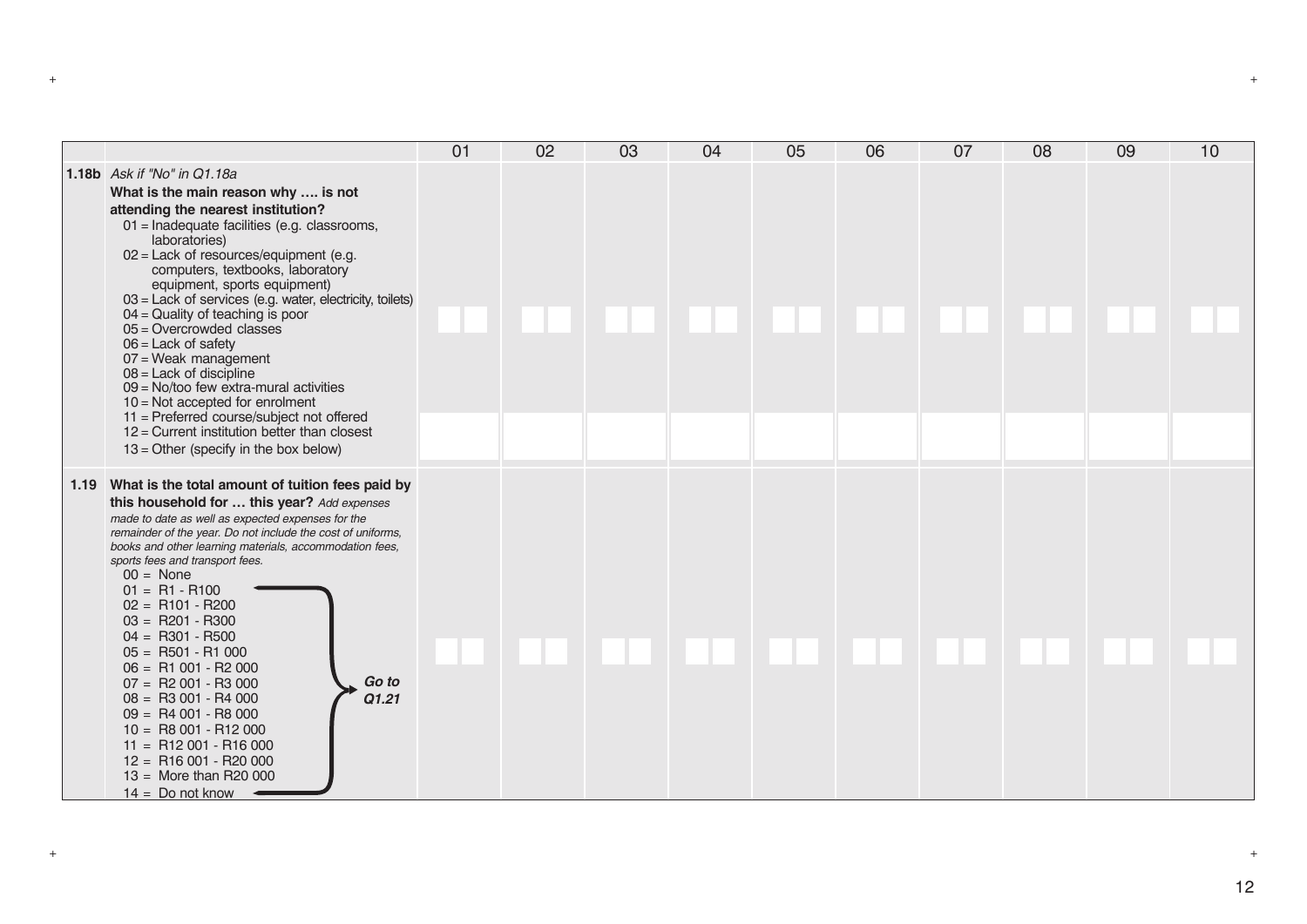|      |                                                                                                                                                                                                                                                                                                                                                                                                                                                                                                                                           | 01                                                          | 02                                                                                    | 03                                                                                              | 04                                                                                | 05                                                                         | 06                                                                                    | 07                                                                                              | 08                                                                                    | 09                                                                          | 10                                                                                    |
|------|-------------------------------------------------------------------------------------------------------------------------------------------------------------------------------------------------------------------------------------------------------------------------------------------------------------------------------------------------------------------------------------------------------------------------------------------------------------------------------------------------------------------------------------------|-------------------------------------------------------------|---------------------------------------------------------------------------------------|-------------------------------------------------------------------------------------------------|-----------------------------------------------------------------------------------|----------------------------------------------------------------------------|---------------------------------------------------------------------------------------|-------------------------------------------------------------------------------------------------|---------------------------------------------------------------------------------------|-----------------------------------------------------------------------------|---------------------------------------------------------------------------------------|
|      | 1.20 Ask if "None" in Q1.19<br>If no fees were paid for education, why was it<br>not paid?<br>$1 =$ Cannot afford to pay<br>$2 = Do$ not want to pay<br>$3 = No$ fee school (school did not ask for fees)<br>$4 =$ got a fee exemption<br>5 =  got a bursary covering all costs<br>$6 =$ Other (specify in the block)                                                                                                                                                                                                                     |                                                             |                                                                                       |                                                                                                 |                                                                                   |                                                                            |                                                                                       |                                                                                                 |                                                                                       |                                                                             |                                                                                       |
| 1.21 | Ask for all respondents who are currently<br>attending educational institutions<br>This academic year, has  benefited from<br>any fee reductions and/or partial bursaries?<br>$1 = Yes$<br>$2 = No$<br>$3 = Do$ not know                                                                                                                                                                                                                                                                                                                  | $\mathbf{1}$<br>$\sqrt{2}$<br>3                             | 1<br>$\sqrt{2}$<br>$\sqrt{3}$                                                         | $\mathbf{1}$<br>$\overline{c}$<br>3                                                             | $\mathbf{1}$<br>$\sqrt{2}$<br>3                                                   | $\mathbf{1}$<br>$\sqrt{2}$<br>3                                            | $\mathbf{1}$<br>$\overline{2}$<br>3                                                   | $\mathbf{1}$<br>$\overline{c}$<br>3                                                             | $\mathbf{1}$<br>$\overline{2}$<br>3                                                   | $\mathbf{1}$<br>$\overline{2}$<br>3                                         | $\mathbf{1}$<br>$\overline{c}$<br>3                                                   |
| 1.22 | During the past 6 months, what problems, if<br>any, did  experience at the educational<br>institution he/she attended?<br>Read all the options; Use the codes below<br>$a =$ Lack of books<br>$b =$ Poor quality of teaching<br>$c =$ Lack of teachers<br>$d =$ Facilities in bad condition<br>$e = Fees$ too high<br>$f =$ Classes too large/too many learners<br>$g =$ Teachers are often absent from school<br>h = Teachers were involved in strike<br>$i =$ Other (specify in the box below)<br><b>CODES</b><br>$1 = Yes$<br>$2 = No$ | a<br>b<br>$\mathbf{C}$<br>d<br>e<br>$\mathbf{f}$<br>g<br>h. | a<br>$\mathsf b$<br>$\mathbf{C}$<br>d<br>$\mathbf{e}$<br>$\mathsf{f}$<br>g<br>h<br>j. | a<br>$\mathsf b$<br>$\mathtt{C}$<br>d<br>$\mathsf{e}$<br>$\mathsf{f}$<br>g<br>h<br>$\mathbf{I}$ | a<br>$\mathsf{b}$<br>$\mathbf{C}$<br>d<br>$\mathsf{e}$<br>$\mathbf{f}$<br>g<br>h. | a<br>$\mathsf{b}$<br>C<br>d<br>$\mathsf{e}$<br>$\mathsf{f}$<br>g<br>h<br>Ť | $\mathbf a$<br>b<br>$\mathbf{C}$<br>d<br>$\mathsf{e}$<br>$\mathsf{f}$<br>g<br>h<br>j. | a<br>$\mathbf b$<br>$\mathbf{C}$<br>d<br>$\mathsf{e}$<br>$\mathsf{f}$<br>$\mathbf{g}$<br>h<br>Ť | a<br>$\mathsf{b}$<br>$\mathsf{C}$<br>d<br>$\mathsf{e}$<br>$\mathsf{f}$<br>g<br>h<br>i | a<br>$\mathsf{b}$<br>C<br>d<br>$\mathsf{e}$<br>$\mathsf{f}$<br>g<br>h<br>İ. | a<br>$\mathsf{b}$<br>$\mathsf{C}$<br>d<br>$\mathsf{e}$<br>$\mathsf{f}$<br>g<br>h<br>÷ |
|      | $3 = Do$ not know                                                                                                                                                                                                                                                                                                                                                                                                                                                                                                                         |                                                             |                                                                                       |                                                                                                 |                                                                                   |                                                                            |                                                                                       |                                                                                                 |                                                                                       |                                                                             |                                                                                       |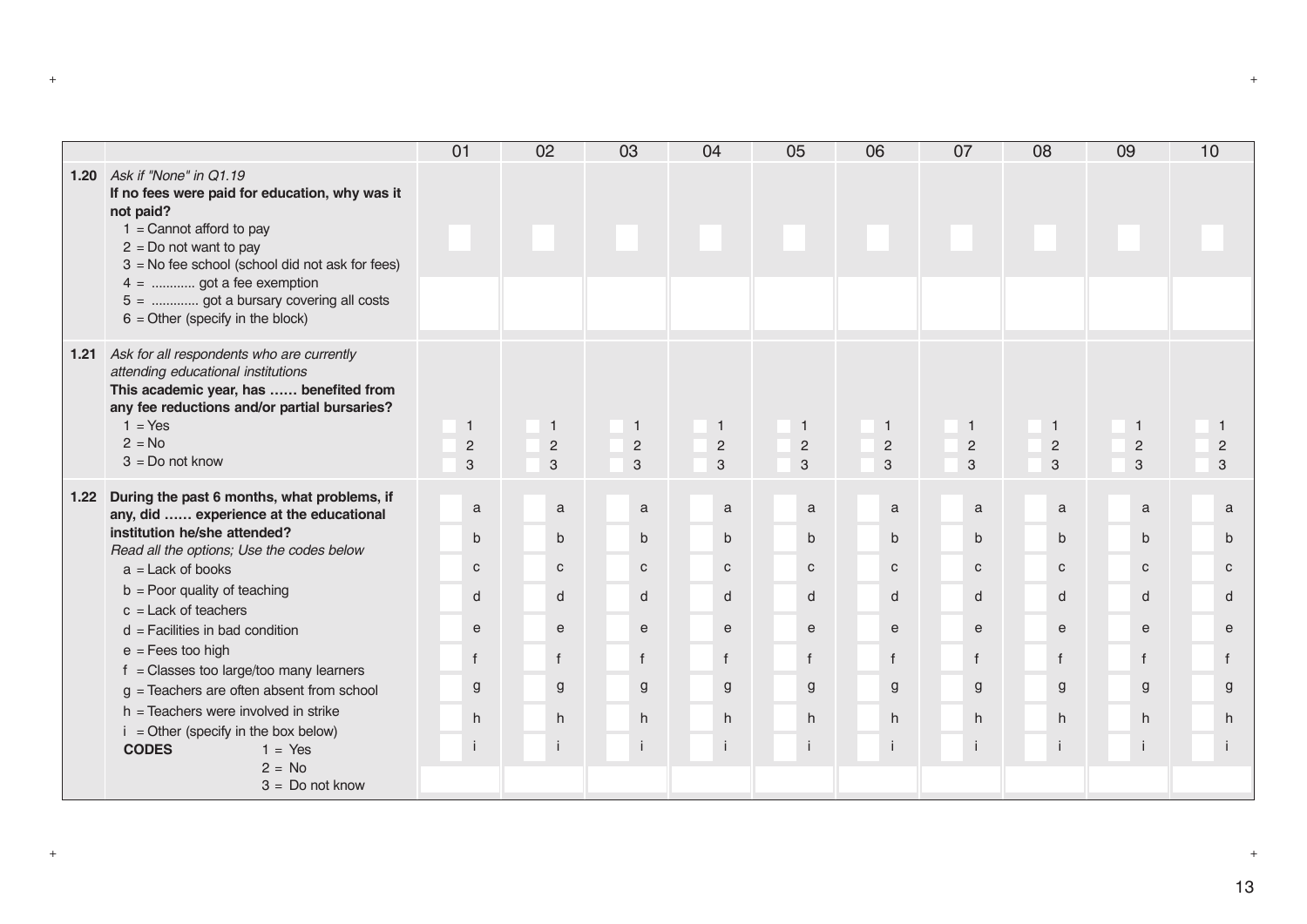|                                                                                                                                                                                                                                                                                                                                                                                                                            | 01                                                            | 02                                             | 03                                                      | 04                                                            | 05                                                        | 06                                             | 07                                                          | 08                                                          | 09                                                        | 10                                                      |
|----------------------------------------------------------------------------------------------------------------------------------------------------------------------------------------------------------------------------------------------------------------------------------------------------------------------------------------------------------------------------------------------------------------------------|---------------------------------------------------------------|------------------------------------------------|---------------------------------------------------------|---------------------------------------------------------------|-----------------------------------------------------------|------------------------------------------------|-------------------------------------------------------------|-------------------------------------------------------------|-----------------------------------------------------------|---------------------------------------------------------|
| 1.23 Which Grade is currently attending?<br>$00 =$ Grade R/0<br>$01 =$ Grade 1<br>$02 =$ Grade 2<br>$03 =$ Grade 3<br>$04 =$ Grade 4<br>$05 =$ Grade 5<br>$06 =$ Grade 6<br>$07 =$ Grade 7<br>$08 =$ Grade 8<br>$09 =$ Grade 9<br>$10 =$ Grade 10<br>$11 =$ Grade 11<br>$12 =$ Grade 12/Matric<br>13 = $NC$ (V) Level 2 (N1/NTC 1)<br>14 = $NC$ (V) Level 3 (N2/NTC 2)<br>15 = $NC$ (V) Level 4 (N3/NTC 3)<br>$16 =$ Other |                                                               |                                                |                                                         |                                                               |                                                           |                                                |                                                             |                                                             |                                                           |                                                         |
| 1.24 Is doing the same grade that he/she did<br>last year or before (if there was a break in his/<br>her education)?<br>$1 = Yes$<br>$2 = No$<br>$3 = Do$ not know                                                                                                                                                                                                                                                         | $\overline{1}$<br>$\overline{c}$<br>$\ensuremath{\mathsf{3}}$ | $\mathbf{1}$<br>$\overline{c}$<br>$\mathbf{3}$ | $\mathbf{1}$<br>$\sqrt{2}$<br>$\ensuremath{\mathsf{3}}$ | $\overline{1}$<br>$\overline{c}$<br>$\ensuremath{\mathsf{3}}$ | $\blacksquare$<br>$\sqrt{2}$<br>$\ensuremath{\mathsf{3}}$ | $\mathbf{1}$<br>$\overline{2}$<br>$\mathbf{3}$ | $\mathbf{1}$<br>$\overline{c}$<br>$\ensuremath{\mathsf{3}}$ | $\mathbf{1}$<br>$\overline{c}$<br>$\ensuremath{\mathsf{3}}$ | $\overline{1}$<br>$\sqrt{2}$<br>$\ensuremath{\mathsf{3}}$ | $\mathbf{1}$<br>$\sqrt{2}$<br>$\ensuremath{\mathsf{3}}$ |

*Ask Q1.23 to Q1.27 for people currently attending Grade R/0 (in school or pre-school, early learning centre), primary, secondary or any other kind of school. Otherwise go to Q1.28. Children receiving home based schooling / home school should be excluded from this section.*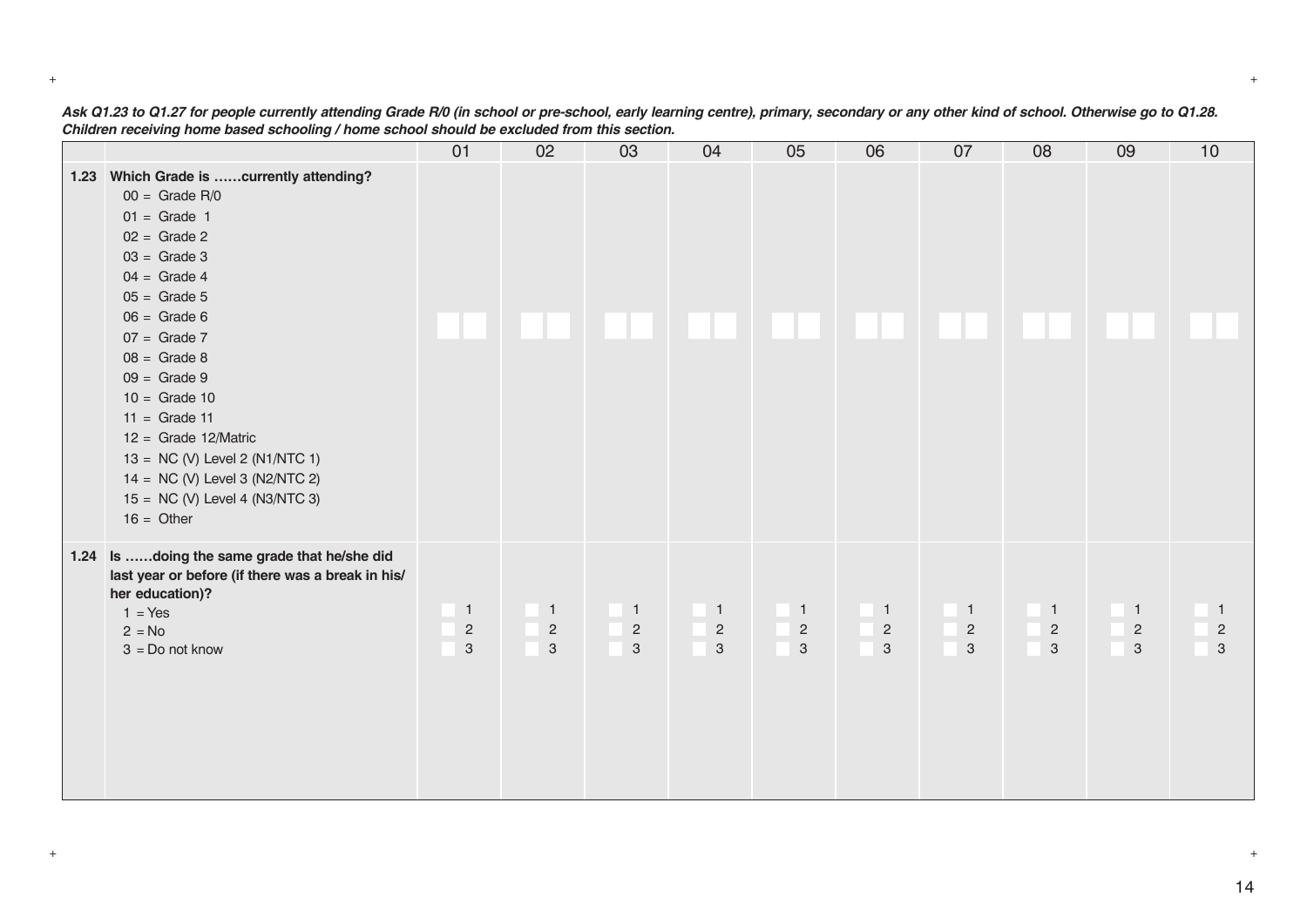|                                                                                                                                                                                                                                                                                                                                                                                                         |                                                                                        | 01                                                                                           |                                    | 02                                                                                           |                                                                        | 03                                                                                           |                                                           | 04                                                                                           |                                                                                               | 05                                                                                           | 06                                                                                                     |                                                                                              |                                                                                     | 07                                                                                           | 08                                       |                                                                                              | 09                                                                  |                                                                                              | 10                                                                                       |                                                                                                     |
|---------------------------------------------------------------------------------------------------------------------------------------------------------------------------------------------------------------------------------------------------------------------------------------------------------------------------------------------------------------------------------------------------------|----------------------------------------------------------------------------------------|----------------------------------------------------------------------------------------------|------------------------------------|----------------------------------------------------------------------------------------------|------------------------------------------------------------------------|----------------------------------------------------------------------------------------------|-----------------------------------------------------------|----------------------------------------------------------------------------------------------|-----------------------------------------------------------------------------------------------|----------------------------------------------------------------------------------------------|--------------------------------------------------------------------------------------------------------|----------------------------------------------------------------------------------------------|-------------------------------------------------------------------------------------|----------------------------------------------------------------------------------------------|------------------------------------------|----------------------------------------------------------------------------------------------|---------------------------------------------------------------------|----------------------------------------------------------------------------------------------|------------------------------------------------------------------------------------------|-----------------------------------------------------------------------------------------------------|
| 1.25a Does attend a school where food is given<br>as part of the school feeding scheme/<br>Government nutrition program?<br>$1 = Yes$<br>$\rightarrow$ Go to Q1.26a<br>$2 = No$<br>$3 = Do$ not know<br>$\rightarrow$ Go to Q1.26a                                                                                                                                                                      |                                                                                        | $\mathbf{1}$<br>$\overline{2}$<br>3                                                          |                                    | $\mathbf{1}$<br>$\overline{2}$<br>3                                                          |                                                                        | $\overline{1}$<br>$\overline{c}$<br>$\mathbf{3}$                                             |                                                           | $\overline{1}$<br>$\sqrt{2}$<br>3                                                            |                                                                                               | $\mathbf{1}$<br>$\sqrt{2}$<br>3                                                              |                                                                                                        | $\mathbf{1}$<br>$\overline{c}$<br>3                                                          |                                                                                     | $\mathbf{1}$<br>$\overline{2}$<br>3                                                          |                                          | $\mathbf{1}$<br>$\overline{c}$<br>3                                                          |                                                                     | $\mathbf{1}$<br>2<br>3                                                                       |                                                                                          | 1<br>$\overline{2}$<br>$\sqrt{3}$                                                                   |
| 1.25b Does eat the food provided as part of the<br>school feeding scheme/Government nutrition<br>program? If yes, specify how regularly food is<br>eaten.<br>$1 = No$<br>$2 = Yes$ , every day<br>$3 = Yes$ , a few times a week<br>$4 = Yes$ , sometimes<br>$5 = Do$ not know                                                                                                                          |                                                                                        | $\mathbf{1}$<br>2<br>3<br>$\overline{4}$<br>5                                                |                                    | $\mathbf{1}$<br>2<br>3<br>$\overline{4}$<br>5                                                |                                                                        | $\mathbf{1}$<br>$\overline{2}$<br>3<br>$\overline{4}$<br>5                                   |                                                           | $\mathbf{1}$<br>2<br>3<br>$\overline{4}$<br>5                                                |                                                                                               | $\mathbf{1}$<br>$\overline{2}$<br>3<br>$\overline{4}$<br>5                                   |                                                                                                        | $\mathbf{1}$<br>$\overline{2}$<br>3<br>$\overline{4}$<br>5                                   |                                                                                     | $\mathbf{1}$<br>$\overline{2}$<br>3<br>$\overline{4}$<br>5                                   |                                          | $\mathbf 1$<br>$\overline{2}$<br>3<br>$\overline{4}$<br>5                                    |                                                                     | $\mathbf{1}$<br>2<br>3<br>$\overline{4}$<br>5                                                |                                                                                          | -1<br>$\sqrt{2}$<br>3<br>$\overline{4}$<br>5                                                        |
| 1.26a Has  experienced any form of violence,<br>corporal punishment or verbal abuse at school<br>between January and June 2010?<br>$1 = Yes$<br>$2 = No$<br><b>Go to Q1.27</b><br>$3 = Do$ not know<br>$\rightarrow$ Go to Q1.27                                                                                                                                                                        |                                                                                        | $\mathbf 1$<br>$\overline{c}$<br>3                                                           |                                    | 1<br>2<br>3                                                                                  |                                                                        | 1<br>$\overline{2}$<br>3                                                                     |                                                           | $\mathbf{1}$<br>2<br>3                                                                       |                                                                                               | -1<br>2<br>3                                                                                 |                                                                                                        | $\mathbf{1}$<br>$\overline{2}$<br>3                                                          |                                                                                     | 1<br>$\overline{2}$<br>3                                                                     |                                          | -1<br>$\overline{c}$<br>3                                                                    |                                                                     | $\mathbf{1}$<br>2<br>3                                                                       |                                                                                          | -1<br>$\overline{2}$<br>3                                                                           |
| 1.26b Ask if "Yes" in Q1.26a<br>What kind of violence did experience?<br>Read all the options<br>$1 =$ Corporal punishment by teacher<br>$2$ = Physical violence by teacher<br>3 = Verbal abuse (being insulted, teased or<br>harassed) by teacher<br>$4$ = Verbal abuse (being insulted, teased or<br>harassed) by other learners<br>$5$ = Physical abuse (being hit or punched)<br>by another learner | Yes<br>$\mathbf{1}$<br>$\overline{1}$<br>$\overline{1}$<br>$\vert$ 1<br>$\overline{1}$ | No<br>$\overline{2}$<br>$\overline{c}$<br>$\overline{2}$<br>$\overline{2}$<br>$\overline{2}$ | Yes<br>$\vert$ 1<br>$\overline{1}$ | No<br>$\overline{2}$<br>$\overline{c}$<br>$\overline{c}$<br>$\overline{c}$<br>$\overline{2}$ | Yes<br>$\vert$ 1<br>$\overline{1}$<br>$\overline{1}$<br>$\overline{1}$ | No<br>$\overline{2}$<br>$\overline{c}$<br>$\overline{2}$<br>$\overline{c}$<br>$\overline{2}$ | Yes<br>$\overline{1}$<br>$\overline{1}$<br>$\overline{1}$ | No<br>$\overline{2}$<br>$\overline{2}$<br>$\overline{2}$<br>$\overline{2}$<br>$\overline{2}$ | Yes<br>$\overline{1}$<br>$\overline{1}$<br>$\overline{1}$<br>$\overline{1}$<br>$\overline{1}$ | No<br>$\overline{2}$<br>$\overline{c}$<br>$\overline{c}$<br>$\overline{c}$<br>$\overline{2}$ | Yes<br>$\overline{\mathbf{1}}$<br>$\overline{1}$<br>$\overline{1}$<br>$\overline{1}$<br>$\overline{1}$ | No<br>$\overline{2}$<br>$\overline{2}$<br>$\overline{c}$<br>$\overline{2}$<br>$\overline{2}$ | Yes<br>$\overline{1}$<br>$\vert$ 1<br>$\vert$ 1<br>$\overline{1}$<br>$\overline{1}$ | No<br>$\overline{2}$<br>$\overline{c}$<br>$\overline{c}$<br>$\overline{2}$<br>$\overline{2}$ | Yes<br>-1<br>$\overline{1}$<br>$\vert$ 1 | No<br>$\overline{2}$<br>$\overline{2}$<br>$\overline{2}$<br>$\overline{2}$<br>$\overline{2}$ | Yes<br>-1<br>$\mathbf{1}$<br>-1<br>$\overline{1}$<br>$\overline{1}$ | No<br>$\overline{2}$<br>$\overline{2}$<br>$\overline{2}$<br>$\overline{2}$<br>$\overline{2}$ | <b>Yes</b><br>-1<br>$\overline{1}$<br>$\overline{1}$<br>$\overline{1}$<br>$\overline{1}$ | <b>No</b><br>$\overline{2}$<br>$\overline{2}$<br>$\overline{2}$<br>$\overline{2}$<br>$\overline{2}$ |
| $6 = Other$                                                                                                                                                                                                                                                                                                                                                                                             | $\overline{1}$                                                                         | $\overline{2}$                                                                               |                                    | $\overline{c}$                                                                               | $\overline{1}$                                                         | $\sqrt{2}$                                                                                   | $\overline{1}$                                            | $\overline{c}$                                                                               | $\vert$ 1                                                                                     | $\overline{c}$                                                                               | $\overline{1}$                                                                                         | $\overline{2}$                                                                               | $\overline{1}$                                                                      | $\overline{c}$                                                                               | $\vert$ 1                                | $\overline{c}$                                                                               | $\overline{1}$                                                      | $\overline{c}$                                                                               | $\mathbf{1}$                                                                             | $\overline{2}$                                                                                      |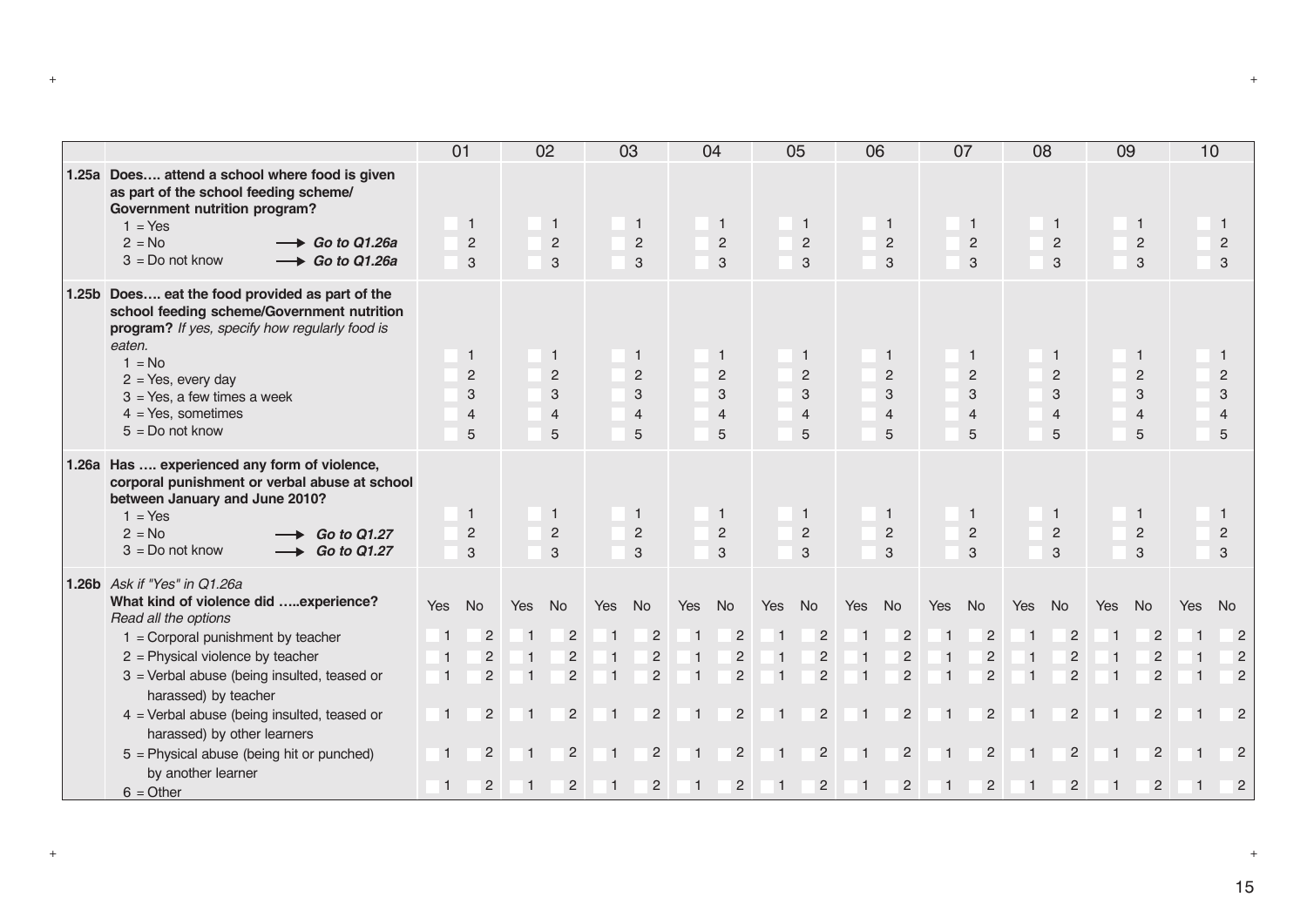|                                                                                                                                                                                                                                                                                                                                                                                                                                                                                                                                                                                     | 01                                                               | 02                                                                              | 03                                                                              | 04                                                               | 05                                                                              | 06                                                                              | 07                                                    | 08                                                                        | 09                                                    | 10                  |
|-------------------------------------------------------------------------------------------------------------------------------------------------------------------------------------------------------------------------------------------------------------------------------------------------------------------------------------------------------------------------------------------------------------------------------------------------------------------------------------------------------------------------------------------------------------------------------------|------------------------------------------------------------------|---------------------------------------------------------------------------------|---------------------------------------------------------------------------------|------------------------------------------------------------------|---------------------------------------------------------------------------------|---------------------------------------------------------------------------------|-------------------------------------------------------|---------------------------------------------------------------------------|-------------------------------------------------------|---------------------|
| 1.27a Has  been absent from school during<br>the past school calendar week (Monday to<br>Friday)?<br>$1 = Yes$<br>$2 = No$<br>$\rightarrow$ Go to Q1.28<br>$3 = Do$ not know<br>$\rightarrow$ Go to Q1.28<br>$4 = Not applicable - school closed$<br>e.g. school holiday -> Go to Q1.28                                                                                                                                                                                                                                                                                             | $\mathbf{1}$<br>$\overline{c}$<br>$\mathbf{3}$<br>$\overline{4}$ | $\overline{1}$<br>$\overline{2}$<br>$\ensuremath{\mathsf{3}}$<br>$\overline{4}$ | $\overline{1}$<br>$\overline{c}$<br>$\ensuremath{\mathsf{3}}$<br>$\overline{4}$ | $\mathbf{1}$<br>$\overline{2}$<br>$\mathbf{3}$<br>$\overline{4}$ | $\overline{1}$<br>$\overline{c}$<br>$\ensuremath{\mathsf{3}}$<br>$\overline{4}$ | $\overline{1}$<br>$\overline{c}$<br>$\ensuremath{\mathsf{3}}$<br>$\overline{4}$ | $\mathbf{1}$<br>$\overline{2}$<br>3<br>$\overline{4}$ | $\mathbf{1}$<br>$\sqrt{2}$<br>$\ensuremath{\mathsf{3}}$<br>$\overline{4}$ | $\mathbf{1}$<br>$\overline{2}$<br>3<br>$\overline{4}$ | $\overline{2}$<br>3 |
| 1.27b Ask if "Yes" in Q1.27a<br>For how many days was  absent during<br>the past school calendar week (Monday to<br>Friday)? Write the number of days (Maximum 5)                                                                                                                                                                                                                                                                                                                                                                                                                   |                                                                  |                                                                                 |                                                                                 |                                                                  |                                                                                 |                                                                                 |                                                       |                                                                           |                                                       |                     |
| 1.27c Ask if "Yes" in Q1.27a<br>What is the main reason why  was absent<br>from school during the past school calendar<br>week?<br>$01 =$ Illness/injury<br>$02 =$ Did not want to go to school<br>$03 =$ Need to take care of someone else at<br>home<br>$04 =$ Employed/Working outside the home<br>$05 =$ Doing household chores<br>$06 =$ The weather was bad<br>$07 =$ No money for transport<br>$08 =$ Lack of transport/problems with<br>Transport<br>$09 =$ Writing exams<br>$10 =$ Does not feel safe at school<br>$11 =$ Other (specify in the box)<br>$12 = Do$ not know |                                                                  |                                                                                 |                                                                                 |                                                                  |                                                                                 |                                                                                 |                                                       |                                                                           |                                                       |                     |
|                                                                                                                                                                                                                                                                                                                                                                                                                                                                                                                                                                                     |                                                                  |                                                                                 |                                                                                 |                                                                  |                                                                                 |                                                                                 |                                                       |                                                                           |                                                       |                     |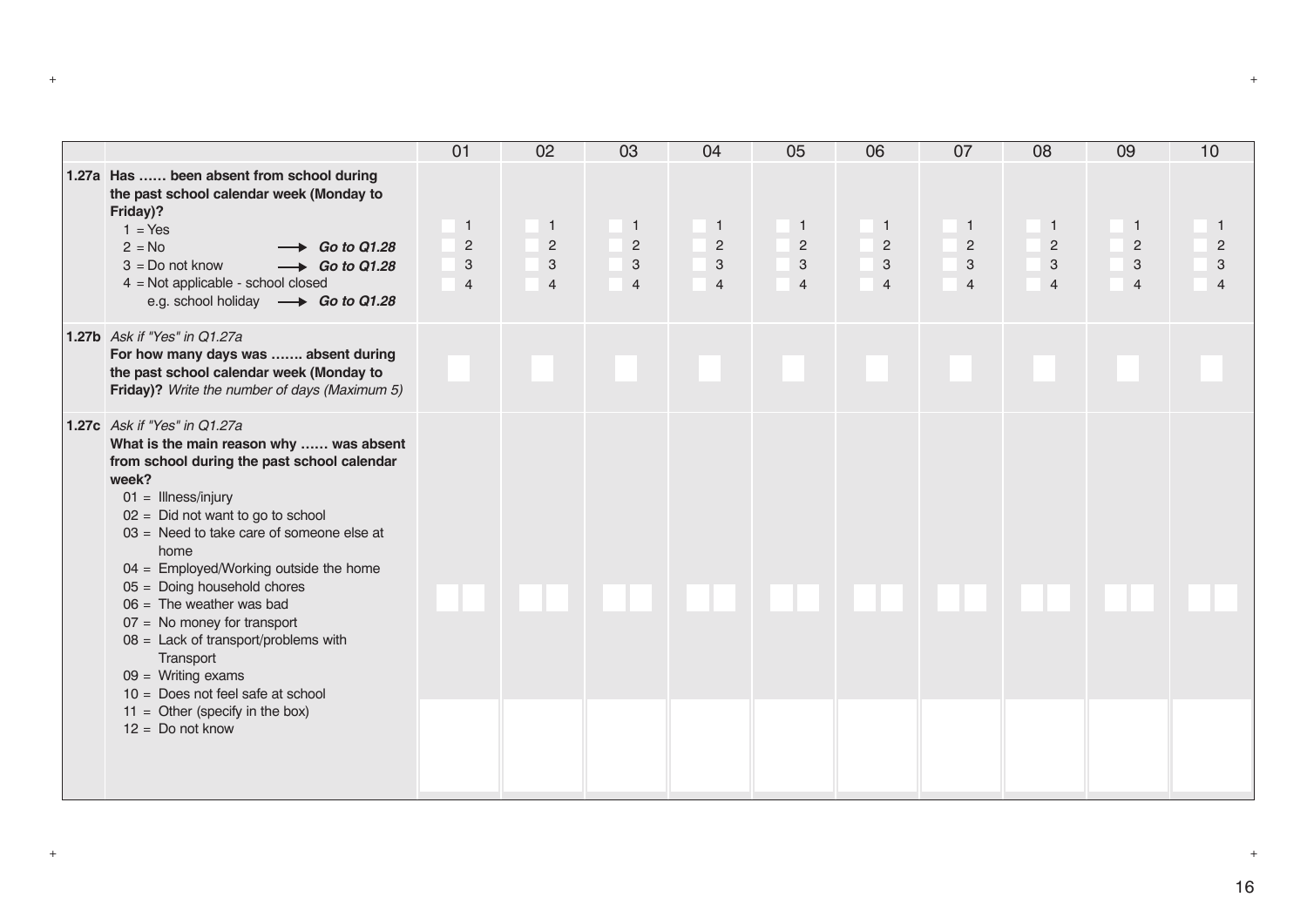# **HEALTH AND GENERAL FUNCTIONING**

*Ask for all household members. Read out: Now I am going to ask you health-related questions for each member of the household*

|                                                                                                                                                                                                                                                                                                                                                                                                                                                                                                               | 01                                                           | 02                                                         | 03                                                                                              | 04                                                         | 05                                                                | 06                                                         | 07                                                         | 08                                                         | 09                                                           | 10                                                         |
|---------------------------------------------------------------------------------------------------------------------------------------------------------------------------------------------------------------------------------------------------------------------------------------------------------------------------------------------------------------------------------------------------------------------------------------------------------------------------------------------------------------|--------------------------------------------------------------|------------------------------------------------------------|-------------------------------------------------------------------------------------------------|------------------------------------------------------------|-------------------------------------------------------------------|------------------------------------------------------------|------------------------------------------------------------|------------------------------------------------------------|--------------------------------------------------------------|------------------------------------------------------------|
| 1.28 Is  covered by a medical aid or medical<br>benefit scheme or other private health<br>insurance? If the person is a dependant and<br>covered by someone else's scheme, the answer<br>is "Yes".<br>$1 = Yes$<br>$2 = No$<br>$3 = Do$ not know                                                                                                                                                                                                                                                              | $\overline{1}$<br>$\overline{c}$<br>$\mathbf{3}$             | $\blacksquare$<br>$\overline{c}$<br>$\mathbf{3}$           | $\mathbf{1}$<br>$\overline{c}$<br>$\mathbf{3}$                                                  | $\blacksquare$<br>$\sqrt{2}$<br>3                          | $\blacksquare$<br>$\overline{2}$<br>$\mathbf{3}$                  | $\overline{1}$<br>$\overline{c}$<br>3                      | $\mathbf{1}$<br>$\overline{2}$<br>3                        | $\overline{1}$<br>$\overline{c}$<br>$\mathbf{3}$           | $\overline{1}$<br>$\overline{2}$<br>$\mathbf{3}$             | $\mathbf{1}$<br>$\overline{2}$<br>3                        |
| 1.29a Does anyone in this household personally<br>provide care for at least two hours per day to<br>someone in the household who - owing to<br>frailty, old age, disability or ill-health cannot<br>manage without help? If yes, specify which<br>person and how much time is spent on this activity.<br>$1 = No$<br>$\rightarrow$ Go to Q1.30a<br>$2 = Yes, 2-19 hours per week$<br>$3 = Yes, 20-49 hours per week$<br>$4 = Yes, 50 + hours per week$<br>$\longrightarrow$ Go to Q1.30a<br>$5 = Do$ not know | $\overline{1}$<br>$\overline{c}$<br>3<br>$\overline{4}$<br>5 | $\mathbf{1}$<br>$\overline{c}$<br>3<br>$\overline{4}$<br>5 | $\mathbf{1}$<br>$\overline{2}$<br>$\ensuremath{\mathsf{3}}$<br>$\overline{4}$<br>$\overline{5}$ | $\mathbf{1}$<br>$\overline{2}$<br>3<br>$\overline{4}$<br>5 | $\overline{1}$<br>$\sqrt{2}$<br>$\sqrt{3}$<br>$\overline{4}$<br>5 | $\mathbf{1}$<br>$\overline{2}$<br>3<br>$\overline{4}$<br>5 | $\mathbf{1}$<br>$\overline{2}$<br>3<br>$\overline{4}$<br>5 | $\mathbf{1}$<br>$\overline{2}$<br>3<br>$\overline{4}$<br>5 | $\overline{1}$<br>$\overline{2}$<br>3<br>$\overline{4}$<br>5 | $\mathbf{1}$<br>$\overline{2}$<br>3<br>$\overline{4}$<br>5 |
| 1.29b If "Yes" in 1.29a<br>Which person(s) does take care of?<br>Give person number of the person, being cared<br>for If more than one person use the second block.<br>Person 1<br>Person 2                                                                                                                                                                                                                                                                                                                   |                                                              |                                                            |                                                                                                 |                                                            |                                                                   |                                                            |                                                            |                                                            |                                                              |                                                            |

+ +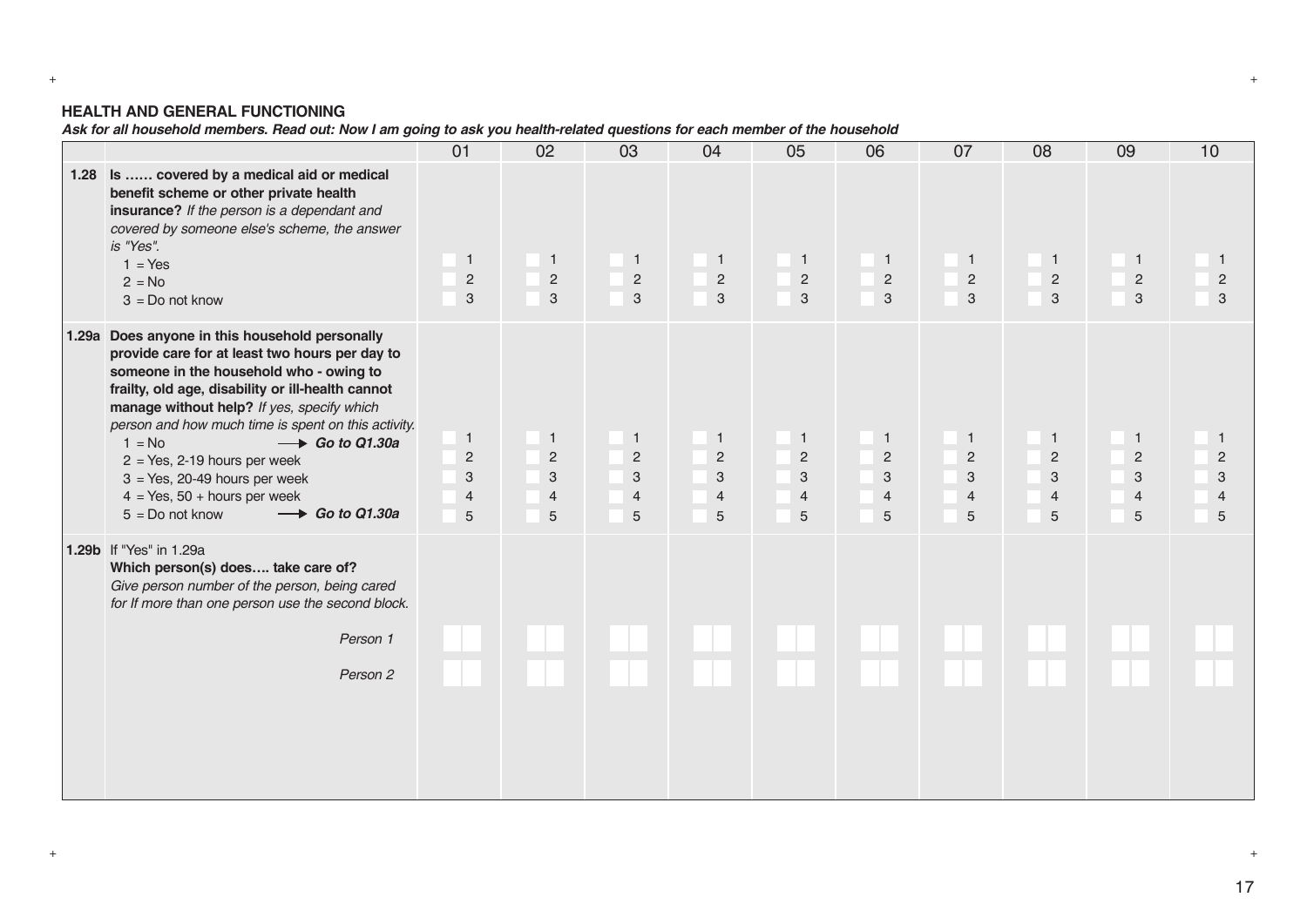|                                                                                                                             | 01             |                |                | 02             |                | 03             |                | 04             |                         | 05             | 06             |                |                         | 07             | 08             |                | 09             |                | 10             |                |
|-----------------------------------------------------------------------------------------------------------------------------|----------------|----------------|----------------|----------------|----------------|----------------|----------------|----------------|-------------------------|----------------|----------------|----------------|-------------------------|----------------|----------------|----------------|----------------|----------------|----------------|----------------|
| 1.30a During the past month, did  suffer from<br>any illnesses or injuries?<br>$1 = Yes$                                    |                | $\mathbf{1}$   |                | $\overline{1}$ |                | $\mathbf{1}$   |                | $\mathbf{1}$   |                         | $\overline{1}$ |                | $\overline{1}$ |                         | $\mathbf{1}$   |                | $\mathbf{1}$   |                | $\overline{1}$ |                | $\mathbf{1}$   |
| $2 = No$<br>$\longrightarrow$ Go to Q1.32a                                                                                  |                | $\overline{2}$ |                | $\overline{2}$ |                | 2              |                | $\overline{2}$ |                         | $\overline{2}$ |                | $\overline{2}$ |                         | $\overline{2}$ |                | $\overline{c}$ |                | $\overline{2}$ |                | $\overline{2}$ |
| $3 = Do$ not know<br>$\longrightarrow$ Go to Q1.32a                                                                         |                | 3              |                | 3              |                | 3              |                | 3              |                         | 3              |                | 3              |                         | 3              |                | 3              |                | 3              |                | 3              |
| 1.30b If "Yes" in Q1.30a<br>What sort of illnesses or injuries did<br>suffer from? Did  suffer from<br>Read all the options | Yes            | No             | Yes            | <b>No</b>      | Yes            | No             | Yes            | No             | Yes                     | No             | Yes            | No             | Yes                     | No             | Yes            | No             | Yes            | No             | Yes            | <b>No</b>      |
| $01$ = Flu or acute respiratory tract infection                                                                             | $\overline{1}$ | $\overline{c}$ | $\overline{1}$ | $\overline{c}$ | -1             | $\overline{c}$ | $\mathbf{1}$   | $\overline{2}$ | $\overline{1}$          | $\overline{c}$ | -1             | $\overline{c}$ | $\overline{1}$          | $\overline{c}$ | $\overline{1}$ | $\overline{c}$ |                | $\overline{c}$ | -1             | $\overline{2}$ |
| $02 =$ Diarrhoea                                                                                                            | $\vert$ 1      | $\overline{2}$ | $\overline{1}$ | $\overline{2}$ | $\vert$ 1      | $\overline{c}$ |                | $\overline{2}$ | $\vert$ 1               | $\overline{c}$ | -1             | $\overline{2}$ | $\overline{1}$          | $\overline{c}$ | $\overline{1}$ | $\overline{c}$ |                | $\overline{2}$ | -1             | $\overline{c}$ |
| $03 = TB$ or severe cough with blood                                                                                        |                | $\overline{2}$ | $\overline{1}$ | $\overline{2}$ | $\vert$ 1      | $\overline{2}$ | -1             | $\overline{2}$ | $\overline{1}$          | $\overline{c}$ | -1             | $\overline{2}$ | $\overline{1}$          | $\overline{c}$ | $\overline{1}$ | $\overline{2}$ |                | $\overline{2}$ | -1             | $\overline{2}$ |
| $04$ = Abuse of alcohol or drugs                                                                                            |                | $\overline{c}$ | $\vert$ 1      | $\overline{2}$ | -1             | $\overline{2}$ |                | $\overline{2}$ | $\overline{1}$          | $\overline{2}$ | -1             | $\overline{2}$ | -1                      | $\overline{c}$ | $\mathbf 1$    | $\overline{2}$ |                | $\overline{2}$ |                | $\overline{c}$ |
| 05 = Depression or mental illness                                                                                           | -1             | $\overline{2}$ | $\overline{1}$ | $\overline{2}$ | $\vert$ 1      | $\overline{2}$ |                | $\overline{2}$ | $\overline{1}$          | $\overline{2}$ | -1             | $\overline{2}$ | $\overline{1}$          | $\overline{c}$ | $\overline{1}$ | $\overline{2}$ | $\overline{1}$ | $\overline{2}$ |                | $\overline{c}$ |
| $06 = Diabetes$                                                                                                             | -1             | $\overline{2}$ | $\overline{1}$ | $\overline{c}$ | $\vert$ 1      | $\overline{2}$ |                | $\overline{2}$ | $\vert$ 1               | $\overline{2}$ | -1             | $\overline{2}$ | $\overline{\mathbf{1}}$ | $\overline{c}$ | $\overline{1}$ | $\overline{c}$ | -1             | $\overline{2}$ | -1             | $\overline{c}$ |
| 07 = High blood pressure/hypertension                                                                                       |                | $\overline{c}$ | $\overline{1}$ | $\overline{c}$ | $\vert$ 1      | $\overline{2}$ |                | $\overline{c}$ | $\overline{1}$          | $\overline{c}$ | -1             | $\overline{c}$ |                         | $\overline{c}$ | $\overline{1}$ | $\overline{2}$ |                | $\overline{2}$ |                | $\overline{2}$ |
| 08 = Sexually transmitted diseases                                                                                          | -1             | $\overline{c}$ | $\overline{1}$ | $\overline{2}$ | $\vert$ 1      | $\overline{c}$ |                | $\overline{c}$ | $\overline{1}$          | $\overline{2}$ | $\overline{1}$ | $\overline{c}$ | $\overline{1}$          | $\overline{2}$ | $\overline{1}$ | $\overline{c}$ | $\overline{1}$ | $\overline{2}$ |                | $\overline{2}$ |
| $09 =$ Cancer                                                                                                               |                | $\overline{2}$ | $\overline{1}$ | $\overline{2}$ | $\vert$ 1      | $\overline{c}$ |                | $\overline{c}$ | $\overline{1}$          | $\overline{2}$ | ∣ 1            | $\overline{2}$ | $\overline{1}$          | $\overline{c}$ | $\overline{1}$ | $\overline{c}$ |                | $\overline{2}$ | -1             | $\overline{c}$ |
| $10$ = Motor vehicle accident injuries                                                                                      |                | $\overline{c}$ | $\vert$ 1      | $\overline{c}$ | $\vert$ 1      | $\overline{c}$ |                | $\overline{2}$ | $\overline{1}$          | $\overline{c}$ | $\overline{1}$ | $\overline{2}$ | $\overline{1}$          | $\overline{c}$ | $\overline{1}$ | $\overline{c}$ |                | $\overline{2}$ |                | $\overline{2}$ |
| $11 =$ Gunshot wounds                                                                                                       | $\mathbf{1}$   | $\overline{2}$ | $\overline{1}$ | $\sqrt{2}$     | $\vert$ 1      | $\overline{2}$ |                | $\overline{2}$ | $\overline{\mathbf{1}}$ | $\overline{2}$ | -1             | $\overline{2}$ | -1                      | $\overline{c}$ | $\mathbf{1}$   | $\overline{2}$ | $\mathbf{1}$   | $\overline{2}$ |                | $\overline{2}$ |
| 12 = Severe trauma due to violence,<br>assault, beating                                                                     | $\overline{1}$ | $\overline{2}$ | $\overline{1}$ | $\overline{2}$ | $\overline{1}$ | $\overline{2}$ |                | $\overline{2}$ | $\overline{1}$          | $\overline{2}$ |                | $\overline{2}$ | $\overline{1}$          | $\overline{2}$ | $\mathbf 1$    | $\overline{2}$ |                | $\overline{2}$ | $\overline{1}$ | $\overline{2}$ |
| 13 = Minor trauma (e.g. cuts, breaking arm)                                                                                 | $\overline{1}$ | $\overline{2}$ | $\vert$ 1      | $\overline{c}$ | $\overline{1}$ | $\overline{2}$ |                | $\overline{2}$ | $\overline{1}$          | $\overline{2}$ | $\overline{1}$ | $\overline{2}$ | $\overline{1}$          | $\overline{2}$ | $\overline{1}$ | $\overline{2}$ | $\overline{1}$ | $\overline{2}$ | 1              | $\overline{2}$ |
| $14 =$ Other illness or injury (specify in box<br>below)                                                                    | $\overline{1}$ | $\overline{2}$ | $\vert$ 1      | $\overline{c}$ | -1             | $\overline{2}$ | -1             | $\overline{2}$ | $\vert$ 1               | $\overline{2}$ | -1             | $\overline{2}$ | $\overline{1}$          | $\overline{2}$ |                | $\overline{2}$ |                | $\overline{2}$ | -1             | $\overline{2}$ |
| $15 = Do$ not know                                                                                                          | $\overline{1}$ | $\overline{2}$ | $\overline{1}$ | $\overline{2}$ | $\overline{1}$ | $\overline{2}$ | $\overline{1}$ | $\overline{2}$ | $\overline{1}$          | $\overline{2}$ | $\bigoplus$    | $\overline{2}$ | $\overline{1}$          | $\overline{2}$ | $\overline{1}$ | $\overline{2}$ | $\overline{1}$ | $\overline{2}$ | $\overline{1}$ | $\overline{2}$ |
|                                                                                                                             |                |                |                |                |                |                |                |                |                         |                |                |                |                         |                |                |                |                |                |                |                |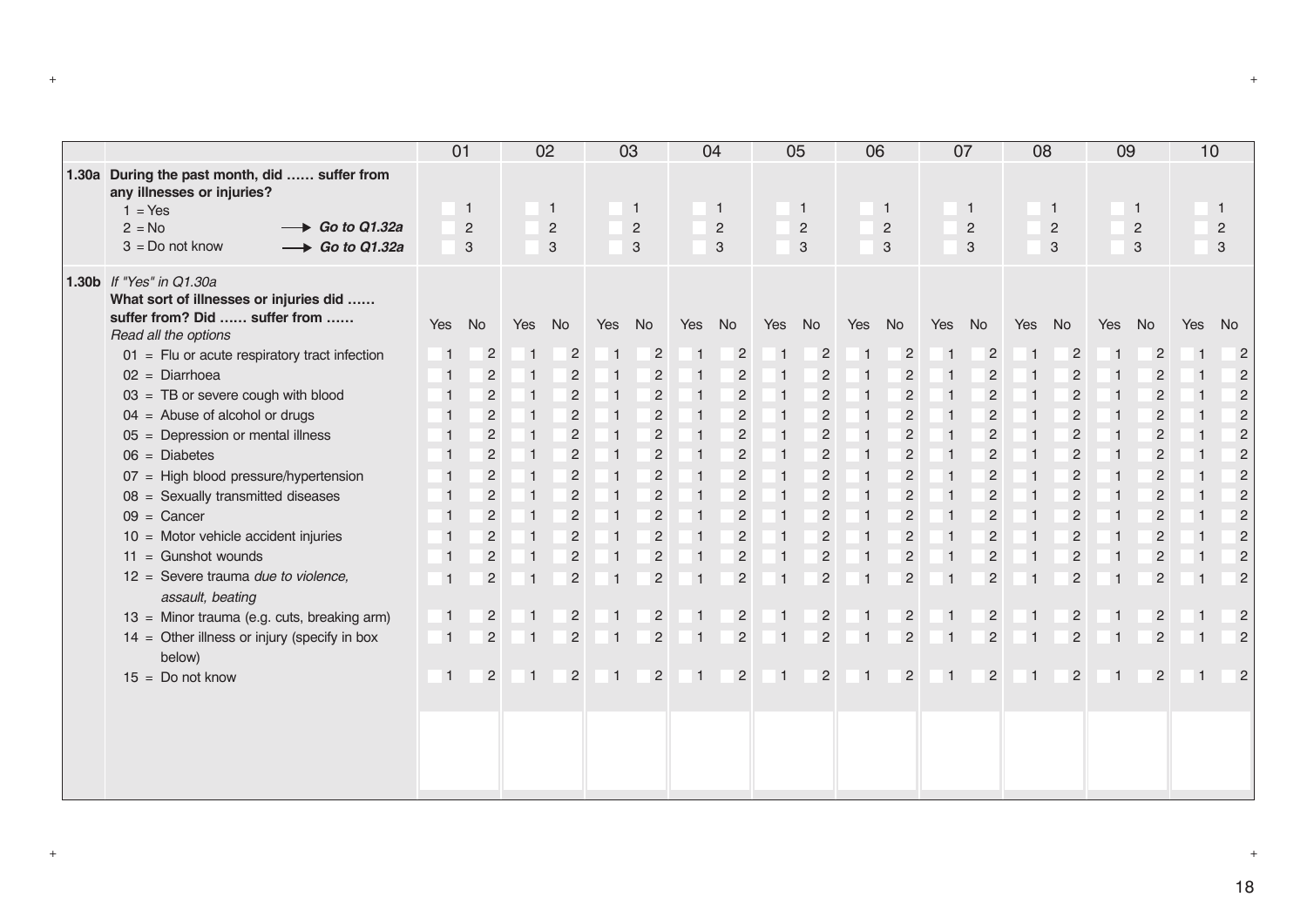|                                                                                                                                        | 01                        | 02                        | 03             | 04             | 05           | 06             | 07                        | 08             | 09             | 10                        |
|----------------------------------------------------------------------------------------------------------------------------------------|---------------------------|---------------------------|----------------|----------------|--------------|----------------|---------------------------|----------------|----------------|---------------------------|
| 1.31a Did  consult a health worker such as a<br>nurse, doctor or traditional healer as a result<br>of this illness or injury?          |                           |                           |                |                |              |                |                           |                |                |                           |
| $1 = Yes$<br>$\rightarrow$ Go to Q1.32a                                                                                                | $\overline{1}$            | $\blacksquare$            | $\overline{1}$ | $\blacksquare$ | $\sqrt{1}$   | $\blacksquare$ | $\overline{1}$            | $\blacksquare$ | $\blacksquare$ | $\bigoplus$               |
| $2 = No$                                                                                                                               | $\sqrt{2}$                | $\overline{c}$            | $\sqrt{2}$     | $\sqrt{2}$     | $\sqrt{2}$   | $\sqrt{2}$     | $\sqrt{2}$                | $\sqrt{2}$     | $\sqrt{2}$     | $\sqrt{2}$                |
| $3 = Do$ not know<br>$\rightarrow$ Go to Q1.32a                                                                                        | $\ensuremath{\mathsf{3}}$ | $\ensuremath{\mathsf{3}}$ | $\sqrt{3}$     | $\sqrt{3}$     | $\mathbf{3}$ | $\mathbf{3}$   | $\ensuremath{\mathsf{3}}$ | $\sqrt{3}$     | $\mathbf{3}$   | $\ensuremath{\mathsf{3}}$ |
| 1.31b If "No" in Q1.31a<br>What is the main reason, why  did not<br>consult any health worker?<br>$1 =$ Too expensive<br>$2 = Too$ far |                           |                           |                |                |              |                |                           |                |                |                           |
| $3 = Not necessary/the problem was not$<br>serious enough<br>$4 = Self$ medicated/treated myself                                       |                           |                           |                |                |              |                |                           |                |                |                           |
| $5 =$ Fear of stigmatization                                                                                                           |                           |                           |                |                |              |                |                           |                |                |                           |
| $6 = Do$ not know<br>$7 =$ Other (specify in the box below)                                                                            |                           |                           |                |                |              |                |                           |                |                |                           |
|                                                                                                                                        |                           |                           |                |                |              |                |                           |                |                |                           |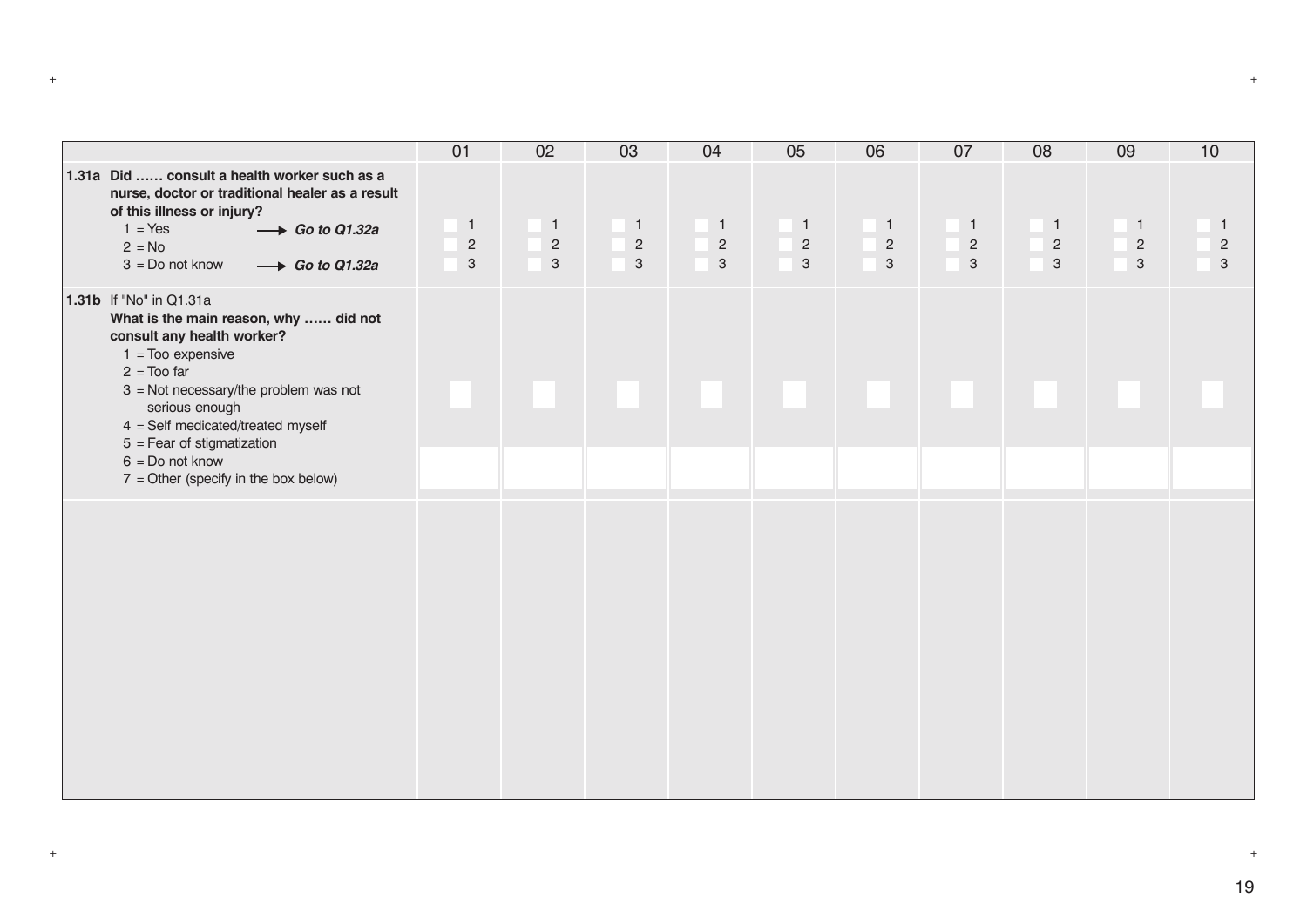|                                                                                                                                                    |                | 01             |     | 02             |     | 03             |            | 04             |     | 05             | 06 |                | 07  |                |     | 08             | 09  |                | 10             |                |
|----------------------------------------------------------------------------------------------------------------------------------------------------|----------------|----------------|-----|----------------|-----|----------------|------------|----------------|-----|----------------|----|----------------|-----|----------------|-----|----------------|-----|----------------|----------------|----------------|
| 1.32a Has been informed by a medical<br>practitioner or nurse that he/she suffers from<br>any of the following chronic illnesses or<br>conditions? |                |                |     |                |     |                |            |                |     |                |    |                |     |                |     |                |     |                |                |                |
| Read all the options                                                                                                                               | <b>Yes</b>     | <b>No</b>      | Yes | <b>No</b>      | Yes | <b>No</b>      | <b>Yes</b> | No.            | Yes | <b>No</b>      |    | Yes No         | Yes | <b>No</b>      | Yes | <b>No</b>      | Yes | No             | Yes            | No             |
| $1 =$ Asthma                                                                                                                                       | $\overline{1}$ | $\overline{2}$ |     | 2              |     | 2              |            |                |     | 2              |    | 2              |     | $\overline{2}$ |     | 2              |     | $\overline{2}$ | $\overline{1}$ | 2              |
| $2 = Diabetes$                                                                                                                                     |                | $\overline{2}$ |     | 2              |     | 2              |            | 2              |     | 2              |    | 2              |     | 2              |     | 2              |     | $\overline{2}$ |                | $\overline{2}$ |
| $3 =$ Cancer                                                                                                                                       | 1              | 2              |     | 2              |     | 2              |            | 2              |     | $\overline{2}$ |    | $\overline{2}$ |     | $\overline{2}$ |     | 2              |     | $\overline{2}$ |                | $\overline{2}$ |
| $4 = HIV$ and AIDS                                                                                                                                 |                | $\overline{2}$ |     | $\mathcal{P}$  |     | 2              |            | 2              |     | $\overline{2}$ |    | 2              |     | $\overline{2}$ |     | 2              |     | 2              |                | $\overline{2}$ |
| 5 = Hypertension/high blood pressure                                                                                                               | 1              | $\overline{2}$ |     | 2              |     | $\overline{2}$ |            | $\overline{2}$ |     | $\overline{2}$ |    | 2              |     | $\overline{2}$ |     | 2              |     | $\overline{2}$ |                | $\overline{2}$ |
| $6 =$ Arthritis                                                                                                                                    | $1 -$          | $\overline{2}$ |     | $\overline{2}$ |     | $\overline{2}$ |            | $\overline{2}$ |     | $\overline{2}$ |    | $\overline{2}$ |     | $\overline{2}$ |     | $\overline{2}$ |     | $\overline{2}$ |                | $\overline{2}$ |
| $7 =$ Other (specify in the box below)                                                                                                             | 1              | $\overline{2}$ |     | 2              |     | 2              |            | $\overline{2}$ |     | $\overline{2}$ |    | 2              |     | 2              |     | 2              |     | $\overline{2}$ |                | $\overline{2}$ |
|                                                                                                                                                    |                |                |     |                |     |                |            |                |     |                |    |                |     |                |     |                |     |                |                |                |

#### *If all options in 1.32a are "no' then*  $\longrightarrow$  Go to Q1.33a

| 1.32b If "Yes" to any option in 1.32a<br>Is taking medication for the chronic illness |              |              |              |              |              |              |              |              |              |              |
|---------------------------------------------------------------------------------------|--------------|--------------|--------------|--------------|--------------|--------------|--------------|--------------|--------------|--------------|
| (es) listed in Q1.32a? Use codes 1 to 4 in the                                        | a            | a            | a            | a            | a            | a            | a            | a            | a            | a            |
| block next to the disease to indicate whether<br>medication is taken or not           | $\mathsf{b}$ | $\mathsf{b}$ | $\mathsf{b}$ | $\mathsf{b}$ | $\mathsf{b}$ | $\mathsf{b}$ | $\mathsf{b}$ | $\mathsf{b}$ | $\mathsf{b}$ | $\mathsf{b}$ |
| $a =$ Asthma                                                                          | $\mathbf{C}$ | $\mathbf{C}$ | $\mathbf{C}$ | $\mathbf{C}$ | $\mathbf{C}$ | $\mathbf{C}$ | $\mathbf{C}$ | $\mathbf{C}$ | $\mathbf{C}$ | $\mathbf{C}$ |
| $b = Diabetes$                                                                        | $\sf d$      | d            | d            | d            | $\mathsf{d}$ | d            | d            | d            | d            | d            |
| $c =$ Cancer                                                                          |              |              |              |              |              |              |              |              |              |              |
| $d = HIV$ and AIDS                                                                    | e            | $\mathsf{e}$ | e            | e            | $\mathsf{e}$ | $\mathsf{e}$ | e            | e            | e            | e            |
| e = Hypertension/high blood pressure                                                  | $\mathsf{f}$ | $\mathsf{f}$ | $\mathsf{f}$ |              | $\mathsf{f}$ | $\mathsf{f}$ | $\mathsf{f}$ |              | $\mathsf{f}$ |              |
| $f =$ Arthritis                                                                       | g            | g            | $\mathsf{g}$ |              | g            | g            | g            | g            | g            | g            |
| $g =$ Other (specify in the box below)                                                |              |              |              | g            |              |              |              |              |              |              |
| $= No$<br>$=$ Do not know                                                             |              |              |              |              |              |              |              |              |              |              |
| <b>CODES</b><br>$=$ Yes<br>$4 = Not applicable$                                       |              |              |              |              |              |              |              |              |              |              |

+ +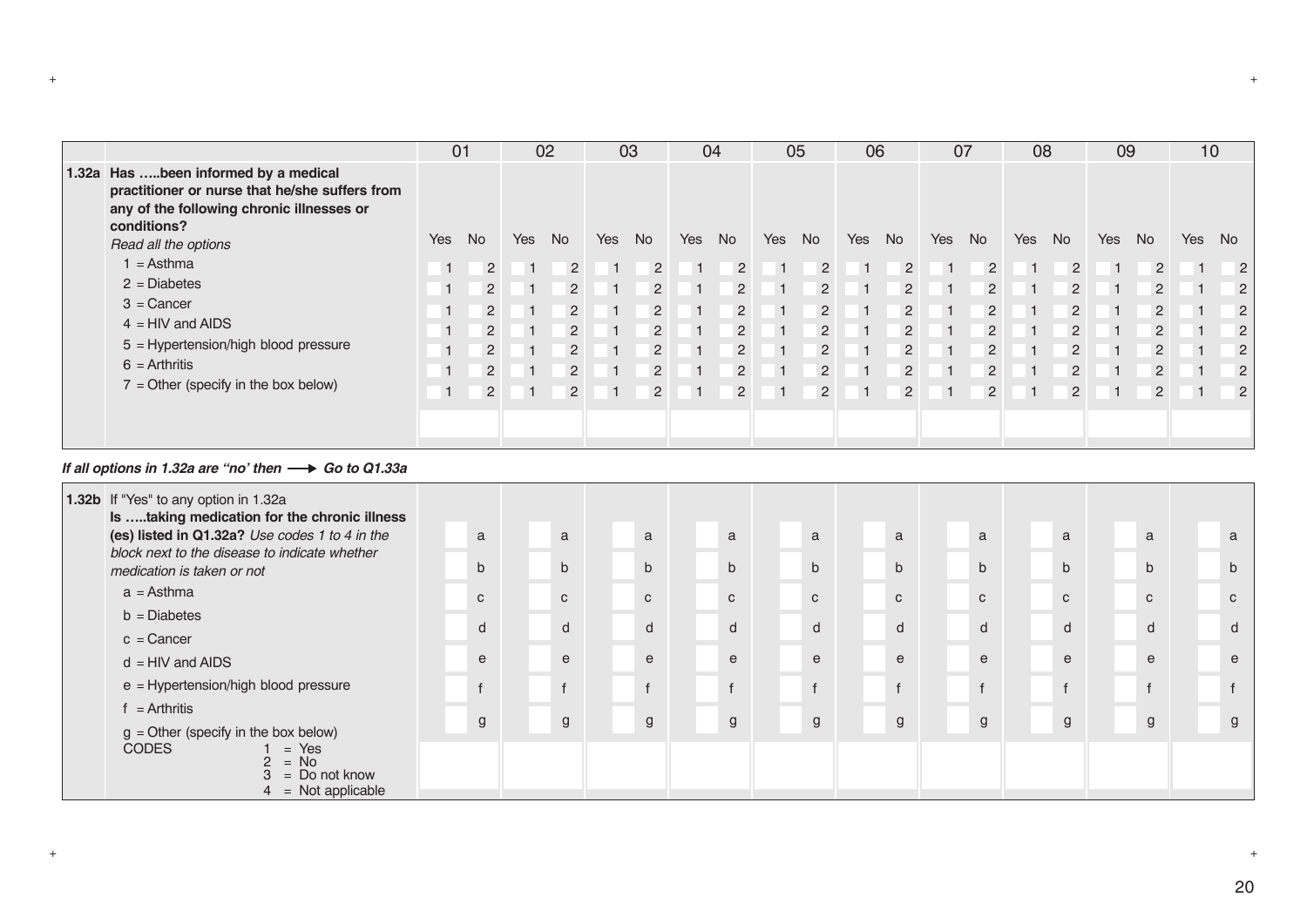#### *Ask for all female household members.*

|                                                                                                                                                                                                                                                                                                                                                                                                                                                                                                                                     | 01                                                               | 02                                                                                 | 03                                                                      | 04                                                                          | 05                                                                         | 06                                                                                 | 07                                                                         | 08                                                                                 | 09                                                                               | 10                                                                       |
|-------------------------------------------------------------------------------------------------------------------------------------------------------------------------------------------------------------------------------------------------------------------------------------------------------------------------------------------------------------------------------------------------------------------------------------------------------------------------------------------------------------------------------------|------------------------------------------------------------------|------------------------------------------------------------------------------------|-------------------------------------------------------------------------|-----------------------------------------------------------------------------|----------------------------------------------------------------------------|------------------------------------------------------------------------------------|----------------------------------------------------------------------------|------------------------------------------------------------------------------------|----------------------------------------------------------------------------------|--------------------------------------------------------------------------|
| 1.33a Has any female household member been<br>pregnant during the past 12 months?<br>$1 = Yes$<br>$\rightarrow$ Go to Q1.34<br>$2 = No$<br>$\rightarrow$ Go to Q1.34<br>$3 = Do$ not know                                                                                                                                                                                                                                                                                                                                           | $\overline{1}$<br>$\overline{c}$<br>3                            | $\mathbf{1}$<br>$\overline{2}$<br>3                                                | $\mathbf{1}$<br>$\overline{c}$<br>$\mathbf{3}$                          | $\mathbf{1}$<br>$\overline{2}$<br>$\mathbf{3}$                              | $\blacksquare$<br>$\sqrt{2}$<br>$\mathsf 3$                                | $\mathbf{1}$<br>$\overline{2}$<br>$\mathbf{3}$                                     | $\mathbf{1}$<br>$\overline{2}$<br>$\mathbf{3}$                             | $\mathbf{1}$<br>$\sqrt{2}$<br>$\mathbf 3$                                          | $\blacksquare$<br>$\overline{2}$<br>$\mathbf{3}$                                 | $\mathbf{1}$<br>$\overline{2}$<br>$\mathbf{3}$                           |
| 1.33b If "Yes" in Q1.33a<br>What is the current status of this pregnancy?<br>$1 =$ Currently still pregnant<br>$2$ = The child has been born alive<br>$3$ = The child died in the womb or during<br>childbirth after the 7th month of pregnancy<br>(stillbirth)<br>$4 =$ The child died in the womb or the<br>pregnancy ended before the 7th month of<br>pregnancy (spontaneous abortion/<br>miscarriage)<br>$5$ = The pregnancy was ended by choice before<br>the child was born (termination of pregnancy/<br>abortion by choice) | $\mathbf{1}$<br>$\mathbf 2$<br>3<br>$\overline{4}$<br>$\sqrt{5}$ | $\mathbf{1}$<br>$\overline{2}$<br>$\mathbf{3}$<br>$\overline{4}$<br>$\overline{5}$ | $\mathbf{1}$<br>$\overline{c}$<br>$\overline{3}$<br>$\overline{4}$<br>5 | $\mathbf{1}$<br>$\mathbf 2$<br>$\mathsf 3$<br>$\overline{4}$<br>$\mathbf 5$ | $\overline{1}$<br>$\sqrt{2}$<br>$\sqrt{3}$<br>$\overline{4}$<br>$\sqrt{5}$ | $\mathbf{1}$<br>$\overline{2}$<br>$\mathbf{3}$<br>$\overline{4}$<br>5 <sup>5</sup> | $\mathbf{1}$<br>$\sqrt{2}$<br>$\mathbf{3}$<br>$\overline{4}$<br>$\sqrt{5}$ | $\mathbf{1}$<br>$\overline{c}$<br>$\mathbf{3}$<br>$\overline{4}$<br>$\overline{5}$ | $\overline{1}$<br>$\sqrt{2}$<br>$\mathbf{3}$<br>$\overline{4}$<br>$\overline{5}$ | $\mathbf{1}$<br>$\overline{c}$<br>3<br>$\overline{4}$<br>$5\overline{)}$ |
|                                                                                                                                                                                                                                                                                                                                                                                                                                                                                                                                     |                                                                  |                                                                                    |                                                                         |                                                                             |                                                                            |                                                                                    |                                                                            |                                                                                    |                                                                                  |                                                                          |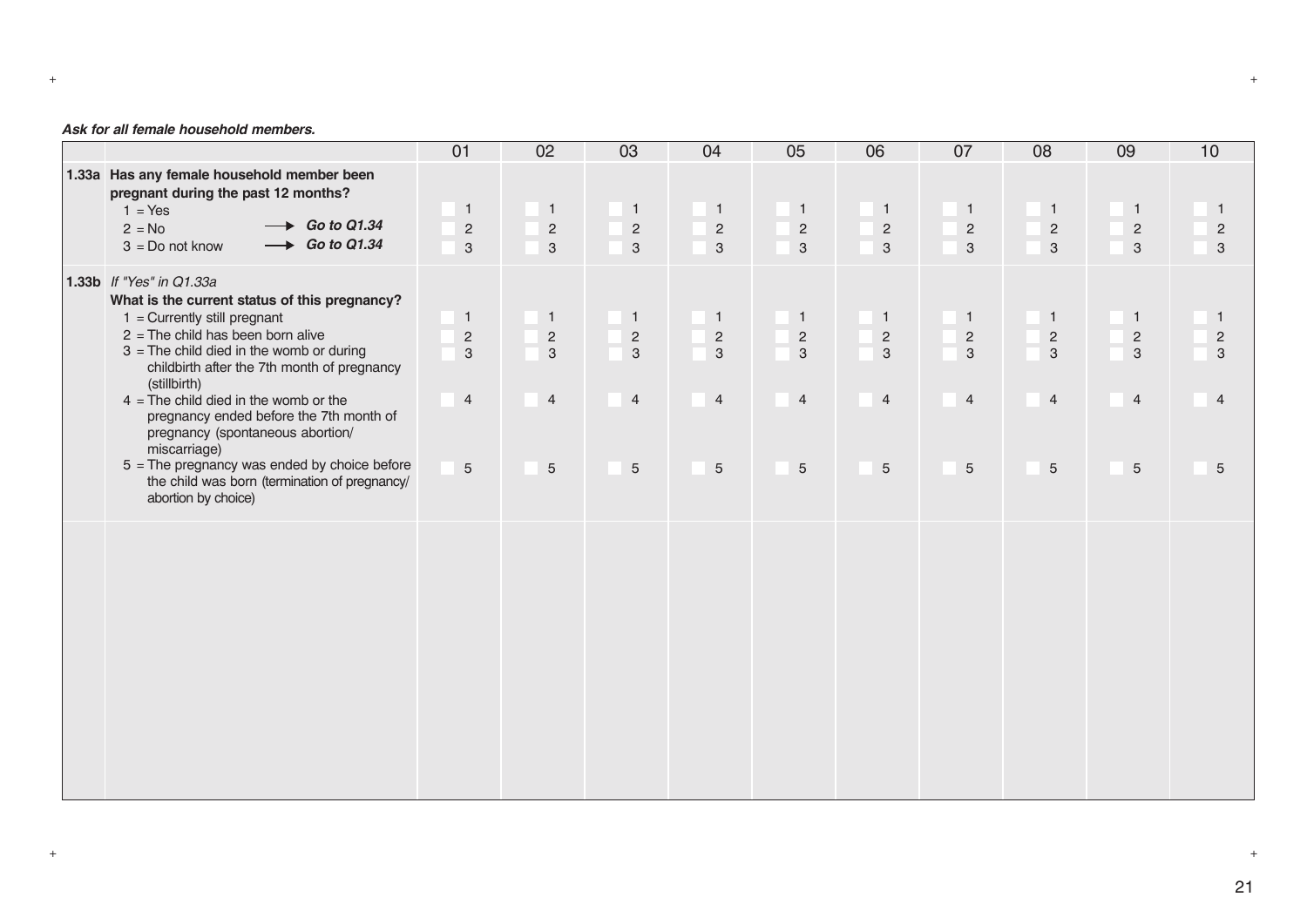|      |                                                                                                                                         | 01             |                |     | 02             |     | 03             |     | 04             |            | 05                                         |              | 06             |                | 07             |                | 08                                         | 09             |                                            | 10         |                                            |
|------|-----------------------------------------------------------------------------------------------------------------------------------------|----------------|----------------|-----|----------------|-----|----------------|-----|----------------|------------|--------------------------------------------|--------------|----------------|----------------|----------------|----------------|--------------------------------------------|----------------|--------------------------------------------|------------|--------------------------------------------|
| 1.34 | Does have difficulty in doing any of the<br>following? Read all the options; use the codes<br>below to indicate the degree of problems. |                |                |     |                |     |                |     |                |            |                                            |              |                |                |                |                |                                            |                |                                            |            |                                            |
|      | $a =$ Seeing (even with glasses if he/she wears<br>them)                                                                                |                | a              |     | $\mathbf{a}$   |     | $\mathbf{a}$   |     | $\mathbf a$    |            | $\mathbf{a}$                               |              | a              |                | a              |                | a                                          |                | a                                          |            | a                                          |
|      | $b =$ Hearing (even with a hearing aid, if he/she<br>wears one)                                                                         |                | $\mathsf b$    |     | $\mathsf b$    |     | $\mathsf b$    |     | $\mathsf{b}$   |            | $\mathsf b$                                |              | $\mathsf b$    |                | $\mathsf{b}$   |                | $\mathsf{b}$                               |                | $\sf b$                                    |            | $\mathsf{b}$                               |
|      | $c =$ Walking a kilometre or climbing a flight of                                                                                       |                | $\mathbf{C}$   |     | $\mathtt{C}$   |     | $\mathbf C$    |     | C              |            | $\mathtt{C}$                               |              | $\mathtt{C}$   |                | $\mathbf{C}$   |                | $\mathbf{C}$                               |                | $\mathbf C$                                |            | $\mathbf{C}$                               |
|      | steps<br>$d$ = Remembering and concentrating                                                                                            |                | d              |     | d              |     | d              |     | ${\sf d}$      |            | $\mathsf{d}$                               |              | d              |                | d              |                | $\mathsf{d}$                               |                | d                                          |            | d                                          |
|      | $e$ = With self-care, such as washing or dressing<br>$f = \ln$ communicating in his/her usual language                                  |                | e              |     | $\mathbf{e}$   |     | $\mathsf{e}$   |     | $\mathbf e$    |            | $\mathsf{e}% _{t}\left( \mathsf{e}\right)$ |              | $\mathbf e$    |                | $\mathsf{e}$   |                | $\mathsf{e}% _{t}\left( \mathsf{e}\right)$ |                | $\mathsf{e}% _{t}\left( \mathsf{e}\right)$ |            | $\mathsf{e}% _{t}\left( \mathsf{e}\right)$ |
|      | including sign language (understanding                                                                                                  |                | $\mathsf{f}$   |     | $\mathsf{f}$   |     | $\mathsf{f}$   |     | $\mathsf{f}$   |            | $\mathsf{f}$                               |              | $\mathsf{f}$   |                | $\mathbf f$    |                | $\mathsf{f}$                               |                | $\mathsf{f}$                               |            | $\mathsf{f}$                               |
|      | others and being understood by others)                                                                                                  |                |                |     |                |     |                |     |                |            |                                            |              |                |                |                |                |                                            |                |                                            |            |                                            |
|      | <b>CODES</b><br>$1 = No$ difficulty<br>$2 =$ Some difficulty                                                                            |                |                |     |                |     |                |     |                |            |                                            |              |                |                |                |                |                                            |                |                                            |            |                                            |
|      | $3 = A$ lot of difficulty<br>$4 =$ Unable to do<br>$5 = Do$ not know<br>$6 =$ Cannot yet be determined                                  |                |                |     |                |     |                |     |                |            |                                            |              |                |                |                |                |                                            |                |                                            |            |                                            |
| 1.35 | Does  use any of the following?                                                                                                         | Yes            | No             | Yes | <b>No</b>      | Yes | No             | Yes | <b>No</b>      | <b>Yes</b> | No                                         | <b>Yes</b>   | No             | <b>Yes</b>     | <b>No</b>      | Yes            | No                                         | Yes            | No                                         | <b>Yes</b> | No                                         |
|      | Read all the options                                                                                                                    | $\mathbf 1$    | $\overline{2}$ |     | $\overline{2}$ |     | $\overline{2}$ |     | $\overline{2}$ | -1         | $\overline{2}$                             | -1           | $\overline{2}$ | -1             | $\overline{c}$ |                | $\overline{2}$                             | -1             | $\overline{2}$                             |            | $\overline{2}$                             |
|      | $1 = Eye$ glasses/spectacles/contact lenses                                                                                             | $\overline{1}$ | $\overline{2}$ |     | $\overline{2}$ |     | $\overline{2}$ |     | $\overline{2}$ | -1         | $\overline{2}$                             | $\mathbf{1}$ | $\overline{2}$ | $\overline{1}$ | $\overline{2}$ | $\overline{1}$ | $\overline{2}$                             | $\overline{1}$ | $\overline{2}$                             |            | $\overline{2}$                             |
|      | $2 =$ Hearing aid                                                                                                                       | $\overline{1}$ | $\overline{2}$ |     | $\overline{2}$ | -1  | $\overline{2}$ |     | $\overline{2}$ | -1         | $\overline{2}$                             | -1           | $\overline{2}$ | $\overline{1}$ | $\overline{2}$ | -1             | $\overline{2}$                             | $\overline{1}$ | $\overline{2}$                             |            | $\overline{2}$                             |
|      | 3 = Walking stick/walking frame                                                                                                         | $\mathbf{1}$   | $\overline{2}$ |     | $\overline{c}$ |     | $\overline{2}$ |     | $\overline{2}$ |            | $\overline{2}$                             |              | $\overline{c}$ |                | $\overline{2}$ |                | $\overline{2}$                             | $\overline{1}$ | $\overline{2}$                             |            | $\overline{2}$                             |
|      | $4 = A$ wheelchair<br>$5 =$ Chronic medication                                                                                          | $\mathbf{1}$   | $\overline{c}$ |     | $\overline{c}$ |     | $\overline{2}$ |     | $\overline{2}$ |            | $\overline{2}$                             |              | $\overline{c}$ | $\overline{1}$ | $\overline{2}$ | $\mathbf{1}$   | $\overline{2}$                             | -1             | $\overline{2}$                             |            | $\overline{2}$                             |
|      | $6$ = Other assistive devices (specify in box                                                                                           | $\overline{1}$ | $\overline{2}$ | -1  | $\overline{2}$ | -1  | $\overline{2}$ |     | $\overline{2}$ | -1         | $\overline{2}$                             | $\mathbf{1}$ | $\overline{2}$ | $\overline{1}$ | $\overline{2}$ | $\overline{1}$ | $\overline{2}$                             | $\overline{1}$ | $\overline{2}$                             |            | $\overline{\phantom{0}}$ 2                 |
|      | below)                                                                                                                                  |                |                |     |                |     |                |     |                |            |                                            |              |                |                |                |                |                                            |                |                                            |            |                                            |
|      |                                                                                                                                         |                |                |     |                |     |                |     |                |            |                                            |              |                |                |                |                |                                            |                |                                            |            |                                            |

+ +

# *Read out: I am now going to ask about the general functioning of persons within the household.*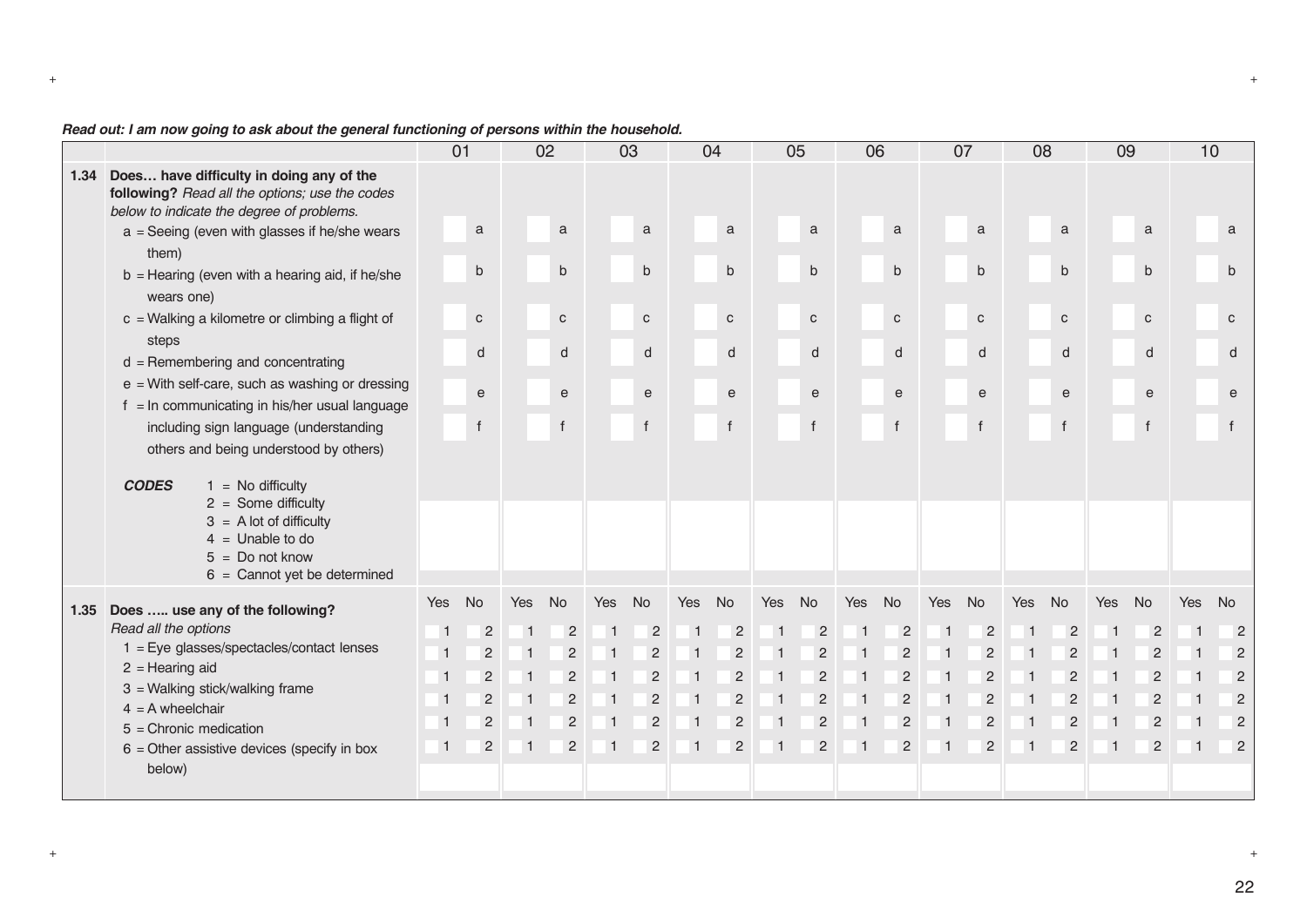# + + **SOCIAL GRANTS AND SOCIAL RELIEF**

#### *Ask for all household members*

*Read out: I am now going to ask about the use of social grants and social relief*

|       |                                                                                                                                                                                                                                                                                                                       |                                   |                | 01                                    |                | 02                                  |                | 03                                  |                | 04                                             |                | 05                                    |           | 06                                  |                | 07                                  | 08             |                                            | 09             |                                       | 10  |                          |
|-------|-----------------------------------------------------------------------------------------------------------------------------------------------------------------------------------------------------------------------------------------------------------------------------------------------------------------------|-----------------------------------|----------------|---------------------------------------|----------------|-------------------------------------|----------------|-------------------------------------|----------------|------------------------------------------------|----------------|---------------------------------------|-----------|-------------------------------------|----------------|-------------------------------------|----------------|--------------------------------------------|----------------|---------------------------------------|-----|--------------------------|
| 1.36a | Does anyone in this household receive a social<br>grant, pension or social relief assistance from<br>the Government?<br>$1 = Yes$<br>$2 = No$<br>$3 = Do$ not know                                                                                                                                                    | Go to Q1.39<br><b>Go to Q1.39</b> |                | $\overline{1}$<br>$\overline{c}$<br>3 |                | $\mathbf{1}$<br>$\sqrt{2}$<br>3     |                | $\mathbf{1}$<br>$\overline{c}$<br>3 |                | $\mathbf{1}$<br>$\overline{c}$<br>$\mathbf{3}$ |                | $\overline{1}$<br>$\overline{c}$<br>3 |           | $\mathbf{1}$<br>$\overline{2}$<br>3 |                | $\mathbf{1}$<br>$\overline{c}$<br>3 |                | $\mathbf{1}$<br>$\sqrt{2}$<br>$\mathbf{3}$ |                | $\overline{1}$<br>$\overline{c}$<br>3 |     | 1<br>$\overline{c}$<br>3 |
|       | 1.36b If "Yes" in Q1.36a<br>Does  receive an ? Answer for each person<br>who qualified for the grant and NOT for the person<br>who applied on behalf of/physically receives the<br>money. Someone who used to work for the<br>Government and receive a pension do not get an<br>old age grant<br>Read all the options |                                   | Yes            | <b>No</b>                             | Yes            | <b>No</b>                           | Yes            | <b>No</b>                           | Yes            | <b>No</b>                                      | Yes            | <b>No</b>                             | Yes       | <b>No</b>                           | <b>Yes</b>     | <b>No</b>                           | Yes            | <b>No</b>                                  | <b>Yes</b>     | No.                                   | Yes | <b>No</b>                |
|       | $1 = Old-age grant$                                                                                                                                                                                                                                                                                                   | $(60+;R1080)$                     | $\overline{1}$ | $\overline{2}$                        |                | $\overline{2}$                      |                | $\overline{2}$                      |                | $\overline{2}$                                 |                | $\overline{2}$                        |           | $\overline{2}$                      |                | $\overline{2}$                      |                | $\overline{2}$                             |                | $\overline{2}$                        |     | $\overline{2}$           |
|       | $2$ = Disability grant                                                                                                                                                                                                                                                                                                | ( <b>60; R1080</b> )              | $\overline{1}$ | $\overline{2}$                        |                | $\overline{2}$                      |                | $\overline{2}$                      |                | $\overline{2}$                                 | -1             | $\overline{2}$                        |           | $\overline{2}$                      |                | $\overline{2}$                      |                | $\overline{2}$                             | -1             |                                       |     | $\overline{2}$           |
|       | $3 =$ Child support grant                                                                                                                                                                                                                                                                                             | $(0-16; R250)$                    | $\overline{1}$ | $\overline{2}$                        |                | $\overline{2}$                      |                | $\overline{2}$                      |                | $\overline{2}$                                 | -1             | $\overline{2}$                        |           | $\overline{2}$                      |                | $\overline{2}$                      |                | $\overline{2}$                             |                | $\overline{2}$                        |     | $\overline{2}$           |
|       | $4 =$ Care dependency grant (0-17;R1080)                                                                                                                                                                                                                                                                              |                                   | $\overline{1}$ | $\overline{2}$                        |                | $\overline{2}$                      |                | $\overline{2}$                      |                | $\overline{2}$                                 |                | $\overline{2}$                        |           | $\overline{2}$                      |                | $\overline{2}$                      |                | $\overline{2}$                             |                | $\overline{2}$                        |     | $\overline{2}$           |
|       | $5 =$ Foster child grant                                                                                                                                                                                                                                                                                              | ( <b>22</b> ; R710)               | $\overline{1}$ | $\overline{2}$                        |                | $\overline{2}$                      |                | $\overline{2}$                      |                | $\overline{2}$                                 |                | $\overline{2}$                        |           | $\overline{2}$                      |                | $\overline{2}$                      |                | $\overline{2}$                             |                | $\overline{2}$                        |     | $\overline{2}$           |
|       | $6$ = War veterans grant                                                                                                                                                                                                                                                                                              | $(60+; R1100)$                    | $\overline{1}$ | $\overline{c}$                        |                | $\overline{c}$                      |                | $\overline{2}$                      |                | $\overline{c}$                                 |                | $\overline{c}$                        |           | $\overline{c}$                      |                | $\overline{2}$                      |                | $\overline{2}$                             | -1             | $\overline{2}$                        |     | $\overline{2}$           |
|       | $7 = Grant-in-aid$                                                                                                                                                                                                                                                                                                    | (R250 and should                  | $\overline{1}$ | $\overline{2}$                        |                | $\overline{2}$                      | $\overline{1}$ | $\overline{2}$                      |                | $\overline{2}$                                 | -1             | $\overline{2}$                        |           | $\overline{2}$                      | -1             | $\overline{2}$                      |                | $\overline{2}$                             | -1             | $\overline{2}$                        |     | $\overline{2}$           |
|       |                                                                                                                                                                                                                                                                                                                       | have another grant)               |                |                                       |                |                                     |                |                                     |                |                                                |                |                                       |           |                                     |                |                                     |                |                                            |                |                                       |     |                          |
|       | $8 =$ Social relief of distress                                                                                                                                                                                                                                                                                       |                                   | $\overline{1}$ | $\overline{2}$                        | $\overline{1}$ | $\overline{2}$                      | $\overline{1}$ | $\overline{2}$                      | $\overline{1}$ | $\overline{2}$                                 | $\overline{1}$ | $\overline{2}$                        | $\vert$ 1 | $\overline{2}$                      | $\overline{1}$ | $\overline{2}$                      | $\overline{1}$ | $\overline{2}$                             | $\overline{1}$ | $\overline{2}$                        |     | $\overline{2}$           |
|       | If options 1, 4-8 Go to Q1.39,<br>If option 3 go to Q1.38, otherwise continue                                                                                                                                                                                                                                         |                                   |                |                                       |                |                                     |                |                                     |                |                                                |                |                                       |           |                                     |                |                                     |                |                                            |                |                                       |     |                          |
|       | 1.37 If "yes" for disability grant in 1.36b<br>Please state whether the disability grant is<br>$1 =$ Permanent disability<br>$2 =$ Temporary disability<br>$3 = Do$ not know                                                                                                                                          |                                   |                | $\mathbf{1}$<br>$\overline{2}$<br>3   |                | $\mathbf{1}$<br>$\overline{2}$<br>3 |                | $\mathbf{1}$<br>$\overline{c}$<br>3 |                | $\mathbf{1}$<br>$\overline{c}$<br>3            |                | $\mathbf{1}$<br>$\overline{c}$<br>3   |           | $\mathbf{1}$<br>$\overline{c}$<br>3 |                | $\mathbf{1}$<br>$\overline{c}$<br>3 |                | $\mathbf{1}$<br>$\overline{c}$<br>3        |                | $\mathbf{1}$<br>$\overline{c}$<br>3   |     | 1<br>$\overline{2}$<br>3 |

23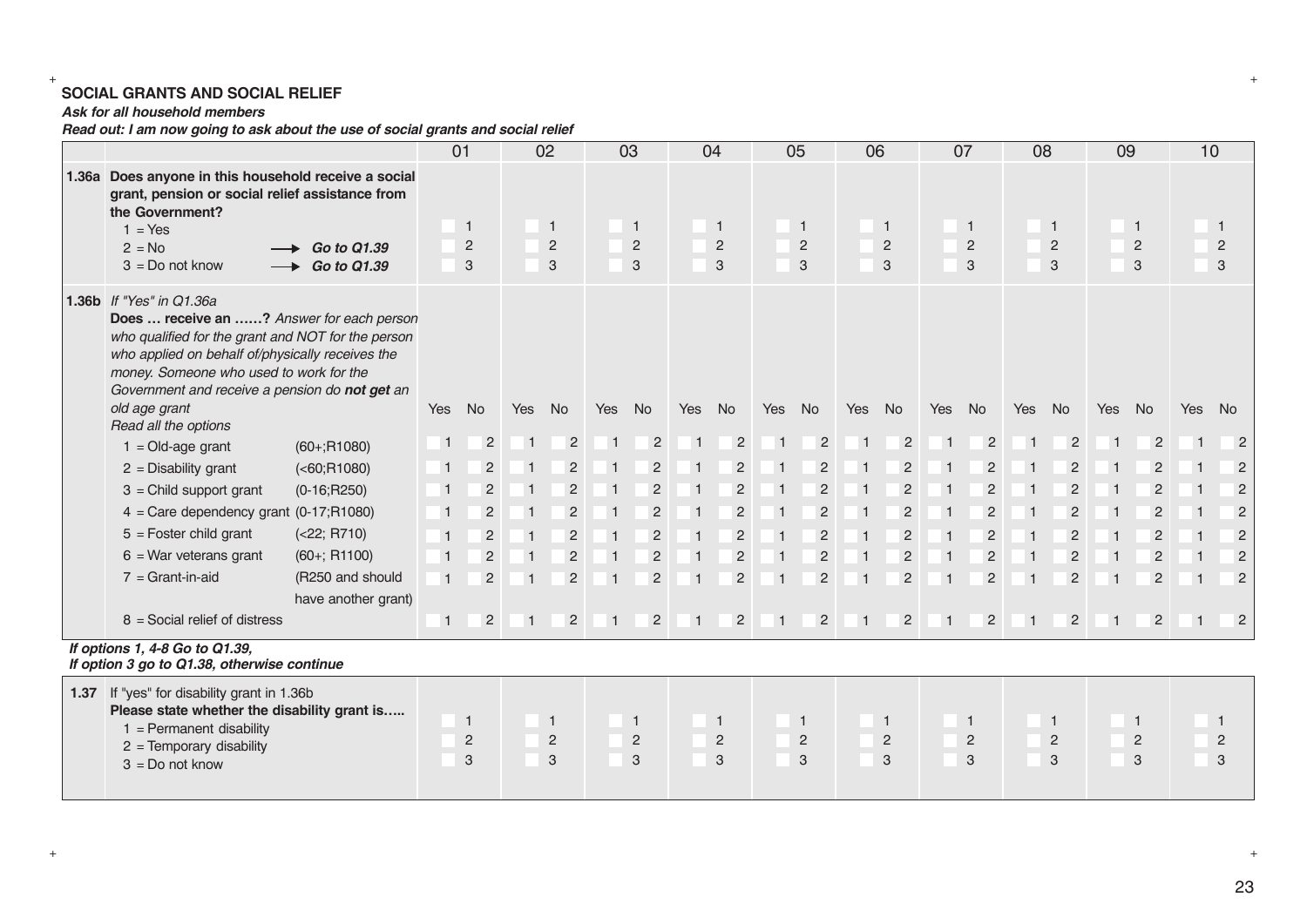|      |                                                                                                                                                                                                                                                                                                                                                                                                                                                                                                                                                                                                                                            | 01                                                                                                   |                                                              |                       | 02                                                                                                  |                       | 03                                                                                     |     | 04                                                                                                  |                                         | 05                                                                                                  | 06                                       |                                                                                        |                                       | 07                                                                               | 08                                             |                                                                                                     | 09                                                        |                                                                                  | 10  |                                                            |
|------|--------------------------------------------------------------------------------------------------------------------------------------------------------------------------------------------------------------------------------------------------------------------------------------------------------------------------------------------------------------------------------------------------------------------------------------------------------------------------------------------------------------------------------------------------------------------------------------------------------------------------------------------|------------------------------------------------------------------------------------------------------|--------------------------------------------------------------|-----------------------|-----------------------------------------------------------------------------------------------------|-----------------------|----------------------------------------------------------------------------------------|-----|-----------------------------------------------------------------------------------------------------|-----------------------------------------|-----------------------------------------------------------------------------------------------------|------------------------------------------|----------------------------------------------------------------------------------------|---------------------------------------|----------------------------------------------------------------------------------|------------------------------------------------|-----------------------------------------------------------------------------------------------------|-----------------------------------------------------------|----------------------------------------------------------------------------------|-----|------------------------------------------------------------|
|      | 1.38 If "yes" for child support grant in 1.36b<br>Who made the child support grant application?<br>$1 =$ The biological parent<br>$2 =$ The nominated care giver<br>3 = Someone outside the household, but most of<br>the money is transferred to this household<br>$4 =$ Someone outside the household and most of<br>the money is used outside this household<br>$5 =$ Someone outside the household, half of the<br>money is used inside this household and<br>half outside<br>$6 = Other$                                                                                                                                              |                                                                                                      |                                                              |                       |                                                                                                     |                       |                                                                                        |     |                                                                                                     |                                         |                                                                                                     |                                          |                                                                                        |                                       |                                                                                  |                                                |                                                                                                     |                                                           |                                                                                  |     |                                                            |
| 1.39 | Has made use of any of the following social<br>welfare services provided or subsidised by the<br>government during the past twelve months?<br>Read all the options<br>$1 =$ Visits by community care givers (for HIV,<br>persons with disabilities and older persons)<br>$2 =$ Services for victims of domestic violence<br>(shelters or counselling)<br>$3 =$ Social work services for drug abuse<br>(counselling or admittance to substance<br>abuse centres)<br>$4 =$ Child protection services (prevention of<br>abuse, neglect and abandonment of children)<br>$5 =$ Correctional services (for children in conflict<br>with the law) | <b>Yes</b><br>$\overline{1}$<br>$\overline{1}$<br>$\overline{1}$<br>$\overline{1}$<br>$\overline{1}$ | <b>No</b><br>$\overline{2}$<br>2<br>2<br>2<br>$\overline{2}$ | Yes<br>$\overline{1}$ | <b>No</b><br>$\overline{2}$<br>$\overline{2}$<br>$\overline{2}$<br>$\overline{2}$<br>$\overline{2}$ | Yes<br>$\overline{1}$ | <b>No</b><br>$\overline{2}$<br>$\overline{2}$<br>$\overline{2}$<br>2<br>$\overline{2}$ | Yes | <b>No</b><br>$\overline{2}$<br>$\overline{2}$<br>$\overline{2}$<br>$\overline{2}$<br>$\overline{2}$ | Yes<br>$\overline{1}$<br>$\overline{1}$ | <b>No</b><br>$\overline{2}$<br>$\overline{2}$<br>$\overline{2}$<br>$\overline{2}$<br>$\overline{2}$ | Yes No<br>$\overline{1}$<br>$\mathbf{1}$ | $\overline{2}$<br>$\overline{2}$<br>$\overline{2}$<br>$\overline{2}$<br>$\overline{2}$ | Yes<br>$\overline{1}$<br>$\mathbf{1}$ | No.<br>$\overline{2}$<br>$\overline{2}$<br>$\overline{2}$<br>2<br>$\overline{2}$ | <b>Yes</b><br>$\overline{1}$<br>$\overline{1}$ | <b>No</b><br>$\overline{2}$<br>$\overline{2}$<br>$\overline{2}$<br>$\overline{2}$<br>$\overline{2}$ | Yes<br>$\overline{1}$<br>$\overline{1}$<br>$\overline{1}$ | No.<br>$\overline{2}$<br>$\overline{2}$<br>$\overline{2}$<br>$\overline{2}$<br>2 | Yes | - No<br>$\overline{2}$<br>$\overline{2}$<br>$\overline{2}$ |
| 1.40 | Write the person number of the person who<br>responded on behalf of each household<br>member for section 1.<br>If a person responded for himself write his/her<br>person number in his/her column.                                                                                                                                                                                                                                                                                                                                                                                                                                         |                                                                                                      |                                                              |                       |                                                                                                     |                       |                                                                                        |     |                                                                                                     |                                         |                                                                                                     |                                          |                                                                                        |                                       |                                                                                  |                                                |                                                                                                     |                                                           |                                                                                  |     |                                                            |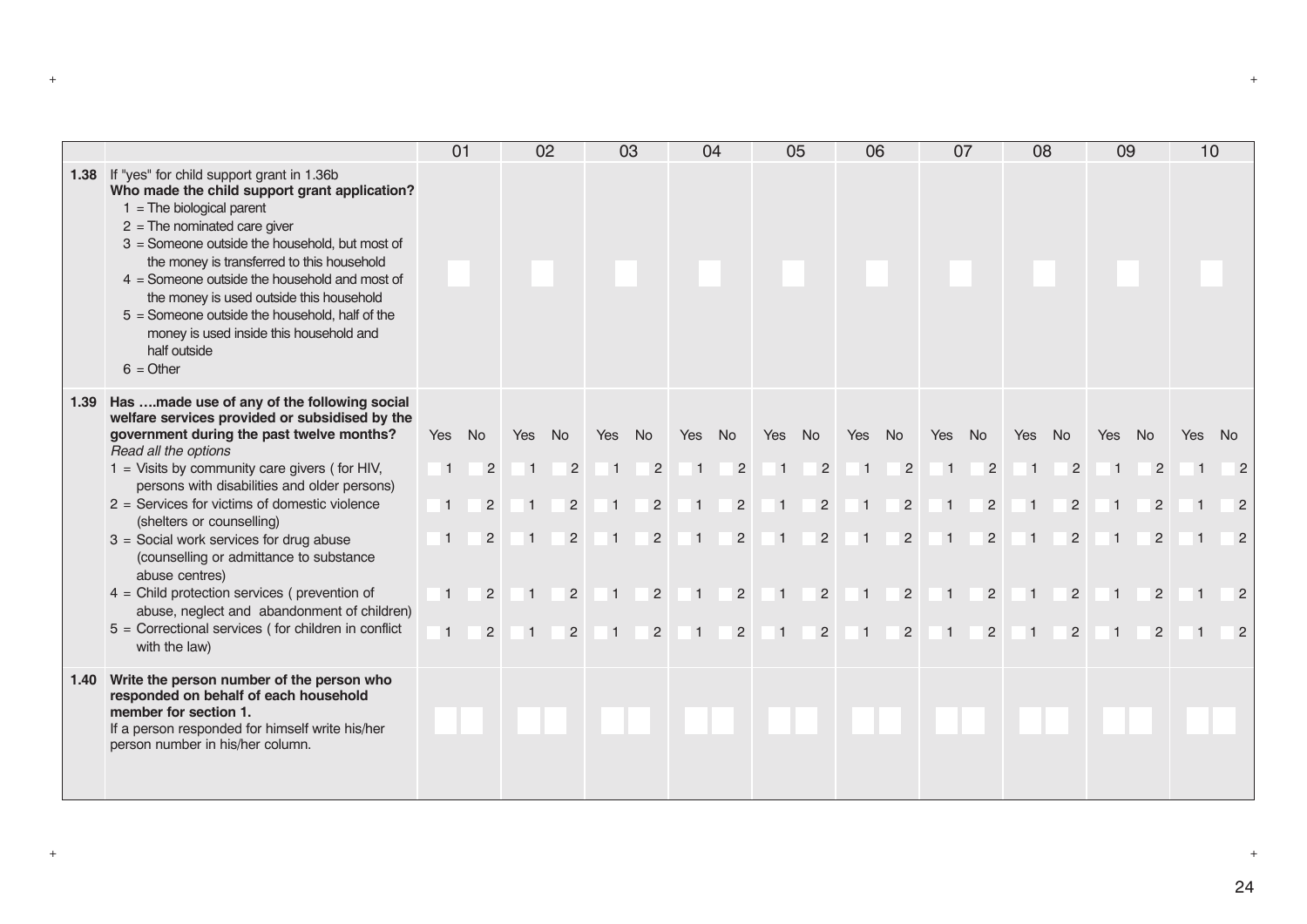#### **SECTION 2 : ECONOMIC ACTIVITIES**

*Ask for all household members 15 years and older*

|                  |                                                                                                                                                                                                                                                                                                                                                                                                                                                                                                                                                                                              | 01                                    | 02                                  | 03                                             | 04                                    | 05                                               | 06                                  | 07                                               | 08                                               | 09                                  | 10                    |
|------------------|----------------------------------------------------------------------------------------------------------------------------------------------------------------------------------------------------------------------------------------------------------------------------------------------------------------------------------------------------------------------------------------------------------------------------------------------------------------------------------------------------------------------------------------------------------------------------------------------|---------------------------------------|-------------------------------------|------------------------------------------------|---------------------------------------|--------------------------------------------------|-------------------------------------|--------------------------------------------------|--------------------------------------------------|-------------------------------------|-----------------------|
|                  | 2.1a During the last calendar week (Sunday to Saturday)<br>did  work for a wage, salary, commission or any<br>payment in kind (including paid domestic work),<br>even if it was for only one hour? Examples: a regular<br>job, contract, casual or piece work for pay, work in exchange<br>for food or housing, paid domestic work.<br>$1 = Yes$<br>$2 = No$<br>$3 = Do$ not know                                                                                                                                                                                                            | $\overline{1}$<br>$\overline{c}$<br>3 | $\mathbf{1}$<br>$\overline{2}$<br>3 | $\mathbf{1}$<br>$\overline{c}$<br>$\mathbf{3}$ | $\overline{1}$<br>$\overline{c}$<br>3 | $\overline{1}$<br>$\overline{2}$<br>3            | $\mathbf{1}$<br>$\overline{c}$<br>3 | $\mathbf{1}$<br>$\overline{c}$<br>3              | $\overline{1}$<br>$\sqrt{2}$<br>3                | $\mathbf 1$<br>$\overline{2}$<br>3  | -1<br>$\sqrt{2}$<br>3 |
| 2.1 <sub>b</sub> | During the last calendar week (Sunday to Saturday)<br>did  run or do any kind of business, big or small,<br>for yourself or with one or more partners, even if it<br>was for only one hour? Examples: Commercial farming,<br>selling things, making things for sale, construction, repairing<br>things, guarding cars, brewing beer, collecting wood or water<br>for sale, hairdressing, crèche businesses, taxi or other<br>transport business, having a legal or medical practice,<br>performing in public, having a public phone shop, etc.<br>$1 = Yes$<br>$2 = No$<br>$3 = Do$ not know | $\overline{1}$<br>$\overline{c}$<br>3 | $\mathbf{1}$<br>$\overline{2}$<br>3 | $\mathbf{1}$<br>$\overline{2}$<br>$\mathbf{3}$ | $\overline{1}$<br>$\overline{2}$<br>3 | $\overline{1}$<br>$\overline{2}$<br>3            | $\mathbf{1}$<br>$\overline{2}$<br>3 | $\overline{1}$<br>$\overline{2}$<br>$\mathbf{3}$ | $\overline{1}$<br>$\overline{c}$<br>$\mathbf{3}$ | $\mathbf{1}$<br>$\overline{2}$<br>3 | $\overline{c}$<br>3   |
|                  | 2.1c During the last calendar week (Sunday to Saturday)<br>did  help without being paid in any kind of<br>business, even if it was for only one hour? Examples:<br>Commercial farming, production of agricultural produce to<br>sell, help to sell things, make things for sale or exchange,<br>doing the accounts, cleaning up for the business, etc.<br>$1 = Yes$<br>$2 = No$<br>$3 = Do$ not know                                                                                                                                                                                         | $\overline{1}$<br>$\overline{c}$<br>3 | $\mathbf{1}$<br>$\overline{2}$<br>3 | $\mathbf{1}$<br>$\overline{2}$<br>3            | $\mathbf{1}$<br>$\overline{c}$<br>3   | $\overline{1}$<br>$\overline{2}$<br>$\mathbf{3}$ | $\mathbf{1}$<br>$\overline{2}$<br>3 | $\overline{1}$<br>$\overline{2}$<br>3            | $\overline{1}$<br>$\overline{c}$<br>3            | $\mathbf{1}$<br>$\overline{c}$<br>3 | $\overline{c}$<br>3   |
|                  | If "Yes" to any of the above go to Q2.2a. Otherwise answer Q2.1d                                                                                                                                                                                                                                                                                                                                                                                                                                                                                                                             |                                       |                                     |                                                |                                       |                                                  |                                     |                                                  |                                                  |                                     |                       |
|                  | 2.1d In the last calendar week (Sunday to Saturday), even<br>though you did not do any work for pay or profit, do<br>you have a job or business that you would definitely<br>return to?<br>$1 = Yes$<br>$\rightarrow$ Go to Q2.6a<br>$2 = No$                                                                                                                                                                                                                                                                                                                                                | $\mathbf{1}$<br>$\overline{2}$        | $\mathbf{1}$<br>$\overline{2}$      | $\mathbf{1}$<br>$\overline{c}$                 | $\overline{1}$<br>2                   | $\overline{1}$<br>$\overline{c}$                 | $\mathbf{1}$<br>$\overline{c}$      | $\overline{1}$<br>$\overline{2}$                 | $\overline{1}$<br>$\overline{c}$                 | $\mathbf{1}$<br>$\overline{c}$      | $\overline{c}$        |
|                  | $\rightarrow$ Go to Q2.6a<br>$3 = Do$ not know                                                                                                                                                                                                                                                                                                                                                                                                                                                                                                                                               | 3                                     | 3                                   | $\ensuremath{\mathsf{3}}$                      | 3                                     | 3                                                | 3                                   | 3                                                | 3                                                | 3                                   | 3                     |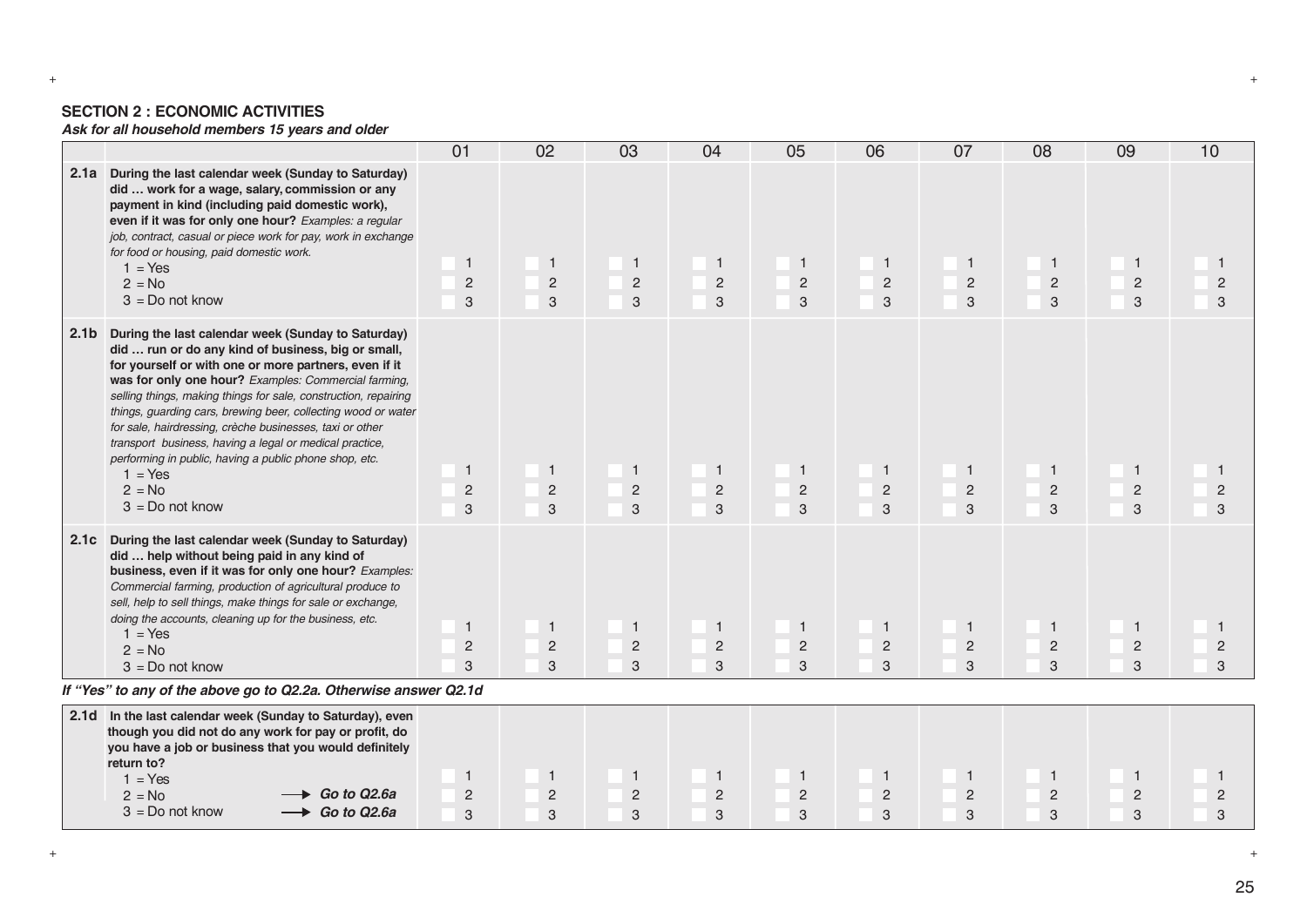|                  |                                                                                                                                                                                                                                                                                                                                                   |                                                                                                                                                                                                                                                                                           |                                                                                                                                                                                                                                                                                                                                           | 01                                               | 02                                    | 03                                    | 04                                  | 05                                  | 06                                    | 07                                  | 08                       | 09                                  | 10                                  |
|------------------|---------------------------------------------------------------------------------------------------------------------------------------------------------------------------------------------------------------------------------------------------------------------------------------------------------------------------------------------------|-------------------------------------------------------------------------------------------------------------------------------------------------------------------------------------------------------------------------------------------------------------------------------------------|-------------------------------------------------------------------------------------------------------------------------------------------------------------------------------------------------------------------------------------------------------------------------------------------------------------------------------------------|--------------------------------------------------|---------------------------------------|---------------------------------------|-------------------------------------|-------------------------------------|---------------------------------------|-------------------------------------|--------------------------|-------------------------------------|-------------------------------------|
| 2.2a             | What is 's total salary/pay at his/her main<br>job? Including overtime, allowances and bonus,<br>before any tax or deductions. Give amount in<br>whole figures, without any text or decimals. If<br>"NONE", "REFUSE" or "DO NOT KNOW write<br>999 999 999 and <b>- Go to Q2.3</b>                                                                 |                                                                                                                                                                                                                                                                                           |                                                                                                                                                                                                                                                                                                                                           | <b>Rands</b>                                     | <b>Rands</b>                          | <b>Rands</b>                          | <b>Rands</b>                        | <b>Rands</b>                        | Rands                                 | <b>Rands</b>                        | <b>Rands</b>             | <b>Rands</b>                        | <b>Rands</b>                        |
| 2.2 <sub>b</sub> | Is this<br>$1 = Per week$<br>$2 = Per month$<br>$3 =$ Annually                                                                                                                                                                                                                                                                                    | Ask only if an amount is given in Q2.2a<br>Only if "NONE", "REFUSE" or "DO NOT KNOW"<br>in Q 2.2a. Show prompt card 3 and mark the                                                                                                                                                        |                                                                                                                                                                                                                                                                                                                                           | $\overline{1}$<br>$\overline{c}$<br>$\mathbf{3}$ | $\overline{1}$<br>$\overline{c}$<br>3 | $\overline{1}$<br>$\overline{c}$<br>3 | $\mathbf{1}$<br>$\overline{c}$<br>3 | $\mathbf{1}$<br>$\overline{c}$<br>3 | $\overline{1}$<br>$\overline{c}$<br>3 | $\mathbf{1}$<br>$\overline{c}$<br>3 | 1<br>$\overline{c}$<br>3 | $\mathbf{1}$<br>$\overline{c}$<br>3 | $\mathbf{1}$<br>$\overline{c}$<br>3 |
| 2.3              | applicable code<br>Weekly<br>01 NONE<br>02 R1 - R46<br>03 R47 - R115<br>04 R116 - R231<br>05 R232 - R346<br>06 R347 - R577<br>07 R578 - R808<br>08 R809 - R1 039<br>09 R1 040 - R1 386<br>10 R1 387 - R1 848<br>11 R1 849 - R2 540<br>12 R2 541 - R3 695<br>13 R3 696 - R6 928<br>14 R6 929 OR MORE R30 001 OR MORE<br>15 DON'T KNOW<br>16 REFUSE | Monthly<br><b>NONE</b><br>R1 - R200<br>R201 - R500<br>R501 - R1 000<br>R1 001 - R1 500<br>R1 501 - R2 500<br>R2 501 - R3 500<br>R3 501 - R4 500<br>R4 501 - R6 000<br>R6 001 - R8 000<br>R8 001 - R11 000<br>R11 001 - R16 000<br>R16 001 - R30 000<br><b>DON'T KNOW</b><br><b>REFUSE</b> | Annually<br><b>NONE</b><br>R1 - R2 400<br>R2 401 - R6 000<br>R6 001 - R12 000<br>R12 001 - R18 000<br>R18 001 - R30 000<br>R30 001 - R42 000<br>R42 001 - R54 000<br>R54 001 - R72 000<br>R72 001 - R96 000<br>R96 001 - R132 000<br>R132 001 - R192 000<br>R192 001 - R360 000<br>R360 001 OR MORE<br><b>DON'T KNOW</b><br><b>REFUSE</b> |                                                  |                                       |                                       |                                     |                                     |                                       |                                     |                          |                                     |                                     |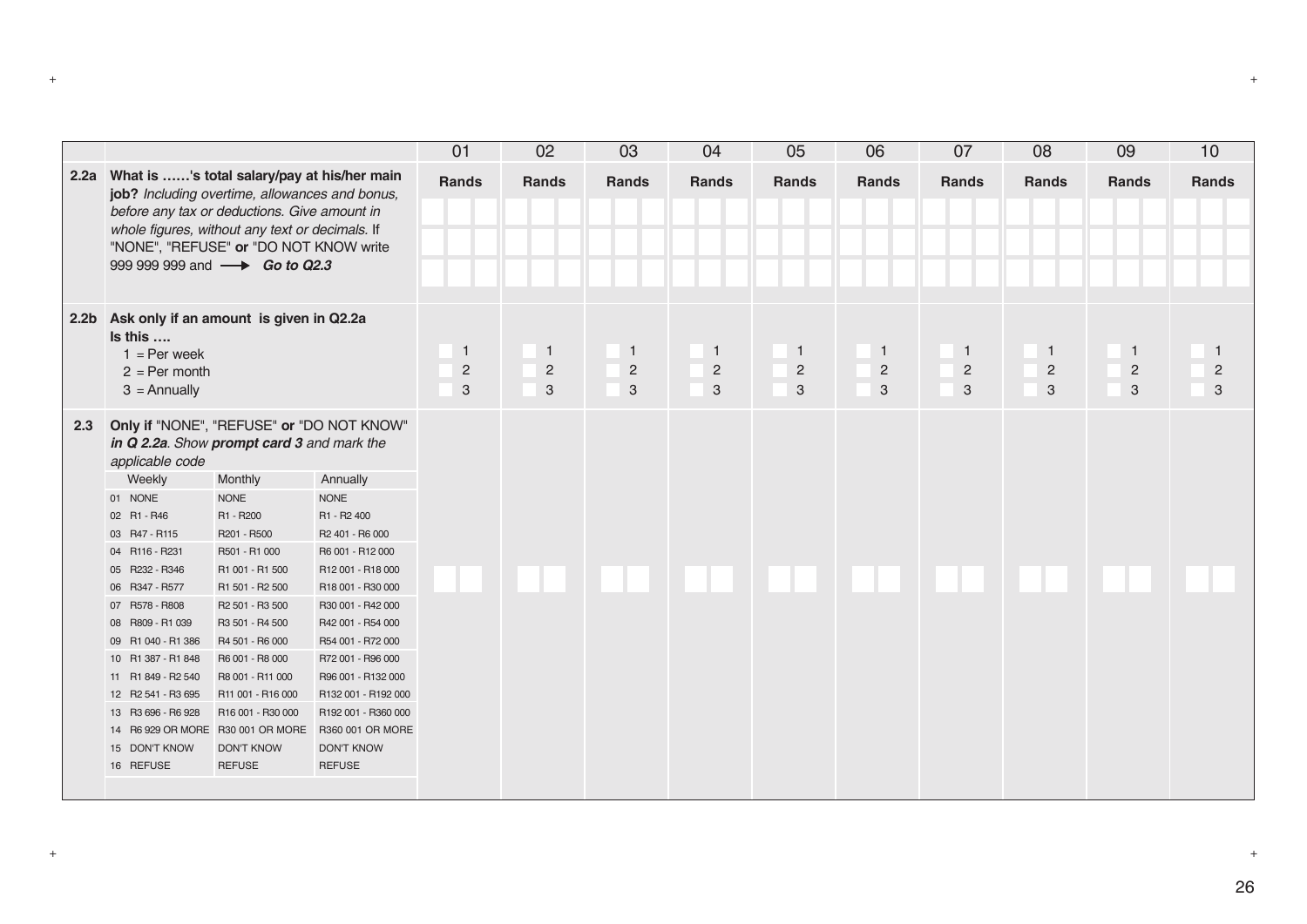|                  |                                                                                                                                                                                                                                                                                                                                                                                                                                                                                                                                      | 01                                    | 02                                                            | 03                                    | 04                                               | 05                                               | 06                                    | 07                                    | 08                                               | 09                                    | 10     |
|------------------|--------------------------------------------------------------------------------------------------------------------------------------------------------------------------------------------------------------------------------------------------------------------------------------------------------------------------------------------------------------------------------------------------------------------------------------------------------------------------------------------------------------------------------------|---------------------------------------|---------------------------------------------------------------|---------------------------------------|--------------------------------------------------|--------------------------------------------------|---------------------------------------|---------------------------------------|--------------------------------------------------|---------------------------------------|--------|
|                  | 2.4a What means of transport is usually used by<br>to get to his/her place of employment? If<br>more than one mode is used, indicate the one that<br>covers the longest distance.<br>$\longrightarrow$ Go to Q2.5<br>$1 =$ Office is at home<br>$2 = Walking$<br>$3 = Bicycle/motorcycle$<br>4 = Minibus taxi/ sedan taxi/bakkie taxi<br>$5 = Bus$<br>$6 = Train$<br>$7$ = Lift club by a group of people sharing a<br>private vehicle<br>8 = Own car/other private vehicle/company<br>vehicle<br>$9 =$ Other (specify in the block) |                                       |                                                               |                                       |                                                  |                                                  |                                       |                                       |                                                  |                                       |        |
| 2.4 <sub>b</sub> | How many minutes does it take  to get to<br>his/her place of employment? Specify for one<br>direction only, using the usual means of transport<br>$1 =$ Less than 15 minutes<br>$2 = 15 - 30$ minutes<br>$3 = 31 - 60$ minutes<br>$4 = 61 - 90$ minutes<br>$5 =$ More than 90 minutes<br>$6 = Do$ not know                                                                                                                                                                                                                           |                                       |                                                               |                                       |                                                  |                                                  |                                       |                                       |                                                  |                                       |        |
| 2.5              | Is the organization/business/branch<br>where works<br>$1 = \ln$ the formal sector (registered to perform<br>activity)<br>$2 = \ln$ the informal sector (not registered to<br>perform activity)<br>$3 = Do$ not know                                                                                                                                                                                                                                                                                                                  | $\overline{1}$<br>$\overline{2}$<br>3 | $\overline{1}$<br>$\overline{2}$<br>$\ensuremath{\mathsf{3}}$ | $\overline{1}$<br>$\overline{2}$<br>3 | $\overline{1}$<br>$\overline{2}$<br>$\mathbf{3}$ | $\overline{1}$<br>$\overline{2}$<br>$\mathbf{3}$ | $\blacksquare$<br>$\overline{2}$<br>3 | $\overline{1}$<br>$\overline{2}$<br>3 | $\overline{1}$<br>$\overline{c}$<br>$\mathbf{3}$ | $\blacksquare$<br>$\overline{2}$<br>3 | 2<br>3 |

 $\rightarrow$  *Go to Q2.7*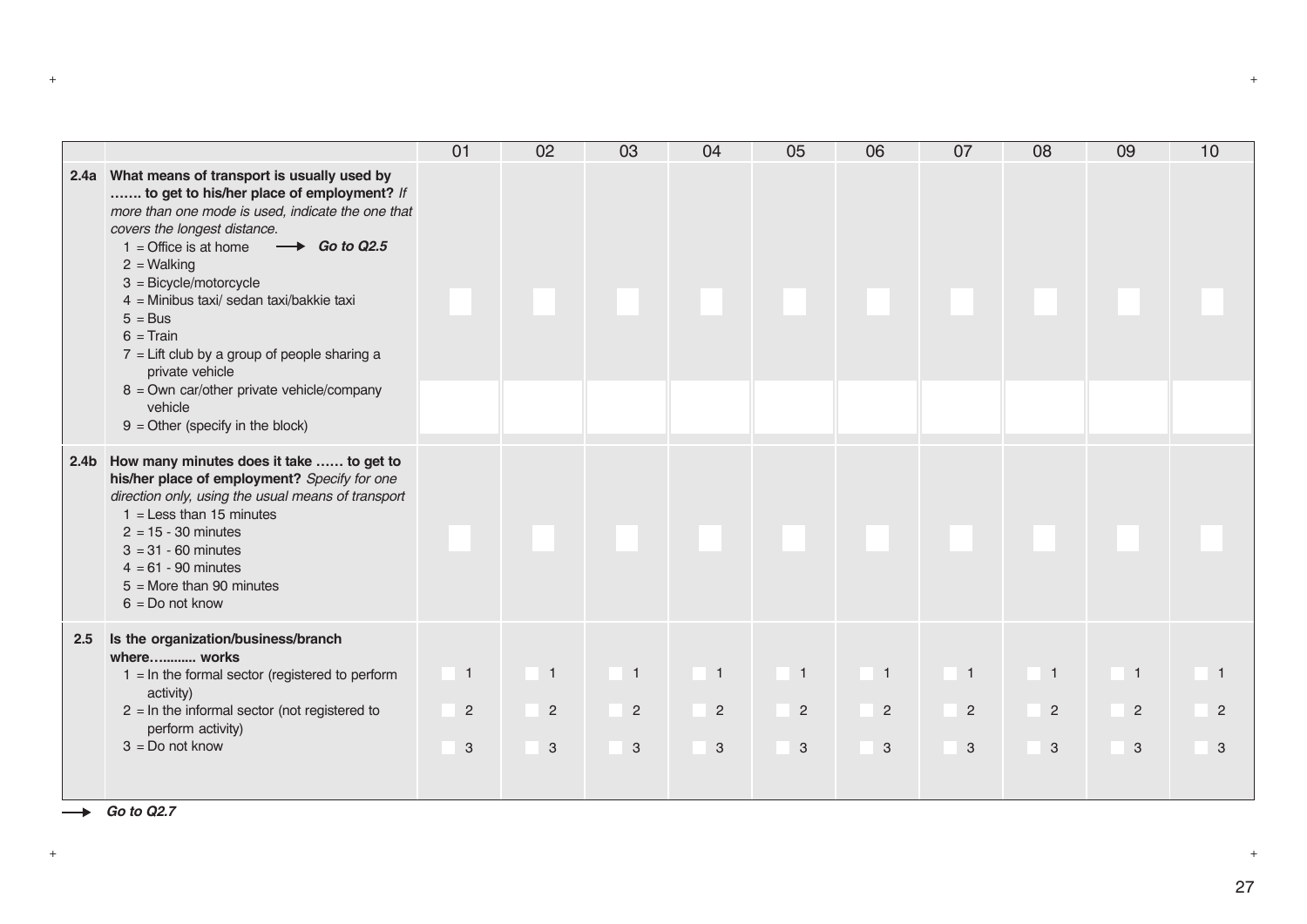|                                                                                                                                                                                                                                                                                                                                  | 01             | 02                                 | 03                               | 04                                                                      | 05                               | 06                           | 07                               | 08                               | 09                               | 10           |
|----------------------------------------------------------------------------------------------------------------------------------------------------------------------------------------------------------------------------------------------------------------------------------------------------------------------------------|----------------|------------------------------------|----------------------------------|-------------------------------------------------------------------------|----------------------------------|------------------------------|----------------------------------|----------------------------------|----------------------------------|--------------|
| <b>2.6a</b> Ask if "No" to all in Q2.1a to Q2.1d<br>If  is currently not working or running<br>his/her own business, is he/she willing and or<br>able to work?<br>$1 = Yes$<br>$\rightarrow$ Go to Q2.7<br>$2 = No$                                                                                                              | $\overline{2}$ | $\blacksquare$ 1<br>$\overline{2}$ | $\overline{1}$<br>$\overline{2}$ | $\left  \begin{array}{c} 1 \\ -1 \end{array} \right $<br>$\overline{2}$ | $\blacksquare$<br>$\overline{2}$ | $\sqrt{1}$<br>$\overline{2}$ | $\blacksquare$<br>$\overline{2}$ | $\blacksquare$<br>$\overline{2}$ | $\overline{1}$<br>$\overline{2}$ | $\mathbf{2}$ |
| 2.6b Ask if "No" in $Q2.6a$<br>Why is  not willing and or able to work?<br>$1 =$ Pensioner/retired/too old<br>$2$ = Disabled and unable to work<br>$3$ = Housewife or taking care of home based<br>tasks full-time<br>$4$ = Not interested to work<br>$5 = Student$<br>$6 =$ Too young to work<br>$7 =$ Other (specify in block) |                |                                    |                                  |                                                                         |                                  |                              |                                  |                                  |                                  |              |

# *Ask for all household members who are 15 years and older*

| 2.7 | Has  participated in a Government or<br>municipal job creation programme or<br>expanded public works programme in the<br>past 6 months? This includes community based<br>workers such as community development<br>workers, home based care workers etc. |                      |   |                |   |   |              |                |                |   |  |
|-----|---------------------------------------------------------------------------------------------------------------------------------------------------------------------------------------------------------------------------------------------------------|----------------------|---|----------------|---|---|--------------|----------------|----------------|---|--|
|     | $1 = Yes$                                                                                                                                                                                                                                               |                      |   |                |   |   |              |                |                |   |  |
|     | $2 = No$                                                                                                                                                                                                                                                | $\mathbf{2}^{\circ}$ | 2 | $\overline{2}$ | 2 | 2 | $\mathbf{2}$ | $\overline{2}$ | $\overline{2}$ | 2 |  |

+ +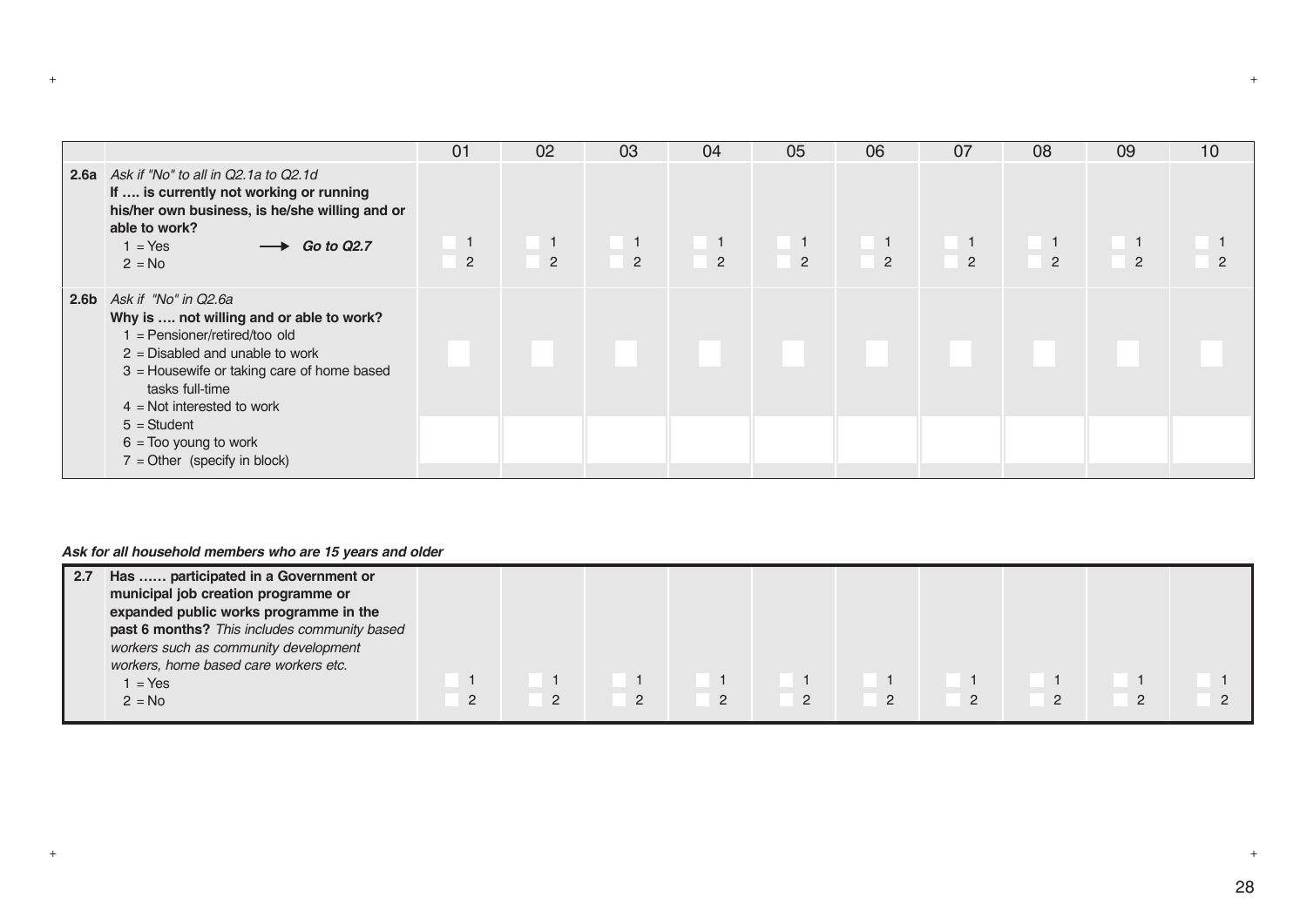# + + **SECTION 3 : GENERAL HOUSEHOLD INFORMATION AND SERVICE DELIVERY**

*This section covers general information regarding the household. Ask a responsible person in the household to answer on behalf of the household.*

# **HOUSING**

# *Ask all households*

| 3.1 | Indicate the type of main dwelling and other<br>dwelling that the household occupies?                                                                                                                                                                                                                                                                                      | <b>Main</b><br>dwelling | <b>Other</b><br>dwelling | 3.2 <sub>2</sub> | Thinking back five years ago, what type of dwelling/<br>dwellings did this household occupy?                                                                                                                                                                                                                                                                                 | <b>Main</b><br>dwelling | Other<br>dwelling |
|-----|----------------------------------------------------------------------------------------------------------------------------------------------------------------------------------------------------------------------------------------------------------------------------------------------------------------------------------------------------------------------------|-------------------------|--------------------------|------------------|------------------------------------------------------------------------------------------------------------------------------------------------------------------------------------------------------------------------------------------------------------------------------------------------------------------------------------------------------------------------------|-------------------------|-------------------|
|     | 01 = Dwelling/house or brick/concrete block<br>structure on a separate stand or yard or on<br>farm<br>$02 =$ Traditional dwelling/hut/structure made of<br>traditional materials<br>$03 =$ Flat or apartment in a block of flats<br>$04 =$ Cluster house in complex<br>$05 =$ Town house (semi-detached house in<br>complex)                                               |                         |                          |                  | 01 = Dwelling/house or brick/concrete block structure<br>on a separate stand or yard or on farm<br>$02 =$ Traditional dwelling/hut/structure made of<br>traditional materials<br>$03 =$ Flat or apartment in a block of flats<br>$04 =$ Cluster house in complex<br>$05 =$ Town house (semi-detached house in complex)<br>$06 =$ Semi-Detached house                         |                         |                   |
|     | $06 =$ Semi-Detached house<br>07 = Dwelling/house/flat/room in backyard<br>08 = Informal dwelling/shack in backyard<br>09 = Informal dwelling/shack not in backyard,<br>e.g. in an informal/squatter settlement or<br>on farm<br>$10 =$ Room/flatlet on a property or a larger<br>dwelling/servants' quarters/granny flat<br>$11 =$ Caravan/tent<br>$12 =$ Other (specify) |                         |                          |                  | 07 = Dwelling/house/flat/room in backyard<br>08 = Informal dwelling/shack in backyard<br>09 = Informal dwelling/shack not in backyard, e.g. in an<br>informal/squatter settlement or on farm<br>$10 =$ Room/flatlet on a property or a larger dwelling/<br>servants' quarters/granny flat<br>$11 =$ Caravan/tent<br>$12 =$ Other (specify)<br>$13 =$ Household did not exist |                         |                   |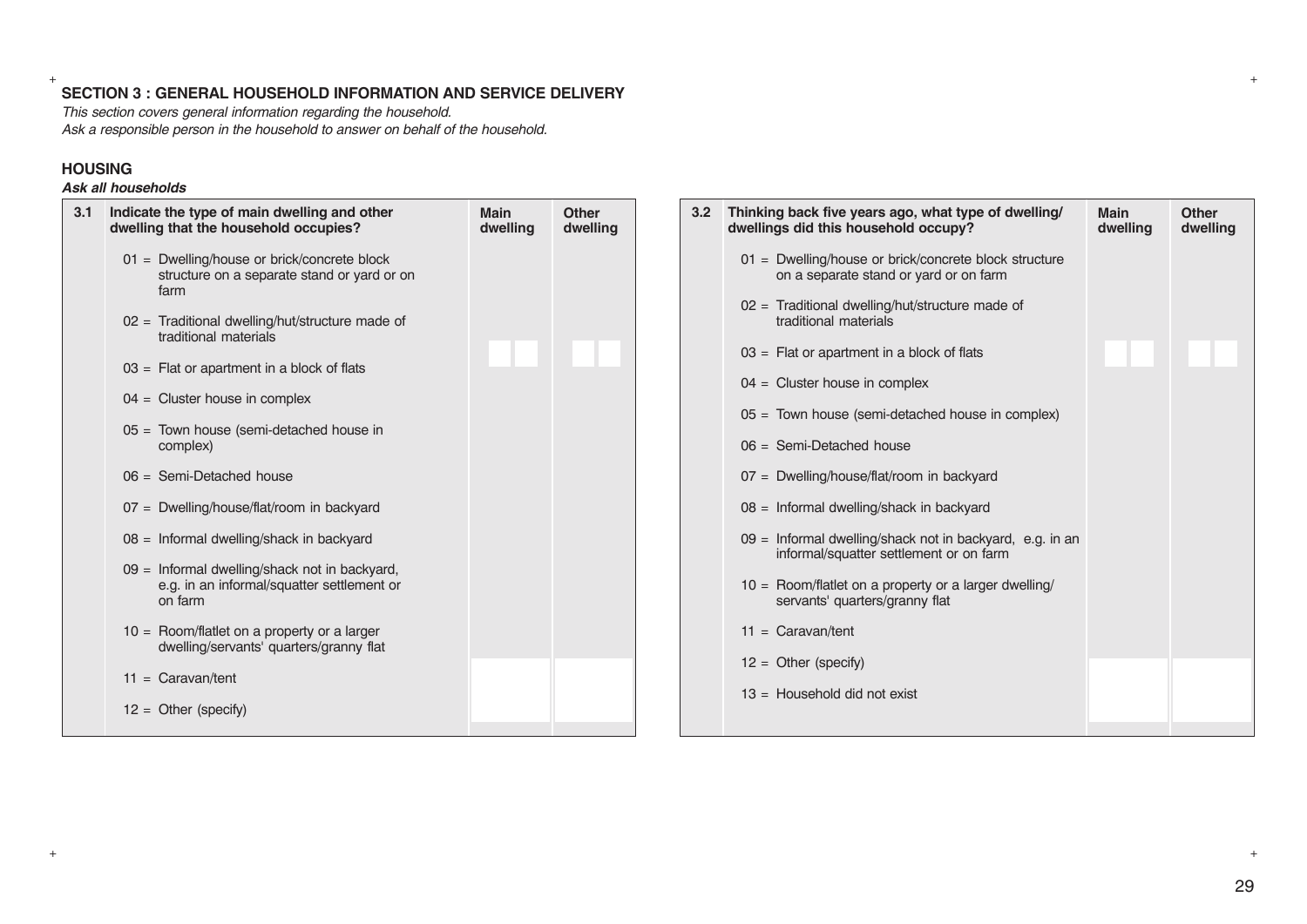| 3.3 | What is the main material used for the walls and the<br>roof of the main dwelling?<br>$01 =$ Bricks<br>$02 =$ Cement block/concrete<br>$03 =$ Corrugated iron/zinc<br>$04 = Wood$<br>$05 =$ Plastic<br>$06 =$ Cardboard<br>$07 =$ Mud and cement mix<br>$08 =$ Wattle and daub<br>$09 =$ Tile<br>$10 = Mud$<br>$11 = \text{Thatching/grass}$<br>$12 =$ Asbestos<br>$13 =$ Other (specify)                                                                                                    | <b>Walls</b>                       | <b>Roof</b>                        |
|-----|----------------------------------------------------------------------------------------------------------------------------------------------------------------------------------------------------------------------------------------------------------------------------------------------------------------------------------------------------------------------------------------------------------------------------------------------------------------------------------------------|------------------------------------|------------------------------------|
| 3.4 | In what condition are the walls and the roof of the<br>main dwelling? Is it very weak, weak, needing repairs,<br>good or very good?<br>$=$ Very weak<br>1.<br>$2 = Weak$<br>$3 =$ Need minor repairs<br>$4 = Good$<br>$5 = Very good$                                                                                                                                                                                                                                                        | 1<br>$\overline{2}$<br>3<br>4<br>5 | 1<br>$\overline{2}$<br>3<br>4<br>5 |
| 3.5 | Specify how many rooms the household occupies in<br>each of the categories below? Exclude garages and<br>outbuildings unless a household member is living in them.<br>Write the number in the appropriate box.<br>How many open plan dining rooms/sitting rooms/TV rooms?<br>How many lounge/dining room/sitting room/TV room (closed)?<br>How many kitchens?<br>How many bedrooms?<br>How many bathrooms?<br>How many toilets (rooms with only a toilet)?<br>How many other rooms?<br>Total |                                    | Number<br>Ωf<br><b>Rooms</b>       |

| Walls                                           | Roof                                                                                              | 3.6 | What is the tenure status of the dwelling that the household<br>occupies at present?<br>Read all the options<br>$1 =$ Rented<br>$2 =$ Owned, but not yet paid off to bank/financial institution<br>= Owned, but no yet paid off to private lender<br>3<br>$4 =$ Owned and fully paid off<br><b>Go to Q3.8</b><br>$=$ Occupied rent-free<br>5<br>Go to Q3.8<br>$6 = Other$<br><b>Go to Q3.8</b><br>$7 = Do$ not know<br><b>Go to Q3.8</b>                                                                                                                                                   |  |
|-------------------------------------------------|---------------------------------------------------------------------------------------------------|-----|--------------------------------------------------------------------------------------------------------------------------------------------------------------------------------------------------------------------------------------------------------------------------------------------------------------------------------------------------------------------------------------------------------------------------------------------------------------------------------------------------------------------------------------------------------------------------------------------|--|
|                                                 |                                                                                                   | 3.7 | How much rent or mortgage do you pay per month?<br>$1 =$ Less than R500<br>$2 = R501 - R1000$<br>$3 = R1001 - R3000$<br>$4 = R3001 - R5000$<br>$=$ R5 001 - R7 000<br>5<br>$6 =$ More than R7 000<br>$7 = Do$ not know                                                                                                                                                                                                                                                                                                                                                                     |  |
| 1<br>$\overline{2}$<br>3<br>$\overline{4}$<br>5 | $\mathbf{1}$<br>$\overline{2}$<br>3<br>$\overline{4}$<br>5<br><b>Number</b><br>οf<br><b>Rooms</b> | 3.8 | What would you estimate the market value or the municipal<br>valuation of this property to be?<br>$1 =$ Less than R50 000<br>$2 = R50001 - R250000$<br>$3 = R250001 - R500000$<br>$4 =$ R500 001 - R1 000 000<br>$5 = R1000001 - R1500000$<br>$= R1 500 001 - R2 000 000$<br>6<br>$7 = R2000001 - R3000000$<br>$8 =$ More than R3 000 000<br>$9 = Do$ not know                                                                                                                                                                                                                             |  |
|                                                 |                                                                                                   | 3.9 | When was this dwelling originally built?<br>Mark the period in which the building was completed, not the time of any<br>later remodeling, additions or conversions. If year is not known, give<br>best estimate.<br>$1 = 2006 - 2010 (0 - 5 \text{ years})$<br>$2 = 2001 - 2005 (6 - 10 \text{ years})$<br>$3 = 1991 - 2000 (11 - 20 years)$<br>$4 = 1981 - 1990(21 - 30 \text{ years})$<br>$5 = 1971 - 1980(31 - 40 \text{ years})$<br>$6 = 1961 - 1970(41 - 50 \text{ years})$<br>$7 = 1941 - 1960 (51 - 70 years)$<br>$=$ Prior to 1941 (Older than 70 years)<br>8<br>$9 = Do$ not know |  |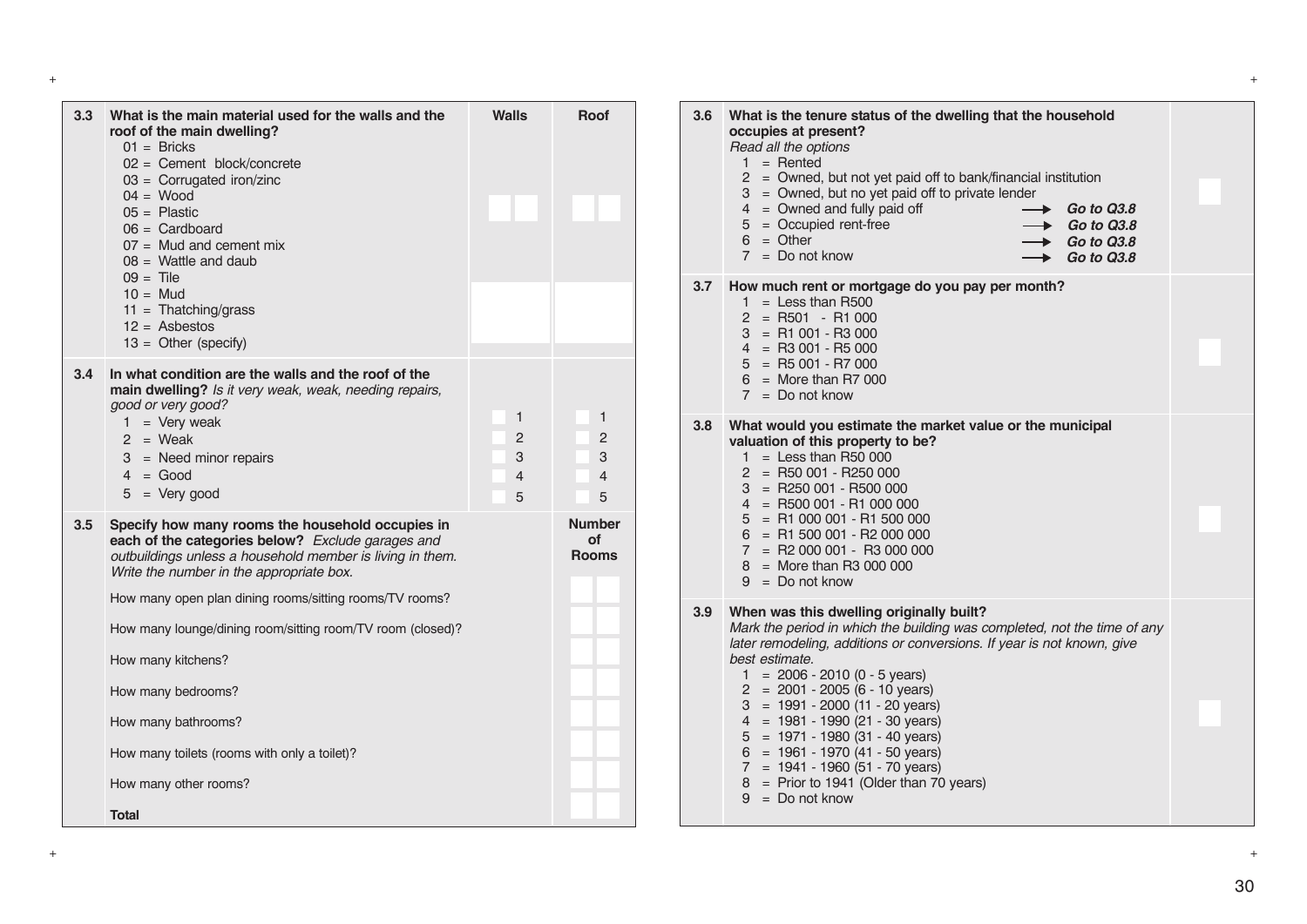|      | 3.10a Is the dwelling you live in an RDP or state subsidised dwelling? Do<br>not include housing subsidies for government employees.<br>$=$ Yes<br>1.<br>$2 = No$<br>$3 = Do not know$                                                                                  | $\rightarrow$ Go to Q3.11<br>$\triangleright$ Go to Q3.11 | 1<br>2<br>3              |
|------|-------------------------------------------------------------------------------------------------------------------------------------------------------------------------------------------------------------------------------------------------------------------------|-----------------------------------------------------------|--------------------------|
|      | 3.10b Ask if "Yes" in 3.10a<br>Was this household the original beneficiary (first occupants) of this<br>dwelling?<br>$1 = Yes$<br>$2 = No$<br>$3 = Do$ not know                                                                                                         |                                                           | 1<br>$\overline{2}$<br>3 |
| 3.11 | Did any member of this household receive a government housing<br>subsidy, such as an RDP housing subsidy, to obtain this dwelling<br>or any other dwelling? Do not include housing subsidies for<br>government employees.<br>$1 = Yes$<br>$2 = No$<br>$3 = Do$ not know |                                                           | 1<br>$\overline{2}$<br>3 |
|      | 3.12a Is any member of this household on a waiting list/demand<br>database for an RDP or state subsidised dwelling?<br>$1 = Yes$<br>$2 = No$<br>$3 = Do$ not know                                                                                                       | $\rightarrow$ Go to Q3.13<br>$\rightarrow$ Go to Q3.13    | 1<br>$\overline{2}$<br>3 |
|      | 3.12b How many household members are on the waiting list/demand<br>database?                                                                                                                                                                                            |                                                           |                          |
|      | 3.12c In which year were they put onto the waiting list/demand<br>database?                                                                                                                                                                                             |                                                           |                          |
|      |                                                                                                                                                                                                                                                                         | Person 1                                                  |                          |
|      |                                                                                                                                                                                                                                                                         | Person <sub>2</sub>                                       |                          |
|      |                                                                                                                                                                                                                                                                         | Person 3                                                  |                          |
|      |                                                                                                                                                                                                                                                                         |                                                           |                          |

#### **WATER -** *Ask all households*

+ +

Н

| 3.13 | What is the household's main source of drinking<br>water? |                               |  |
|------|-----------------------------------------------------------|-------------------------------|--|
|      | $01 =$ Piped (tap) water in dwelling/house                | $\longrightarrow$ Go to Q3.15 |  |
|      | $02 =$ Piped (tap) water in yard                          | $\longrightarrow$ Go to 03.15 |  |
|      | $03 =$ Borehole in yard with                              | $\longrightarrow$ Go to Q3.15 |  |
|      | $04$ = Rain-water tank in yard                            | $\longrightarrow$ Go to Q3.15 |  |
|      | $05 =$ Neighbour's tap                                    |                               |  |
|      | $06 =$ Public/communal tap                                |                               |  |
|      | $07 = Water-carrier/tanker$                               |                               |  |
|      | $08 =$ Borehole outside yard                              |                               |  |
|      | $09 =$ Flowing water/stream/river                         |                               |  |
|      | $10 =$ Stagnant water/dam/pool                            |                               |  |
|      | $11 = Well$                                               |                               |  |
|      | $12 =$ Spring                                             |                               |  |
|      | $13 =$ Other (specify)                                    |                               |  |
|      |                                                           |                               |  |

*Ask if water is not in dwelling, or in yard. Otherwise go to Q3.15*

| 3.14a How far is the water source from the dwelling or yard<br>(200m is equal to the length of two football/soccer fields)? |               |
|-----------------------------------------------------------------------------------------------------------------------------|---------------|
| $1 =$ Less than 200 metres                                                                                                  |               |
| $2 = 201 - 500$ metres                                                                                                      | $\mathcal{P}$ |
| $3 = 501 - 1$ kilometre                                                                                                     | -3            |
| $4 =$ More than 1 kilometre                                                                                                 |               |
| $5 = Do$ not know                                                                                                           | 5             |
|                                                                                                                             |               |

*Ask if water is not from a tap. Otherwise go to Q3.15*

| 3.14b Did you use piped or tap water at any time in the past while living<br>in this community, but have stopped as a result of the system |   |
|--------------------------------------------------------------------------------------------------------------------------------------------|---|
| breaking down?                                                                                                                             |   |
| $1 = Yes$                                                                                                                                  |   |
| $2 = No$                                                                                                                                   | 2 |
|                                                                                                                                            |   |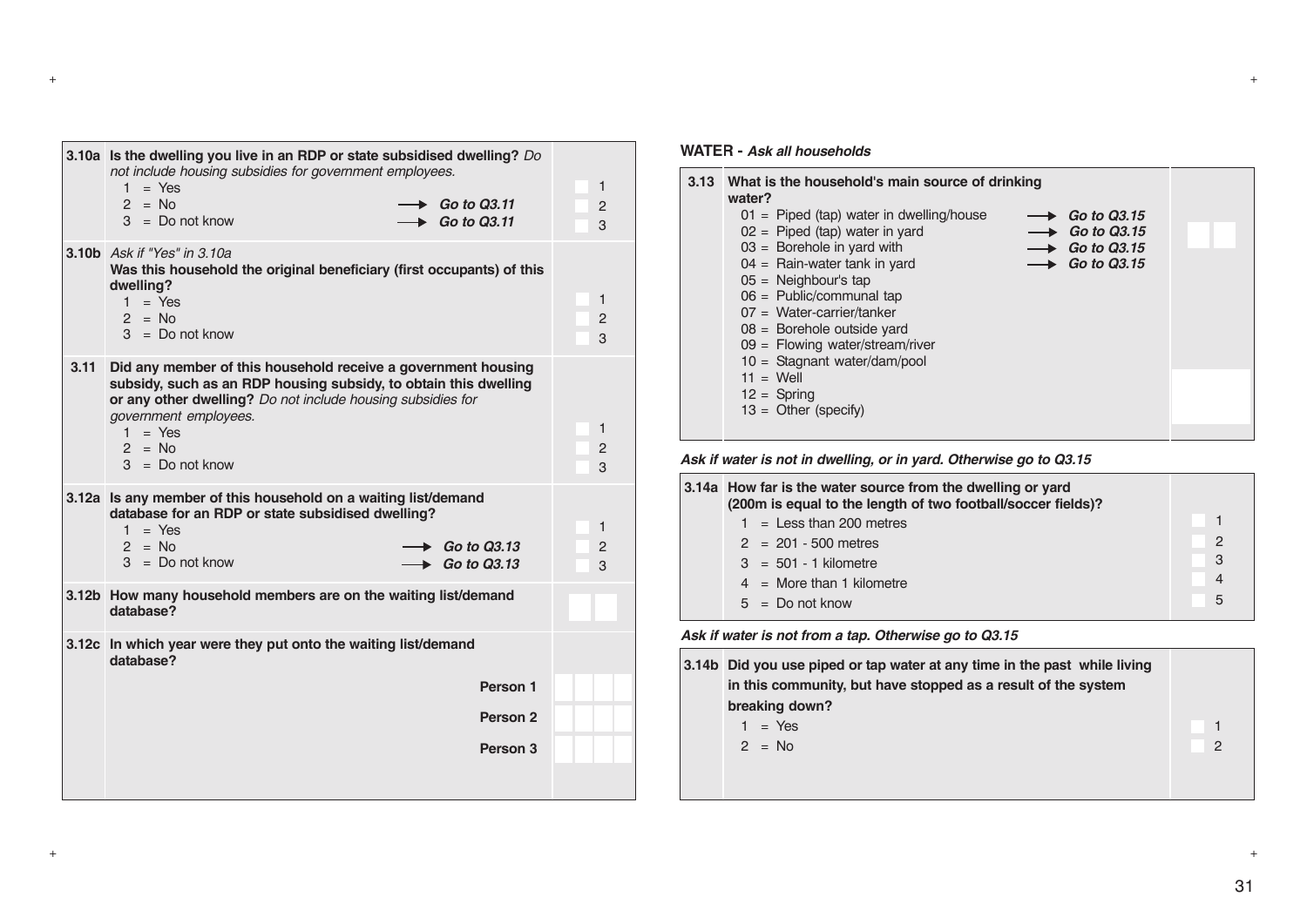#### *Ask all households*

| 3.15  | Is the water from the main source of drinking water before any                                                                                                                                                                                                                      |                                                      |                                                                                        |
|-------|-------------------------------------------------------------------------------------------------------------------------------------------------------------------------------------------------------------------------------------------------------------------------------------|------------------------------------------------------|----------------------------------------------------------------------------------------|
|       | treatment<br>Read all the options<br>$1 =$ Safe to drink?<br>$2 =$ Clear (has no colour / free of mud)?<br>$3 = Good in taste?$<br>$4 =$ Free from bad smells?                                                                                                                      | <b>Yes</b><br>1<br>$\mathbf{1}$<br>1<br>$\mathbf{1}$ | N <sub>o</sub><br>$\overline{c}$<br>$\overline{c}$<br>$\overline{c}$<br>$\overline{c}$ |
| 3.16  | Do household members treat the water used for drinking? This may<br>include boiling, adding chlorine or other chemicals, filtering.<br>$1 = Yes$ , always<br>$2 = Yes$ , sometimes<br>$3 = No$ , never                                                                              |                                                      | 1<br>$\overline{c}$<br>3                                                               |
| 3.17  | Is your main source of drinking water supplied by a municipality?<br>$1 = Yes$<br>$2 = No$<br><b>Go to Q3.24</b><br>$3 = Do$ not know<br>Go to Q3.24                                                                                                                                |                                                      | 1<br>2<br>3                                                                            |
|       | 3.18 Ask if "Yes" in Q3.17<br>How do you rate the municipal water services you receive?<br>$1 = Good$<br>$2$ = Average<br>$3 = Poor$                                                                                                                                                |                                                      | 1<br>$\overline{2}$<br>3                                                               |
| 3.19a | Does the household pay for municipal water? Include payment to a<br>Water Board or Water Services Provider. If cost of water is included in a<br>levy/rent paid to a housing complex/owner/landlord, the response<br>should be "No".<br>$1 = Yes$<br><b>Go to Q3.20</b><br>$2 = No$ |                                                      | 1<br>$\overline{2}$                                                                    |

|      | <b>3.19b</b> Ask if "No" in Q3.19a<br>What is the main reason why the household does not<br>pay for water? |                |
|------|------------------------------------------------------------------------------------------------------------|----------------|
|      | $01 =$ Use own source of water                                                                             |                |
|      | $02 =$ Use a free water source                                                                             |                |
|      | $03 =$ Pay directly to landlord as part of rent                                                            |                |
|      | $04 =$ Payment included in levy                                                                            |                |
|      | $05 =$ Permission from municipality not to pay                                                             |                |
|      | $06 =$ Do not have water meter                                                                             |                |
|      | 07 = Water meter not working/broken                                                                        |                |
|      | $08 =$ Do not receive water bill                                                                           |                |
|      | $09 =$ Community decision not to pay                                                                       |                |
|      | $10 =$ Cannot afford to pay                                                                                |                |
|      | $11 =$ Water supply irregular                                                                              |                |
|      | $12 =$ Water supply has been stopped                                                                       |                |
|      | $13 =$ Other (specify)                                                                                     |                |
| 3.20 | Does this household receive free basic water from the<br>municipality?                                     |                |
|      | $1 = Yes$                                                                                                  | 1              |
|      | $2 = No$                                                                                                   | $\overline{2}$ |
|      | $3 = Do$ not know                                                                                          | 3              |
|      |                                                                                                            |                |
|      |                                                                                                            |                |
|      |                                                                                                            |                |
|      |                                                                                                            |                |
|      |                                                                                                            |                |
|      |                                                                                                            |                |
|      |                                                                                                            |                |

+ +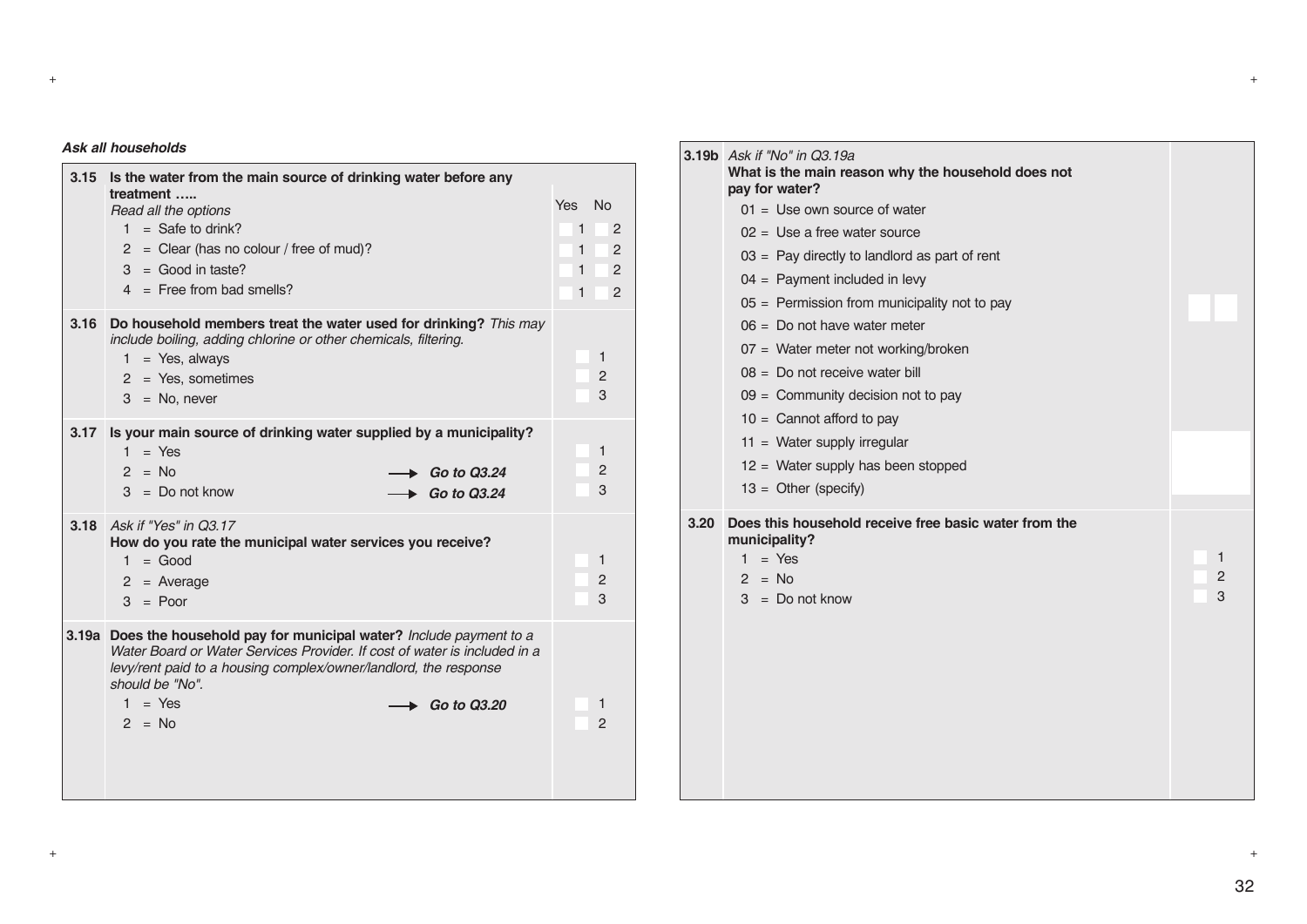|      | 3.21a Has your municipal water supply been interrupted at any time<br>during the last 12 months?<br>$1 = Yes$<br>$\triangleright$ Go to Q3.24<br>$2 = No$                                                                                                                                                                                                                                                                          | 1<br>$\mathbf{P}$        |
|------|------------------------------------------------------------------------------------------------------------------------------------------------------------------------------------------------------------------------------------------------------------------------------------------------------------------------------------------------------------------------------------------------------------------------------------|--------------------------|
|      | <b>3.21b</b> Ask if 'Yes' in 3.21a<br>If yes, what was the main reason for the interruption?<br>$1 =$ Burst pipes / water leaks<br>$2 =$ Pump not working<br>$3 = General maintenance$<br>$4 =$ Not enough water in the system (demand too high)<br>$5 =$ Water only delivered at fixed times<br>$6 = Non-payment$ for services (cut off)<br>$7 =$ Vandalism<br>$8 =$ Construction<br>$9 = Other (specific)$<br>$10 = Do$ not know |                          |
| 3.22 | Thinking about the interruptions in your municipal water supply<br>over the last 12 months, was any specific interruption longer than<br>two days?<br>$1 = Yes$<br>$2 = No$<br>$3 = Do$ not know                                                                                                                                                                                                                                   | 1<br>$\overline{2}$<br>3 |
| 3.23 | If you add all the days that your municipal water supply was<br>interrupted over the last 12 months, was it more than 15 days in<br>total?<br>$1 = Yes$<br>$2 = No$<br>$3 = Do$ not know                                                                                                                                                                                                                                           | 1<br>2<br>3              |

#### **SANITATION -** *Ask all households*

+ +

| 3.24               | What type of toilet facility is used by this household?<br>$=$ Flush toilet connected to a public sewerage system<br>1<br>$=$ Flush toilet connected to a septic tank<br>2<br>$\longrightarrow$ Go to Q3.26<br>$=$ Chemical toilet<br>3<br>Go to Q3.26<br>$\longrightarrow$ Go to Q3.26<br>$=$ Pit latrine/toilet with ventilation pipe<br>4<br>$=$ Pit latrine/toilet without ventilation pipe<br>5<br>$\longrightarrow$ Go to Q3.26<br>$=$ Bucket toilet<br>6<br>$\rightarrow$ Go to Q3.26<br>$7 = None$<br>$\rightarrow$ Go to Q3.29<br>$8 =$ Other (specify)<br>Go to Q3.29 |                   |
|--------------------|---------------------------------------------------------------------------------------------------------------------------------------------------------------------------------------------------------------------------------------------------------------------------------------------------------------------------------------------------------------------------------------------------------------------------------------------------------------------------------------------------------------------------------------------------------------------------------|-------------------|
| 3.25               | Ask if flush toilet connected to public sewerage (option1) in Q3.24<br>Does this household pay for the sewerage system?<br>$=$ Yes<br>$2 = No$<br>$3 = Do$ not know                                                                                                                                                                                                                                                                                                                                                                                                             | $\mathbf{P}$<br>3 |
| Ask all households |                                                                                                                                                                                                                                                                                                                                                                                                                                                                                                                                                                                 |                   |
|                    | 3.26 Is the toilet facility shared with other households?<br>$\sim$ $\sqrt{20}$                                                                                                                                                                                                                                                                                                                                                                                                                                                                                                 |                   |

|      | $=$ Yes<br>$2 = No$                                                      |                               | 2              |
|------|--------------------------------------------------------------------------|-------------------------------|----------------|
| 3.27 | Is the toilet facility in the dwelling, in the yard or outside the yard? |                               |                |
|      | $1 = \ln$ dwelling                                                       | $\longrightarrow$ Go to 03.29 |                |
|      | $2 = \ln \text{ yard}$                                                   | $\longrightarrow$ Go to 03.26 | $\overline{2}$ |
|      | $3 =$ Outside yard                                                       |                               | 3              |

*Ask if the toilet is outside the yard. Otherwise go to Q3.29*

| 3.28 How far is the nearest toilet facility to which the household has |               |
|------------------------------------------------------------------------|---------------|
| access? (200m is equal to the length of two football/soccer fields)    |               |
| $1 =$ Less than 200m                                                   |               |
| $2 = 201m - 500m$                                                      | 2             |
| $3 =$ More than 500m                                                   | $\mathcal{B}$ |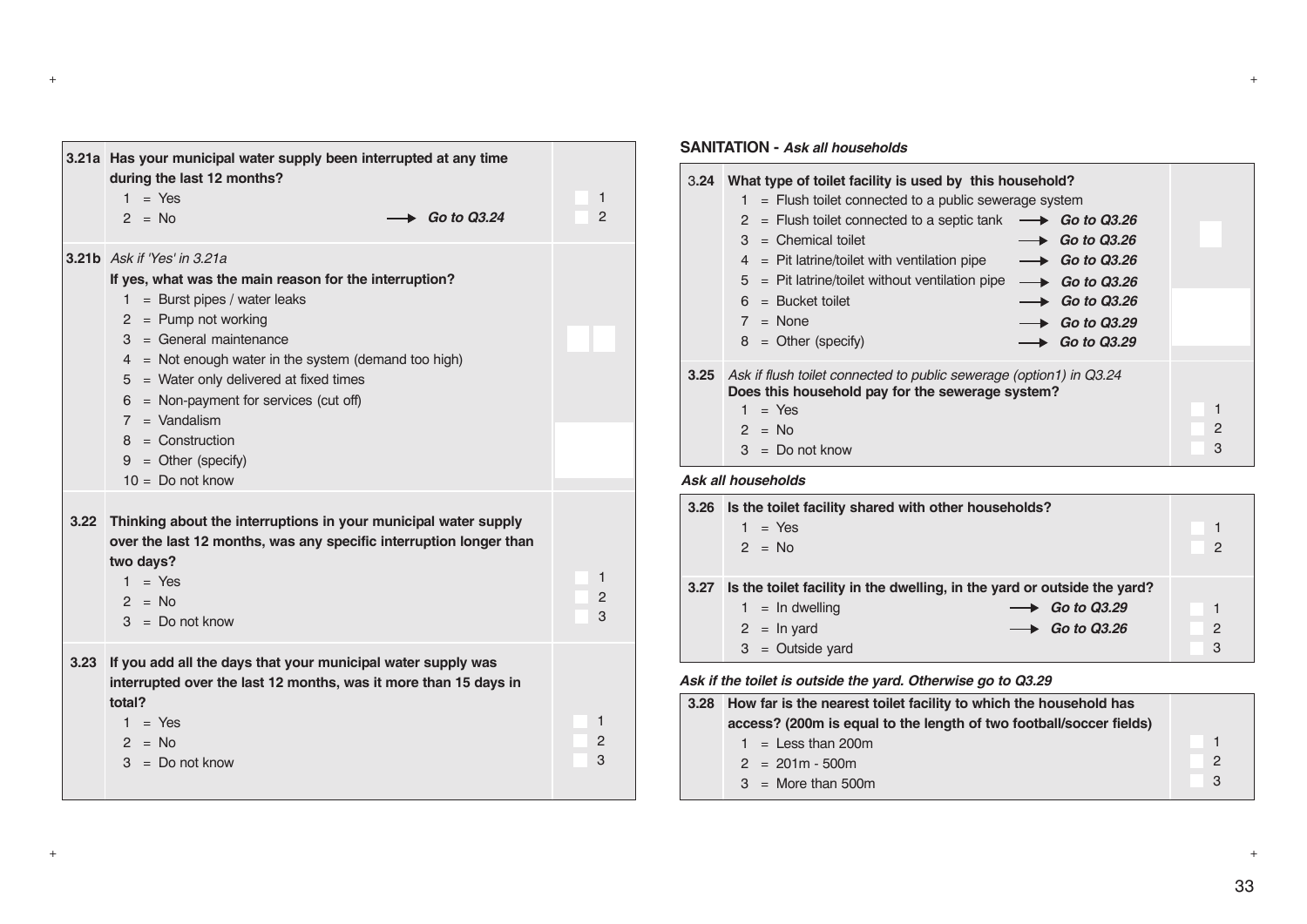#### **ELECTRICITY**

### *Ask all households*

| 3.29 | Thinking back five years ago, did this household have a<br>connection to the MAINS electricity supply, then?<br>$1 = Yes$<br>$2 = No$<br>$3 =$ Household did not exist<br>$4 = Do$ not know                             | 1<br>$\overline{2}$<br>3<br>$\overline{4}$                                                                  |
|------|-------------------------------------------------------------------------------------------------------------------------------------------------------------------------------------------------------------------------|-------------------------------------------------------------------------------------------------------------|
|      | 3.30a Does this household presently have a connection to the MAINS<br>electricity supply?<br>$1 = Yes$<br>$2 = No$<br>$\rightarrow$ Go to Q3.34<br>$3 = Do$ not know<br>$\triangleright$ Go to Q3.34                    | 1<br>$\overline{2}$<br>3                                                                                    |
|      | 3.30b Is your electricity supplied by :<br>$1 =$ The municipality (pre-paid or receive a bill from municipality)<br>2 = Eskom (pre-paid or receive a bill from Eskom)<br>$3$ = Private supplier<br>$4 = Do$ not know    | 1<br>$\overline{2}$<br>3<br>4                                                                               |
|      | 3.31a How do you rate the quality of the electricity supply services<br>(maintenance, meter reading, billing, complaint handling,<br>connection installation) you receive?<br>$1 = Good$<br>$2$ = Average<br>$3 =$ Poor | 1<br>$\overline{2}$<br>3                                                                                    |
|      | 3.31b Did you contact the call centre with a complaint related to<br>electricity during the past year?<br>$1 = Yes$<br>$\rightarrow$ Go to Q3.31d<br>$2 = No$<br>$\rightarrow$ Go to Q3.31d<br>$3 = Do$ not know        | 1<br>$\overline{2}$<br>3                                                                                    |
|      | 3.31c If yes, what kind of service did you receive?<br>$1 =$ Was the call centre available the first time?<br>$2 =$ Did you get a response within a reasonable time?<br>$3 =$ Was the problem resolved in one call?     | <b>No</b><br>Yes<br>$\overline{2}$<br>$\mathbf{1}$<br>$\overline{c}$<br>$\mathbf{1}$<br>$\overline{c}$<br>1 |

|                   | 3.31d Was your electricity cut during the past 6 months without prior<br>notification, even though you paid your bill?<br>If yes, how many times did it happen?<br>Write 0 if it did not happen at all and $\rightarrow$ Go to Q3.32<br>For users of pre-paid systems write 88 for not applicable |                     |
|-------------------|---------------------------------------------------------------------------------------------------------------------------------------------------------------------------------------------------------------------------------------------------------------------------------------------------|---------------------|
|                   | 3.31e Did any of these interruptions last for more than 12 hours? If yes,<br>how many of them?                                                                                                                                                                                                    |                     |
|                   | 3.32 Was the electricity cut off during the past 30 days for non-payment<br>for this household? If there was no electricity because the pre-paid<br>card was empty it is not considered to be an electricity cut off because<br>of non-payment.<br>$1 = Yes$<br>$2 = No$<br>$3 = Do$ not know     | $\overline{2}$<br>3 |
| 3.33 <sub>1</sub> | Does this household receive free basic electricity?<br>$=$ Yes<br>1<br>$2 = No$<br>$3 = Do$ not know                                                                                                                                                                                              | $\overline{2}$<br>3 |

#### *Ask all households*

| 3.34 | What is the main source of energy/fuel for<br>this household? | <b>Cooking</b> | <b>Heating</b> | Lighting |
|------|---------------------------------------------------------------|----------------|----------------|----------|
|      | $01 =$ Electricity from mains                                 |                |                |          |
|      | $02 =$ Electricity from generator                             |                |                |          |
|      | $03 = Gas$                                                    |                |                |          |
|      | $04 =$ Paraffin                                               |                |                |          |
|      | $05 = Wood$                                                   |                |                |          |
|      | $06 = \text{Coal}$                                            |                |                |          |
|      | $07 =$ Candles                                                |                |                |          |
|      | $08 =$ Animal dung                                            |                |                |          |
|      | $09 =$ Solar energy                                           |                |                |          |
|      | $10 =$ Other, (specify)                                       |                |                |          |
|      | $11 = \text{None}$                                            |                |                |          |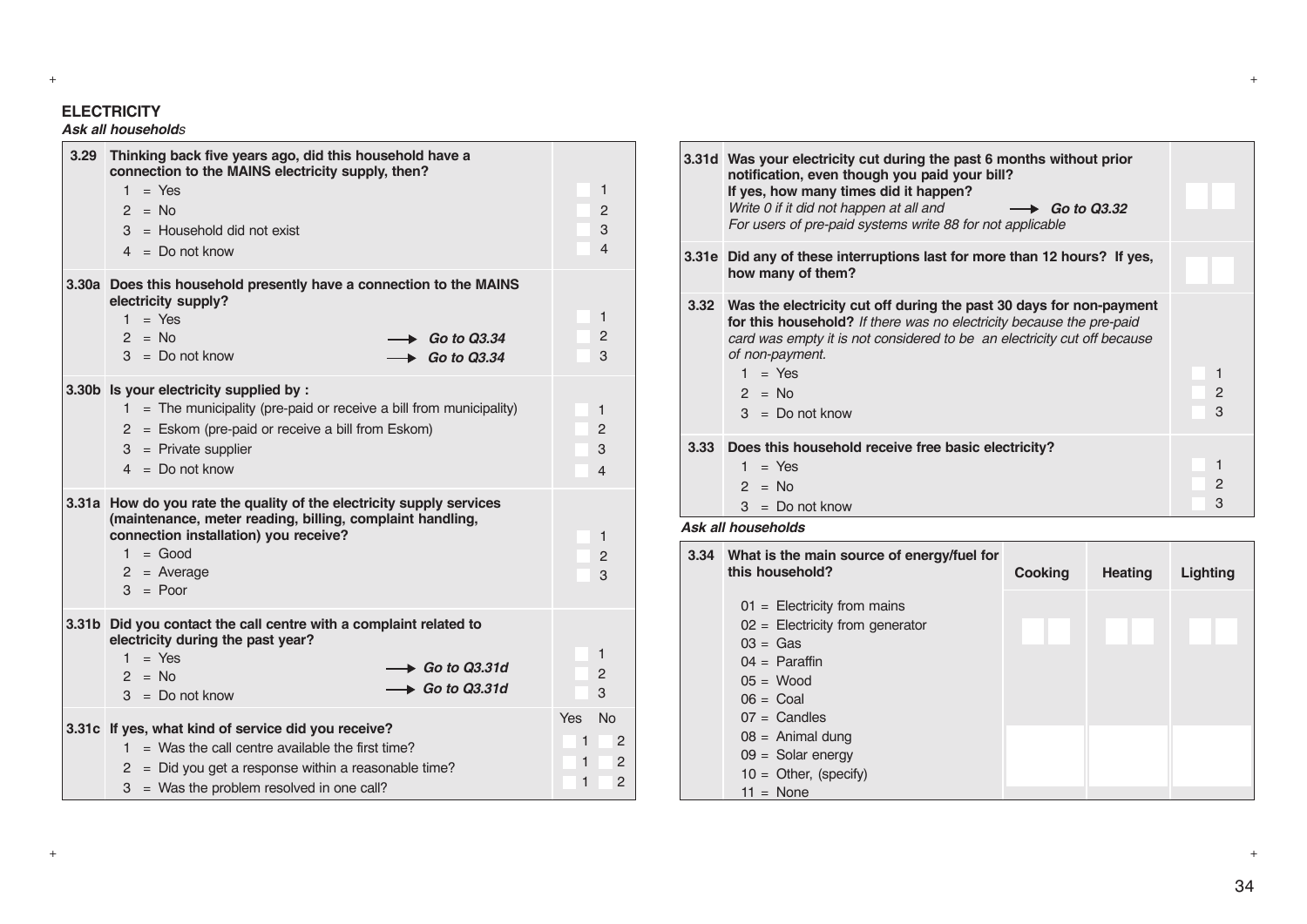#### **WASTE MANAGEMENT AND REFUSE REMOVAL** *Ask all households*

| 3.35 | How is the refuse or rubbish of this household collected or<br>removed?        |  |
|------|--------------------------------------------------------------------------------|--|
|      | 01 = Removed by local authority/private company at least once a<br>week        |  |
|      | 02 = Removed by local authority/private company less often than<br>once a week |  |
|      | $03$ = Removed by community members, contracted by the                         |  |
|      | Municipality, at least once a week                                             |  |
|      | $04$ = Removed by community members, contracted by the                         |  |
|      | Municipality, less often than once a week                                      |  |
|      | $05$ = Removed by community members at least once a week                       |  |
|      | $06$ = Removed by community members less often than once a week                |  |
|      | 07 = Communal refuse dump/communal container                                   |  |
|      | $\rightarrow$ Go to Q3.37a<br>$08 =$ Own refuse dump                           |  |
|      | $09 =$ Dump or leave rubbish anywhere<br>$\longrightarrow$ Go to Q3.37a        |  |
|      | $10 =$ Other (specify)<br>$\rightarrow$ Go to Q3.37a                           |  |
|      |                                                                                |  |

#### *Ask if answer was options 1-7 in Q3.35. Otherwise go to Q3.37a*

| 3.36a Is this household currently paying for the removal of refuse or<br>rubbish? |                |
|-----------------------------------------------------------------------------------|----------------|
| $\longrightarrow$ Go to Q3.37a<br>$1 = Yes$                                       |                |
| $2 = No$                                                                          | $\overline{2}$ |
| $3 = Do$ not know<br>$\rightarrow$ Go to Q3.37a                                   | 3              |
| <b>3.36b</b> Ask if "No" in 3.36a                                                 |                |
| Would this household be willing to pay for the removal of refuse or               |                |
| rubbish?                                                                          |                |
| $1 = Yes$                                                                         |                |
| $2 = No$                                                                          | $\mathbf{2}$   |
| $3 = Do$ not know                                                                 | 3              |
|                                                                                   |                |
|                                                                                   |                |
|                                                                                   |                |
|                                                                                   |                |

|      | 3.37a Does this household collect waste for recycling?<br>$=$ Yes<br>1<br>$2 = No$<br>Go to Q3.39<br>$3 = Do$ not know<br>Go to Q3.39                                                                                                                                                                             | 1<br>$\mathbf{2}$<br>3                                                                                                          |
|------|-------------------------------------------------------------------------------------------------------------------------------------------------------------------------------------------------------------------------------------------------------------------------------------------------------------------|---------------------------------------------------------------------------------------------------------------------------------|
|      | 3.37b Which of the following does the household collect for recycling?<br>Read all the options<br>$=$ Paper, cardboard/boxes<br>1.<br>$2 = \frac{Glass}{Glass}$<br>$3$ = Plastic/plastic bags/plastic bottles<br>$4 =$ Metal / Aluminium cans<br>$5 =$ Oil (household/automotive)<br>$6 =$ Ash, rubble and bricks | <b>Yes</b><br>N <sub>o</sub><br>1<br>2<br>$\overline{2}$<br>1<br>1<br>$\overline{2}$<br>1<br>2<br>2<br>1<br>$\overline{2}$<br>1 |
| 3.38 | Does your household sell any of the waste collected for recycling?<br>$=$ Yes<br>$\mathbf{1}$<br>$2 = No$<br>$3 = Do$ not know                                                                                                                                                                                    | 1<br>$\mathbf{2}$<br>3                                                                                                          |

+ +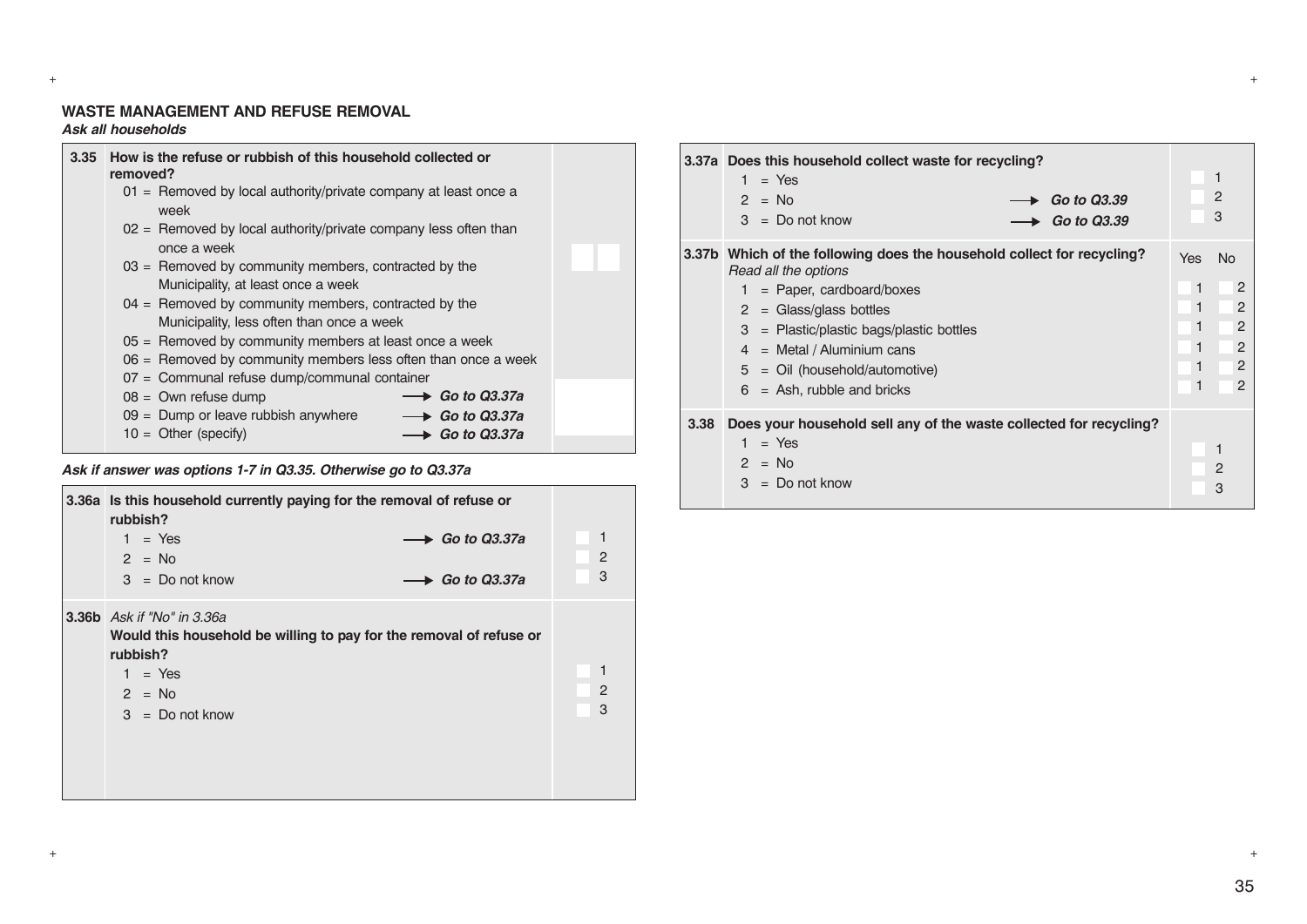# **ENVIRONMENT**

#### *Ask all households* **The Communication**

| 3.39 | Which of the following environmental problems do you                              |              |                |                |
|------|-----------------------------------------------------------------------------------|--------------|----------------|----------------|
|      | experience in your community/on your and neighbouring                             |              |                |                |
|      | farms?                                                                            |              |                |                |
|      | Read all the options                                                              | <b>Yes</b>   |                | <b>No</b>      |
|      | = Irregular or no waste removal<br>1                                              |              | 1              | $\overline{2}$ |
|      | $2 = Littering$                                                                   |              | 1              | $\overline{2}$ |
|      | $=$ Water pollution<br>3                                                          |              | 1              | 2              |
|      | = Outdoor/indoor air pollution<br>4                                               |              | 1              | 2              |
|      | $5 =$ Land degradation/over-utilisation of natural resources (e.g.                |              | $\mathbf{1}$   | 2              |
|      | soil erosion, potholes and dongas, overgrazing, cutting of<br>trees for firewood) |              |                |                |
|      | $6 =$ Excessive noise/noise pollution                                             |              | 1              | $\overline{2}$ |
|      | $7 = Other (specific)$                                                            |              | $\mathbf{1}$   | $\mathbf{P}$   |
|      |                                                                                   |              |                |                |
| 3.40 | In the past 12 months have you or any member of your                              |              |                |                |
|      | household                                                                         |              |                |                |
|      | Read all the options                                                              | Yes          | <b>No</b>      | N/A            |
|      | = Used pesticides in your dwelling?<br>1.                                         | $\mathbf{1}$ | $\overline{2}$ |                |
|      | $=$ Used pesticides in your garden/yard?<br>$\mathbf{2}$                          | $\mathbf{1}$ | $\overline{2}$ | 3              |
|      | 3 = Used herbicides/weed killers in your garden/yard?                             | $\mathbf{1}$ | $\overline{2}$ | 3              |
| 3.41 | Does the household                                                                |              |                |                |
|      | Read all the options                                                              | Yes          | <b>No</b>      | N/A            |
|      | $=$ Deliberately cut down on the amount of municipal water<br>1<br>used?          | $\mathbf{1}$ | $\overline{2}$ | 3              |
|      | $2 =$ Deliberately cut down on the use of electricity/gas?                        | $\mathbf{1}$ | $\overline{2}$ | 3              |
|      | = Make sure that your noise do not disturb others?<br>3                           | $\mathbf{1}$ | $\overline{2}$ |                |
|      | = Deliberately reduced waste product production?<br>4                             | $\mathbf{1}$ | $\overline{2}$ |                |
|      |                                                                                   |              |                |                |
|      |                                                                                   |              |                |                |
|      |                                                                                   |              |                |                |

# **COMMUNICATION AND POSTAL SERVICES**

#### *Ask all households*

+ +

+ +

| 3.42 | Does this household have a functional/working landline telephone<br>in the dwelling?<br>$1 = Yes$<br>$2 = No$                                                                                         | $\overline{c}$ |
|------|-------------------------------------------------------------------------------------------------------------------------------------------------------------------------------------------------------|----------------|
| 3.43 | Thinking back five years ago, did this household have a functional<br>working landline telephone in the dwelling then?<br>$1 = Yes$<br>$2 = No$<br>$3 =$ Household did not exist<br>$4 = Do$ not know | 2<br>3<br>4    |
| 3.44 | Is there a functional/working cellular telephone available within<br>this household?<br>$1 = Yes$<br>$2 = No$                                                                                         | 2              |

### *Ask if answer is "No" to Q3.42 and Q3.44. Otherwise go to Q3.46*

| 3.45 How far is the nearest accessible telephone? |    |
|---------------------------------------------------|----|
| $1 = 500$ metres or less                          |    |
| $2 = 501$ metres to 1 kilometres                  | 2  |
| $3 =$ More than 1 km up to 5 kilometres           | -3 |
| $4 =$ More than 5 kilometres                      |    |
|                                                   |    |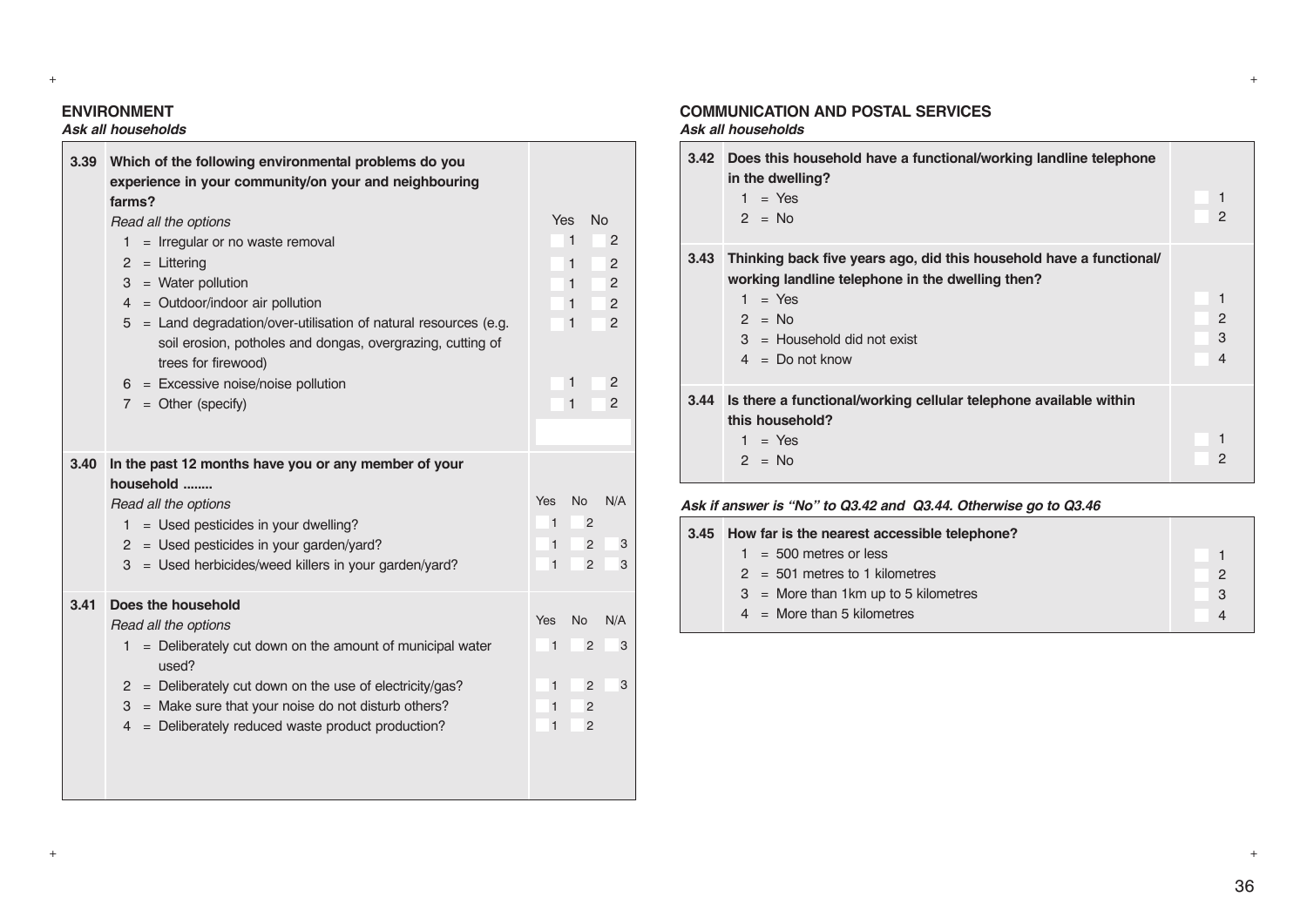| 3.46 | Do members of this household use any of the following internet                                                                                                                                                                                                                                                                                                                                                                                     |                       |                                                                         |
|------|----------------------------------------------------------------------------------------------------------------------------------------------------------------------------------------------------------------------------------------------------------------------------------------------------------------------------------------------------------------------------------------------------------------------------------------------------|-----------------------|-------------------------------------------------------------------------|
|      | services?<br>Read all the options                                                                                                                                                                                                                                                                                                                                                                                                                  | Yes                   | <b>No</b>                                                               |
|      | $=$ Internet connection in the household<br>1.<br>$=$ Internet in a library/community hall/Thusong centre<br>$\overline{2}$<br>$=$ Internet for students at a school/university/college<br>3<br>$=$ At place of work<br>4<br>$=$ Internet Café 2km or less from the household<br>5                                                                                                                                                                 | 1<br>1<br>1<br>1<br>1 | $\overline{2}$<br>$\overline{2}$<br>$\overline{2}$<br>$\mathbf{P}$<br>2 |
|      | $=$ Internet Café more than 2km from the household<br>6<br>$=$ Do not know<br>$\overline{7}$<br>$8 =$ Other                                                                                                                                                                                                                                                                                                                                        | 1<br>1<br>1           | $\overline{2}$<br>$\mathbf{P}$<br>$\mathbf{P}$                          |
|      | 3.47 How does this household receive most of its mail/post?<br>$=$ Delivered to the dwelling<br>1.<br>$=$ Delivered to a post box/private bag<br>2<br>$=$ Through friend or neighbour or relative<br>3<br>$=$ Through a shop<br>$\overline{4}$<br>$=$ Through a school<br>5<br>$=$ Through a workplace<br>6<br>= Through a tribal/traditional/local authority office<br>$\overline{7}$<br>$=$ Do not receive mail<br>8<br>$=$ Other (specify)<br>9 |                       |                                                                         |

#### **TRANSPORT**

+ +

+ +

# *Ask all households*

| 3.48 | Please specify if members of this household used minibus taxi/<br>sedan taxi/bakkie taxis during the last calendar week (Sunday to<br>Saturday)?<br>$1 =$ Total number of trips during the last calendar week<br>Write 0 if no trip was made<br>$\longrightarrow$ Go to Q3.49<br>$2 =$ How much money is spent in total on this form of transport by<br>all household members during the last calendar week?<br>Write 8888 if do not know<br>$3 =$ How far do you have to travel to get to the nearest minibus taxi<br>/sedan taxi/bakkie taxi stop<br>Write 0 for less than one kilometer and 888 if do not know |  |
|------|-------------------------------------------------------------------------------------------------------------------------------------------------------------------------------------------------------------------------------------------------------------------------------------------------------------------------------------------------------------------------------------------------------------------------------------------------------------------------------------------------------------------------------------------------------------------------------------------------------------------|--|
| 3.49 | Please specify if members of this household used buses during the<br>last calendar week (Sunday to Saturday)?<br>= Total number of trips during the last calendar week<br>1.<br>$\longrightarrow$ Go to Q3.50<br>Write 0 if no trip was made<br>2 = How much money is spent in total on this form of transport by all<br>household members during the last calendar week?<br>Write 8888 if do not know<br>$3 =$ How far do you have to travel to get to the nearest bus stop<br>Write 0 for less than one kilometer and 888 if do not know                                                                        |  |
| 3.50 | Please specify if members of this household used trains during the<br>last calendar week (Sunday to Saturday)?<br>$1 =$ Total number of trips during the last calendar week<br>Write 0 if no trip was made<br>$\longrightarrow$ Go to Q3.51<br>$2 =$ How much money is spent in total on this form of transport by all<br>household members during the last calendar week?<br>Write 8888 if do not know<br>$3 =$ How far do you have to travel to get to the nearest train station<br>Write 0 for less than one kilometer and 888 if do not know                                                                  |  |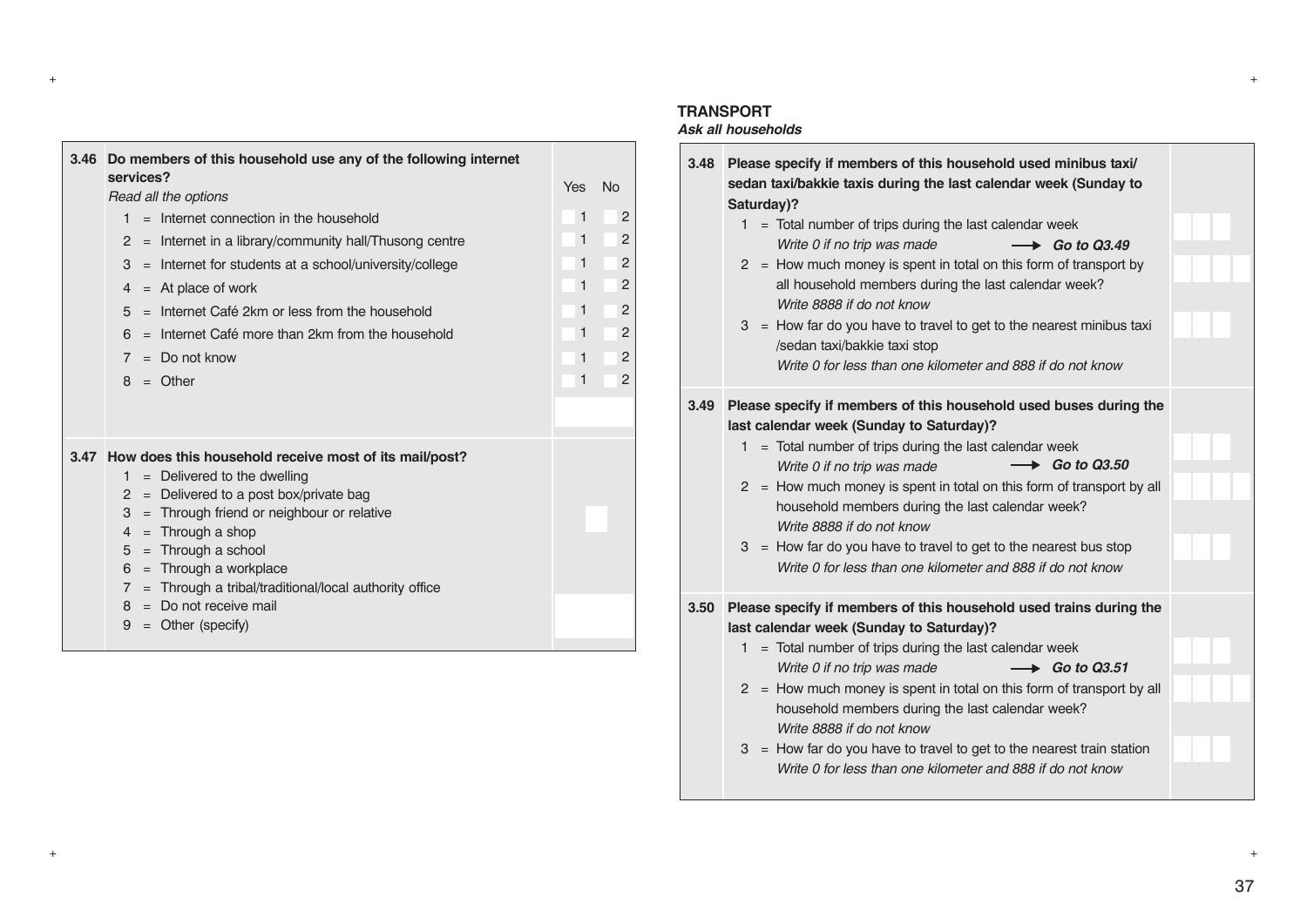### **HEALTH AND WELFARE**

# *Ask all households*

| 3.51              | If anyone in this household gets ill and decides to seek medical<br>help, where do most of them usually go first?<br>Public sector (i.e. government, provincial or community institution)<br>$01 =$ Hospital<br>$02 =$ Clinic<br>$03 =$ Other in public sector (specify in block below)                                                         |                                    |
|-------------------|-------------------------------------------------------------------------------------------------------------------------------------------------------------------------------------------------------------------------------------------------------------------------------------------------------------------------------------------------|------------------------------------|
|                   | Private sector (including private clinics, surgery, private hospitals and<br>sangomas)<br>$04 =$ Hospital<br>$05 =$ Clinic<br>$06$ = Private doctor/specialist<br>$07 =$ Traditional healer<br>08 = Spiritual healer's workplace/church<br>$09 =$ Pharmacy/chemist                                                                              |                                    |
|                   | $10 =$ Health facility provided by employer<br>11 = Alternative medicine, e.g. homoeopathist<br>$12 =$ Other in private sector (specify)<br>$13 =$ Do not know                                                                                                                                                                                  |                                    |
|                   | 3.52a What means of transport is usually used by most household<br>members to get to the health facility the household normally uses?<br>$1 =$ Walking<br>2 = Minibus taxi/sedan taxi/bakkie taxi<br>$3 = Bus$<br>$4 = Train$                                                                                                                   |                                    |
|                   | $5 = Own transport$<br>$6 = Bicycle/motorcycle$<br>$7 = Other (specific)$                                                                                                                                                                                                                                                                       |                                    |
| 3.52 <sub>b</sub> | How long does it take when using the usual means of transport to<br>get to the health institution that your household normally goes to?<br>Specify for one direction only, using the usual means of transport<br>$1 =$ Less than 15 minutes<br>$2 = 15 - 29$ minutes<br>$3 = 30 - 89$ minutes<br>$4 = 90$ minutes and more<br>$5 = Do$ not know | 1<br>2<br>3<br>$\overline{4}$<br>5 |
|                   |                                                                                                                                                                                                                                                                                                                                                 |                                    |

| 3.53a Is this facility the nearest of its kind (clinic/hospital/health centre<br>etc.) to your dwelling?<br>$=$ Yes<br>1<br>$\rightarrow$ Go to Q3.54<br>$2 = No$                                                                                                                                                                                                                                                                                                                                                                                                                         | $\overline{2}$ |
|-------------------------------------------------------------------------------------------------------------------------------------------------------------------------------------------------------------------------------------------------------------------------------------------------------------------------------------------------------------------------------------------------------------------------------------------------------------------------------------------------------------------------------------------------------------------------------------------|----------------|
| 3.53b Answer if "No" in 3.53a<br>If not the nearest, why is the household normally not using the<br>nearest facility?<br>$01 =$ Facilities not clean<br>$02 =$ Long waiting time<br>$03 =$ Opening times not convenient<br>$04 =$ Too expensive<br>$05$ = Drugs that were needed, not available<br>$06$ = Staff rude or uncaring or turned patient away<br>$07 =$ Incorrect diagnosis<br>$08 =$ Not on medical aid scheme list of facilities<br>$09$ = Prefer to use a State/Provincial health institution<br>$10$ = Prefer to use a private health institution<br>$11 =$ Other (specify) |                |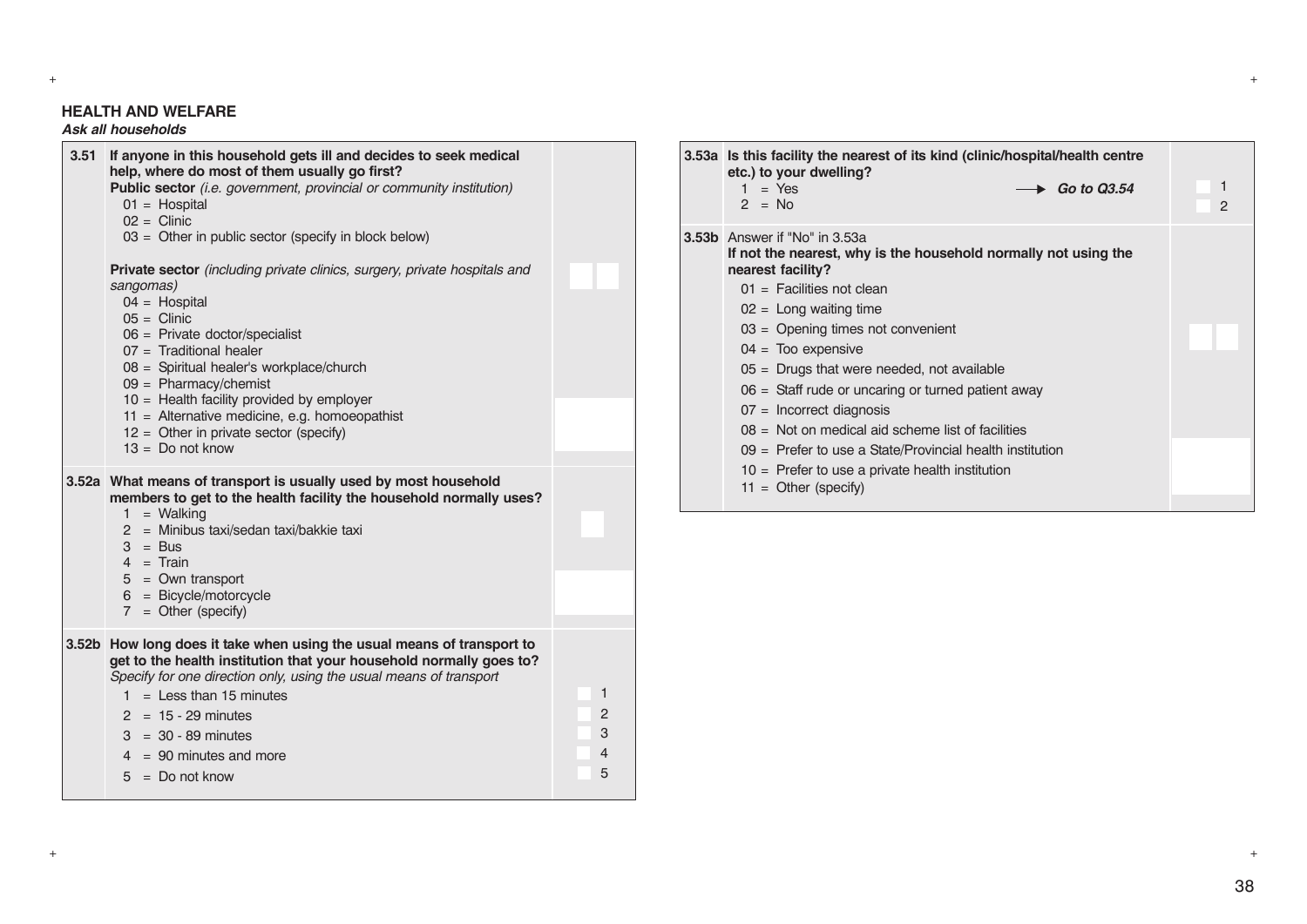|      | 3.54a When was your (the respondent's) last visit to the health facility<br>normally used by the household?<br>$1 =$ During the past year<br>$2 =$ More than a year ago<br>Go to Q3.57<br>$3 =$ I have never been there                                                                                                                                                                                                                                           | 1<br>2<br>3                                                                                                                                                                                    |
|------|-------------------------------------------------------------------------------------------------------------------------------------------------------------------------------------------------------------------------------------------------------------------------------------------------------------------------------------------------------------------------------------------------------------------------------------------------------------------|------------------------------------------------------------------------------------------------------------------------------------------------------------------------------------------------|
|      | 3.54b Did you (the respondent) experience any of the following during<br>your most recent visit to the health worker/facility that you<br>normally use?<br>Read all the options<br>$1 =$ Facilities not clean<br>$2 = Long$ waiting time<br>$3 =$ Opening times not convenient<br>$4 =$ Too expensive<br>$5 =$ Drugs that were needed, not available<br>$6 =$ Staff rude or uncaring or turned patient away<br>$7 =$ Incorrect diagnosis<br>$8 =$ Other (specify) | <b>No</b><br><b>Yes</b><br>1<br>$\overline{2}$<br>1<br>2<br>$\overline{2}$<br>$\mathbf{1}$<br>$\overline{2}$<br>1<br>$\overline{2}$<br>1<br>1<br>$\overline{2}$<br>2<br>1<br>2<br>$\mathbf{1}$ |
| 3.55 | How satisfied were you (the respondent) with the service you<br>received during this particular visit?<br>$1 = \text{Very satisfied}$<br>$2 =$ Somewhat satisfied<br>3 = Neither satisfied nor dissatisfied<br>$4 =$ Somewhat dissatisfied<br>$5 = \text{Very dissatisfied}$<br>$6 = Do$ not know                                                                                                                                                                 |                                                                                                                                                                                                |
| 3.56 | Did you (the respondent) pay for this service during your most<br>recent visit? If the person is a medical aid scheme member and the<br>medical aid paid, indicate 'yes'.<br>$1 = Yes$<br>$2 = No$<br>$3 = Do$ not know                                                                                                                                                                                                                                           | 1<br>$\overline{c}$<br>3                                                                                                                                                                       |

| 3.57 | In the past 12 months, did any adult (18 years and above) in this<br>household go hungry because there wasn't enough food?<br>$1 =$ Never<br>$2 =$ Seldom<br>$3 =$ Sometimes<br>$4 =$ Often<br>$5 =$ Always<br>$6 =$ Not applicable (No adults in household)              |                  |
|------|---------------------------------------------------------------------------------------------------------------------------------------------------------------------------------------------------------------------------------------------------------------------------|------------------|
| 3.58 | In the past 12 months, did any child (17 years or younger) in this<br>household go hungry because there wasn't enough food?<br>$1 =$ Never<br>$2 =$ Seldom<br>$3 =$ Sometimes<br>$4 =$ Often<br>$5 =$ Always<br>$6 =$ Not applicable (No children in household)           |                  |
| 3.59 | In the past 12 months, was there any young person, aged 5 - 17<br>years, who has left this household, and you do not know his/her<br>whereabouts or to live on the streets?<br>$1 = Yes$<br>$2 = No$<br>$3 =$ Don't know<br>4 = Not applicable (No children in household) | 1<br>2<br>3<br>4 |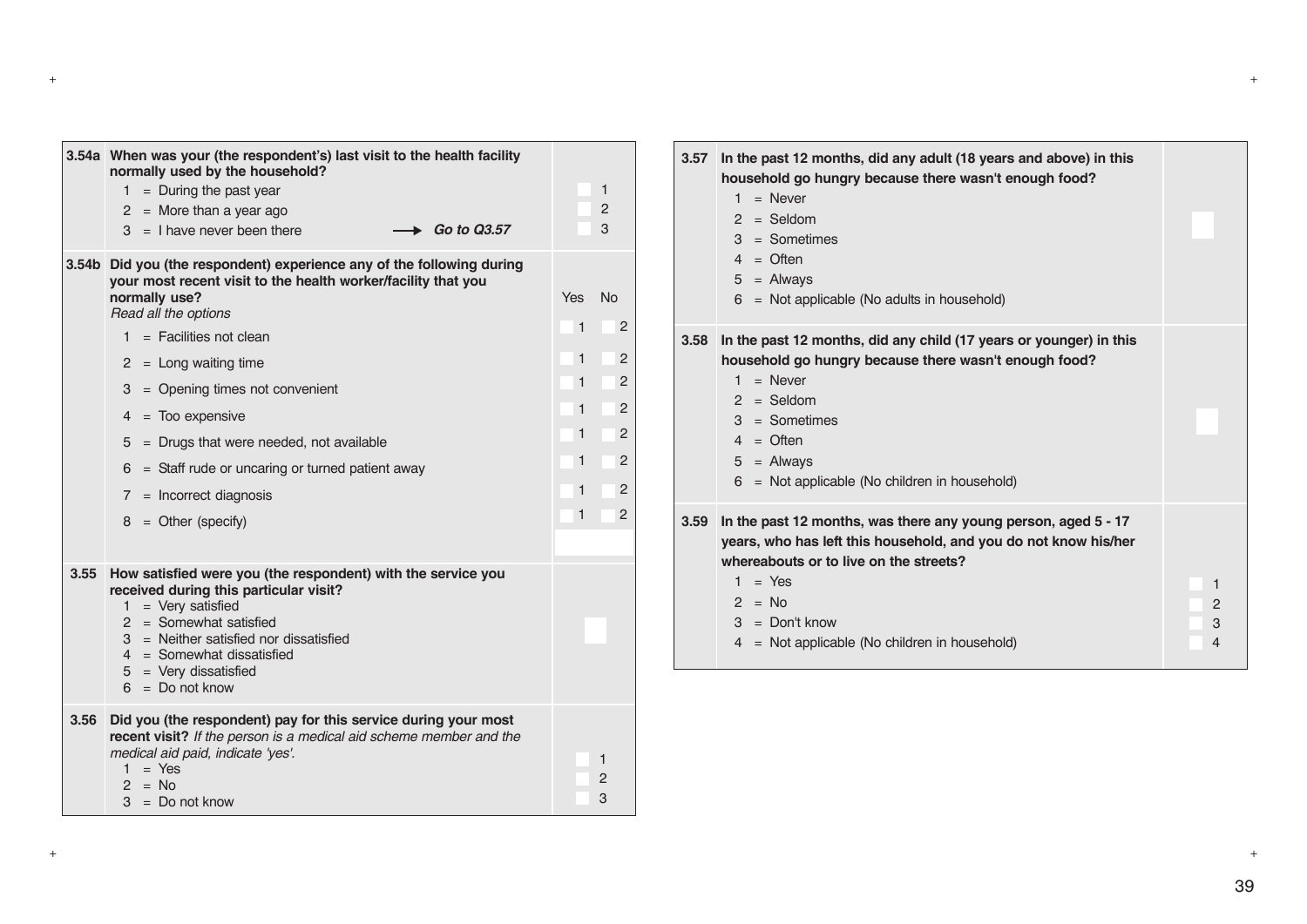# **SAFETY AND SECURITY**

# *Ask all households*

| 3.60 | Regarding your own safety, how safe do you feel if you are walking<br>in this area at night?<br>$=$ Very safe<br>$2 =$ Rather safe<br>$3 =$ Rather unsafe<br>$4 = \text{Very}$ unsafe                                                  | 2<br>3<br>4            |
|------|----------------------------------------------------------------------------------------------------------------------------------------------------------------------------------------------------------------------------------------|------------------------|
| 3.61 | Thinking about your physical safety in your neighbourhood, how<br>safe do you and other members of the household feel living here?<br>$=$ Very safe<br>$=$ Rather safe<br>$\mathcal{P}$<br>$3 =$ Rather unsafe<br>$=$ Very unsafe<br>4 | $\mathbf{2}$<br>3<br>4 |

#### **LAND**

+ +

# *Ask all households*

| 3.62 Did the household receive a Government land grant as part of the<br>land reform program or another Government support program to<br>obtain a plot of land for residence or farming? |               |
|------------------------------------------------------------------------------------------------------------------------------------------------------------------------------------------|---------------|
| $1 = Yes$ , for residence                                                                                                                                                                |               |
| $2 = Yes$ , for farming                                                                                                                                                                  | $\mathcal{P}$ |
| $3 = No$                                                                                                                                                                                 | 3             |
| $4 = Do$ not know                                                                                                                                                                        | 4             |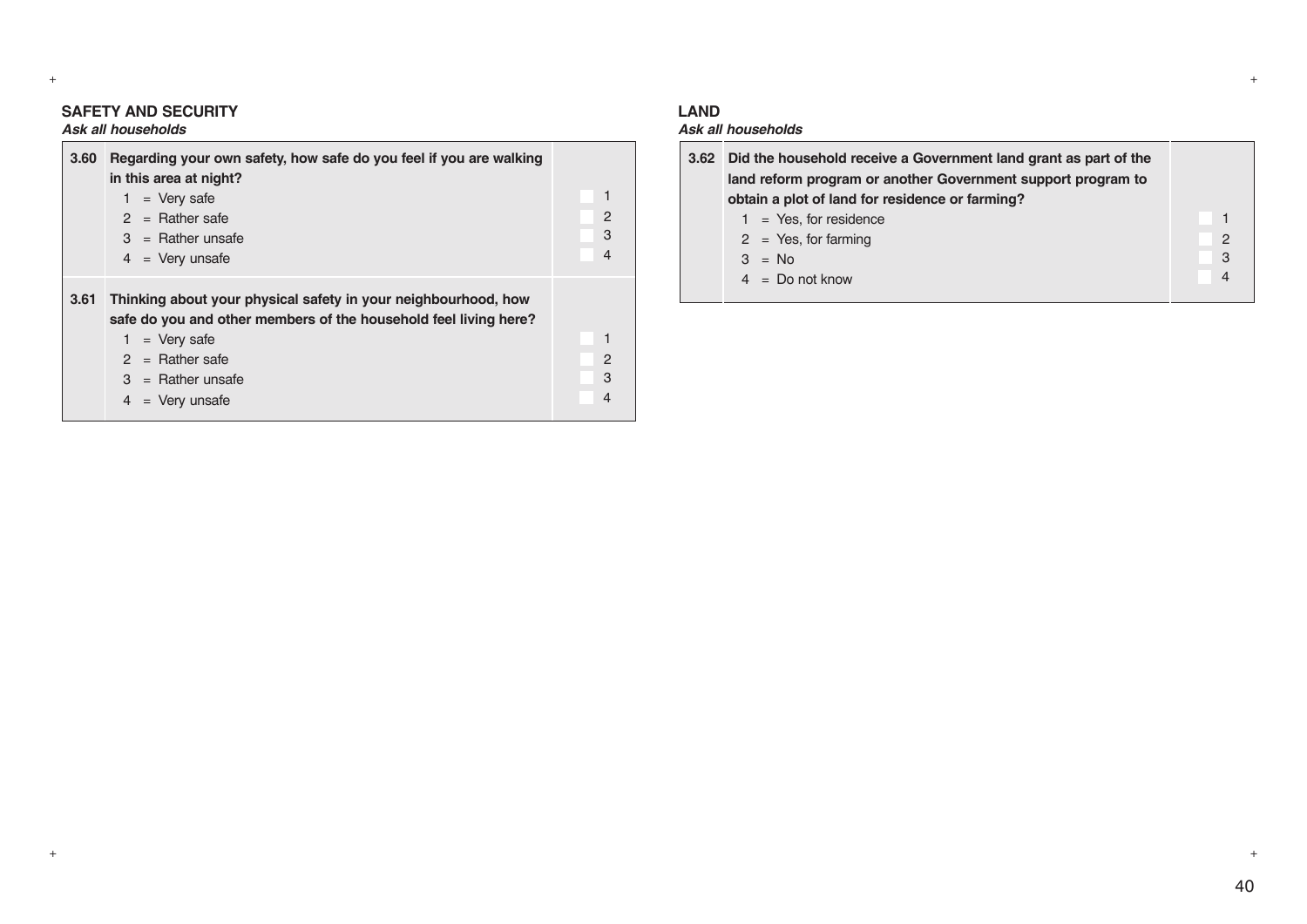#### **SECTION 4 : FOOD ACCESS AND SUPPLY, INCOME AND EXPENDITURE** *Ask all households*

| 4.1 | Did your household run out of money to buy food during the past<br>vear?<br>$\rightarrow$ If "No" Go to Q4.2                                                                        | No<br><b>Yes</b><br>1<br>2                             |
|-----|-------------------------------------------------------------------------------------------------------------------------------------------------------------------------------------|--------------------------------------------------------|
|     | Has it happened 5 or more days in the past 30 days?                                                                                                                                 | 1<br>2                                                 |
| 4.2 | Did you cut the size of meals during the past year because there<br>was not enough food in the house?<br>$\rightarrow$ If "No" Go to Q4.3                                           | <b>Yes</b><br>No<br>1<br>2                             |
|     | Has it happened 5 or more days in the past 30 days?                                                                                                                                 | 1<br>$\overline{2}$                                    |
| 4.3 | Did you skip any meals during the past year because there was not<br>enough food in the house?<br>$\rightarrow$ If "No" Go to Q4.4<br>$\overline{\phantom{0}}$                      | Yes<br>N <sub>o</sub><br>2<br>1                        |
|     | Has it happened 5 or more days in the past 30 days?                                                                                                                                 | $\overline{2}$<br>$\mathbf{1}$                         |
| 4.4 | Did you eat a smaller variety of foods during the past year than you<br>would have liked to, because there was not enough food in the<br>house?<br>$\rightarrow$ If "No" Go to Q4.5 | <b>Yes</b><br>No<br>$\mathbf{1}$<br>2                  |
|     | Has it happened 5 or more days in the past 30 days?                                                                                                                                 | $\mathbf{1}$<br>$\overline{2}$                         |
| 4.5 | Please specify how many times the household ate the following<br>foods during the past seven days.<br>Read all the options                                                          | Number of<br><b>Times in Past</b><br><b>Seven Days</b> |
|     | 1<br>= Maize, rice, sorghum, millet, bread and other cereals                                                                                                                        |                                                        |
|     | 2 = Potatoes, sweet potatoes, cassava                                                                                                                                               |                                                        |
|     | = Beans, peas, groundnuts, cashew nuts or other nuts<br>3                                                                                                                           |                                                        |
|     | = Vegetables, relish or leaves<br>4                                                                                                                                                 |                                                        |
|     | $5 =$ Fruit                                                                                                                                                                         |                                                        |
|     | = Beef, goat, poultry, pork, fish, eggs<br>6                                                                                                                                        |                                                        |
|     | $=$ Milk, yoghurt and other dairy products<br>7                                                                                                                                     |                                                        |
|     | $=$ Sugar and sugar products<br>8                                                                                                                                                   |                                                        |
|     | $=$ Oils, fat and butter<br>9                                                                                                                                                       |                                                        |

#### **AGRICULTURAL ACTIVITIES**

#### *Ask all households*

| 4.6 | Has the household been involved in the production of any kind of<br>food or agricultural products during the past twelve months? (e.g.<br>livestock, crops, poultry, food gardening, forestry, fish, etc.)<br>1.<br>$=$ Yes<br>$2 = No$<br>$\rightarrow$ Go to Q4.15a                                                                                                                                                                                                                                                                                                                                                          |                                                              | 1<br>$\overline{2}$                                                      |
|-----|--------------------------------------------------------------------------------------------------------------------------------------------------------------------------------------------------------------------------------------------------------------------------------------------------------------------------------------------------------------------------------------------------------------------------------------------------------------------------------------------------------------------------------------------------------------------------------------------------------------------------------|--------------------------------------------------------------|--------------------------------------------------------------------------|
| 4.7 | What kind of food production/agricultural activities is the<br>household involved in?<br>Read all the options<br>= Livestock production (cattle, goats, sheep, pigs, etc.)<br>1.<br>$2 =$ Poultry production(chickens, ducks, geese, guinea fowl, etc.)<br>$3 =$ Grains and food crops (maize, wheat, beans, sorghum, millet,<br>groundnuts etc.)<br>$=$ Industrial crops (e.g. tea, coffee, cotton, tobacco)<br>4<br>$5 =$ Fruit and vegetable production<br>$6 =$ Fodder, grazing/pasture or grass for animals<br>$=$ Fish farming/aquaculture<br>$7^{\circ}$<br>$8 =$ Forestry<br>$9 = \text{Game farming}$<br>$10 =$ Other | <b>Yes</b><br>1<br>1<br>1<br>1<br>1<br>1<br>1<br>1<br>1<br>1 | <b>No</b><br>2<br>2<br>$\overline{2}$<br>2<br>2<br>2<br>2<br>2<br>2<br>2 |
| 4.8 | Why do you grow farm produce or keep stock for the household?<br>$=$ As a main source of food for the household<br>1.<br>$=$ As the main source of income/earning a living<br>$\mathbf{2}$<br>$3 = As$ an extra source of income<br>$4 = As$ an extra source of food for the household<br>$5 = As a leisure activity or hobby e.g. gardening$                                                                                                                                                                                                                                                                                  |                                                              | 1<br>$\overline{2}$<br>3<br>4<br>5                                       |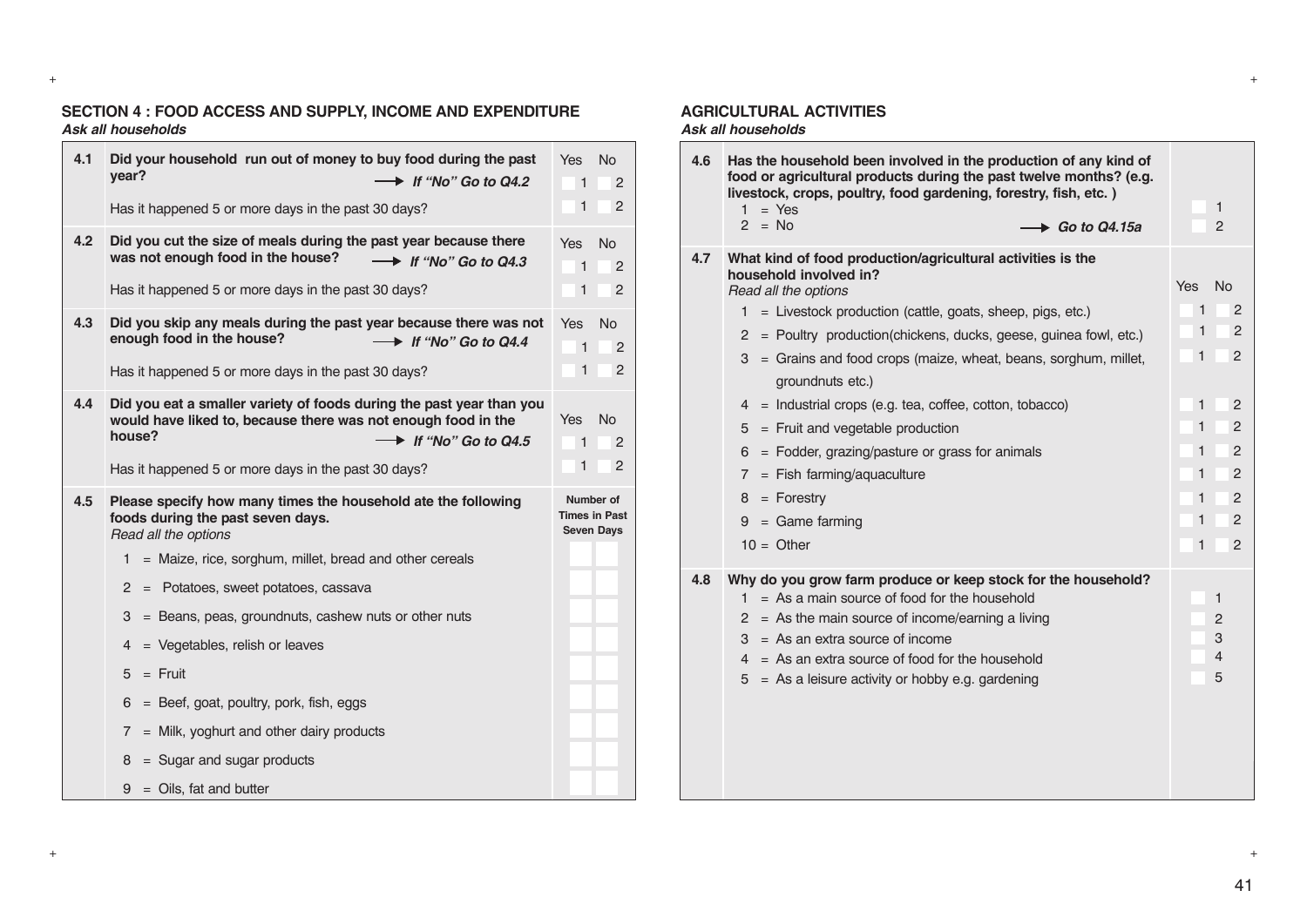| 4.9a             | Did your household sell any of your produce?<br>$=$ Yes<br>1<br>$2 = No$<br>Go to Q4.10                                                                                                                                                                                                                                                                                                                                                                                                                                                                                                                                    | 1<br>$\overline{2}$                                                                                                                                                                          |
|------------------|----------------------------------------------------------------------------------------------------------------------------------------------------------------------------------------------------------------------------------------------------------------------------------------------------------------------------------------------------------------------------------------------------------------------------------------------------------------------------------------------------------------------------------------------------------------------------------------------------------------------------|----------------------------------------------------------------------------------------------------------------------------------------------------------------------------------------------|
| 4.9 <sub>b</sub> | To whom did your household sell most of your produce?<br>Read all the options<br>$1 =$ Local buyers from this district<br>$=$ Buyers from neighbouring cities and towns<br>$^{2}$<br>$3 =$ Formal markets in South Africa<br>4 = Export agencies/ international buyers<br>$5 =$ Other                                                                                                                                                                                                                                                                                                                                      | $\mathbf{1}$<br>2<br>3<br>4<br>5                                                                                                                                                             |
| 4.10             | Has your household received any of the following kinds of<br>agricultural related assistance from the government during the<br>past 12 months?<br>Read all the options<br>$1 =$ Training<br>2 = Visits from extension officers from the Department of Agriculture<br>$3 =$ Grants (money that does not have to be paid back)<br>$4 =$ Loans (money that has to be paid back)<br>= Inputs (seed, fertilizer, etc.) as part of a loan<br>5<br>= Inputs (seed, fertilizer, etc.) for free<br>6.<br>7 = Dipping and vaccination services for livestock from State<br>veterinarian or other Department<br>$8 =$ Other (specify) | <b>Yes</b><br><b>No</b><br>1<br>$\overline{2}$<br>1<br>2<br>1<br>2<br>$\mathbf{1}$<br>2<br>1<br>2<br>1<br>$\overline{2}$<br>$\overline{2}$<br>$\mathbf{1}$<br>$\mathbf{1}$<br>$\overline{2}$ |
| 4.11             | Ask if household owns livestock or poultry<br>How many of the following does the household own?<br>$1 =$ Cattle<br>$=$ Sheep<br>$^{2}$<br>$=$ Goats<br>3<br>$4 = \text{Pigs}$<br>= Chickens/ducks/geese<br>5<br>$6 =$ Other                                                                                                                                                                                                                                                                                                                                                                                                |                                                                                                                                                                                              |

#### *Continue if the household planted grains/vegetables/fruits/trees (forestry)/pastures/ industrial crops. Otherwise go to Q4.15a*

|      | 4.12 Where does the household practise its crop planting activities?<br>Read all the options<br>$1 =$ Farm land (communal or private)<br>2 = Backyard garden (can include, vegetables, fruits, grains)<br>3 = School garden (can include, vegetables, fruits, grains)<br>$4 =$ Communal garden (more than one household involved, can<br>include vegetables, fruits, grains)<br>$5 =$ On verges of roads and unused public/municipal land<br>$6 = Other$                            | Yes No<br>$\mathbf{1}$<br>1<br>$\mathbf{1}$<br>1<br>1<br>1 | 2<br>2<br>2<br>2<br>2<br>$\overline{2}$ |
|------|-------------------------------------------------------------------------------------------------------------------------------------------------------------------------------------------------------------------------------------------------------------------------------------------------------------------------------------------------------------------------------------------------------------------------------------------------------------------------------------|------------------------------------------------------------|-----------------------------------------|
| 4.13 | Approximately how big is the land that the household uses for crop<br>production? Estimate total area if more than one piece.<br>$1 =$ Less than 500 m <sup>2</sup> (approximately one soccer field)<br>$2 = 500$ m2 to 9999m <sup>2</sup> (Between one soccer field and 1 ha)<br>$3 = 1$ but less than 2 hectares<br>$4 = 2$ but less than 5 hectares<br>$5 = 5$ but less than 10 hectares<br>$6 = 10$ but less than 20 hectares<br>$7 = 20$ or more hectares<br>$8 = Do$ not know |                                                            |                                         |
| 4.14 | On what basis does the household have access to the land used for<br>crop production? If more than one kind of tenure system applies for<br>different pieces of land, give an answer for the biggest piece<br>$=$ Owns the land<br>1.<br>$2 =$ Rents the land<br>$3 = Sharecropping$<br>$4 =$ Tribal authority<br>$5 = State$ land<br>$6 =$ Other specify)<br>$7 = Do$ not know                                                                                                     |                                                            |                                         |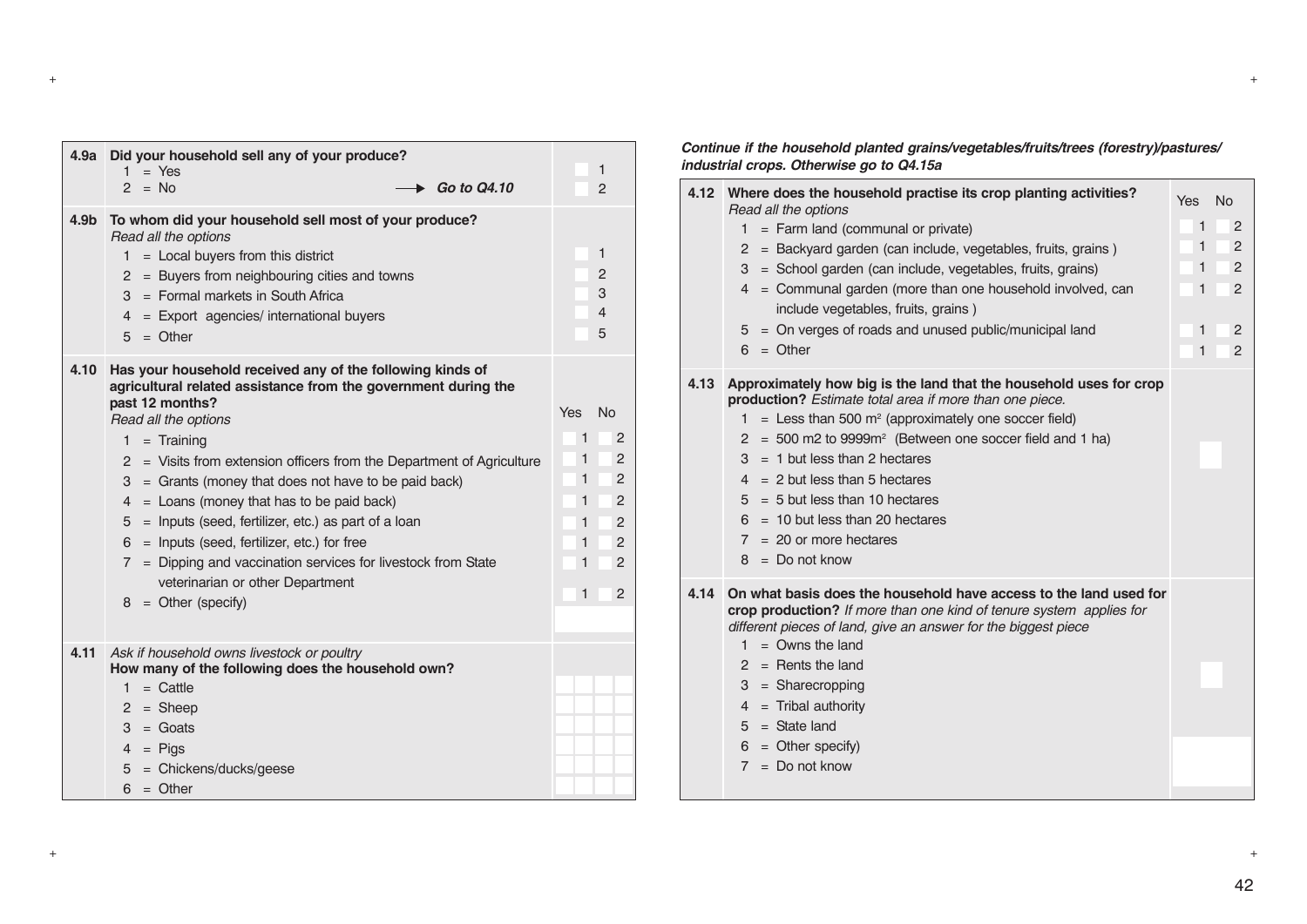#### **HOUSEHOLD INCOME SOURCES AND EXPENDITURE** *Ask all households*

|      | 4.15a What are the sources of income for this household?<br>Read all the options<br>= Salaries/wages/commission<br>1.<br>$2 =$ Income from a business<br>3 = Remittances (money received from people living elsewhere)<br>$4 =$ Pensions<br>$5 =$ Grants (include old age grant here)<br>$6 =$ Sales of farming products and services<br>$7 =$ Other income sources e.g. rental income, interest<br>$8 = No$ income<br>Go to Q4.17 | <b>Yes</b><br><b>No</b><br>$\mathbf{1}$<br>2<br>1<br>2<br>2<br>$\mathbf{1}$<br>1<br>2<br>$\mathbf{1}$<br>$\overline{2}$<br>1<br>2<br>$\mathbf{1}$<br>2<br>1<br>2 |
|------|------------------------------------------------------------------------------------------------------------------------------------------------------------------------------------------------------------------------------------------------------------------------------------------------------------------------------------------------------------------------------------------------------------------------------------|------------------------------------------------------------------------------------------------------------------------------------------------------------------|
|      | 4.15b Which one of the above income sources is the main source of<br>income?<br>Write the option number in the block provided. If only one source of<br>income write the code of that one source.                                                                                                                                                                                                                                  |                                                                                                                                                                  |
| 4.16 | If the household receives an income from remittances, please<br>specify approximately how much they receive per month? If no<br>income received from remittances write 0.                                                                                                                                                                                                                                                          |                                                                                                                                                                  |
|      | 4.16a If the household receives an income from pensions (do not include<br>income from age old grants), please specify approximately how<br>much they receive per month? If no income received from<br>remittances write 0.                                                                                                                                                                                                        |                                                                                                                                                                  |

| 4.17 | What was the total household expenditure in the last month?<br>Include money spent on food, clothing, transport, rent and rates, alcohol<br>and tobacco, school fees, entertainment and any other expenses.<br>$01 = R0$<br>$02 = R1 - R199$<br>$03 = R200 - R399$<br>$04 = R400 - R799$<br>$05 = R800 - R1199$<br>$06 = R1200 - R1799$<br>$07 = R1800 - R2499$<br>$08 = R2500 - R4999$<br>$09 = \text{R}5000 - \text{R}9999$<br>$10 = 10000$ or more<br>$11 = Do$ not know<br>$12 =$ Refuse |                            |
|------|----------------------------------------------------------------------------------------------------------------------------------------------------------------------------------------------------------------------------------------------------------------------------------------------------------------------------------------------------------------------------------------------------------------------------------------------------------------------------------------------|----------------------------|
| 4.18 | Does the household own any of the following?<br>$=$ Television<br>1.                                                                                                                                                                                                                                                                                                                                                                                                                         | Yes<br><b>No</b><br>1<br>2 |
|      | $2 =$ Radio                                                                                                                                                                                                                                                                                                                                                                                                                                                                                  | 1<br>$\overline{2}$        |
|      | $3 =$ Refrigerator                                                                                                                                                                                                                                                                                                                                                                                                                                                                           | $\mathbf{2}$<br>1          |
| 4.19 | Is this household registered with the local municipality as an<br>indigent household? An indigent household is unable to fully meet<br>payments for electricity, water, sanitation and refuse removal and gets all<br>or some of the basic services free.                                                                                                                                                                                                                                    |                            |
|      | $1 = Yes$                                                                                                                                                                                                                                                                                                                                                                                                                                                                                    | 1                          |
|      | $2 =$ No<br>$=$ Not applicable e.g. live on farm<br>3                                                                                                                                                                                                                                                                                                                                                                                                                                        | $\overline{2}$<br>3        |
|      | $4 = Do$ not know                                                                                                                                                                                                                                                                                                                                                                                                                                                                            | 4                          |
|      |                                                                                                                                                                                                                                                                                                                                                                                                                                                                                              |                            |

**Thank the respondent!**

h h m m

**INTERVIEW END TIME**

+ +